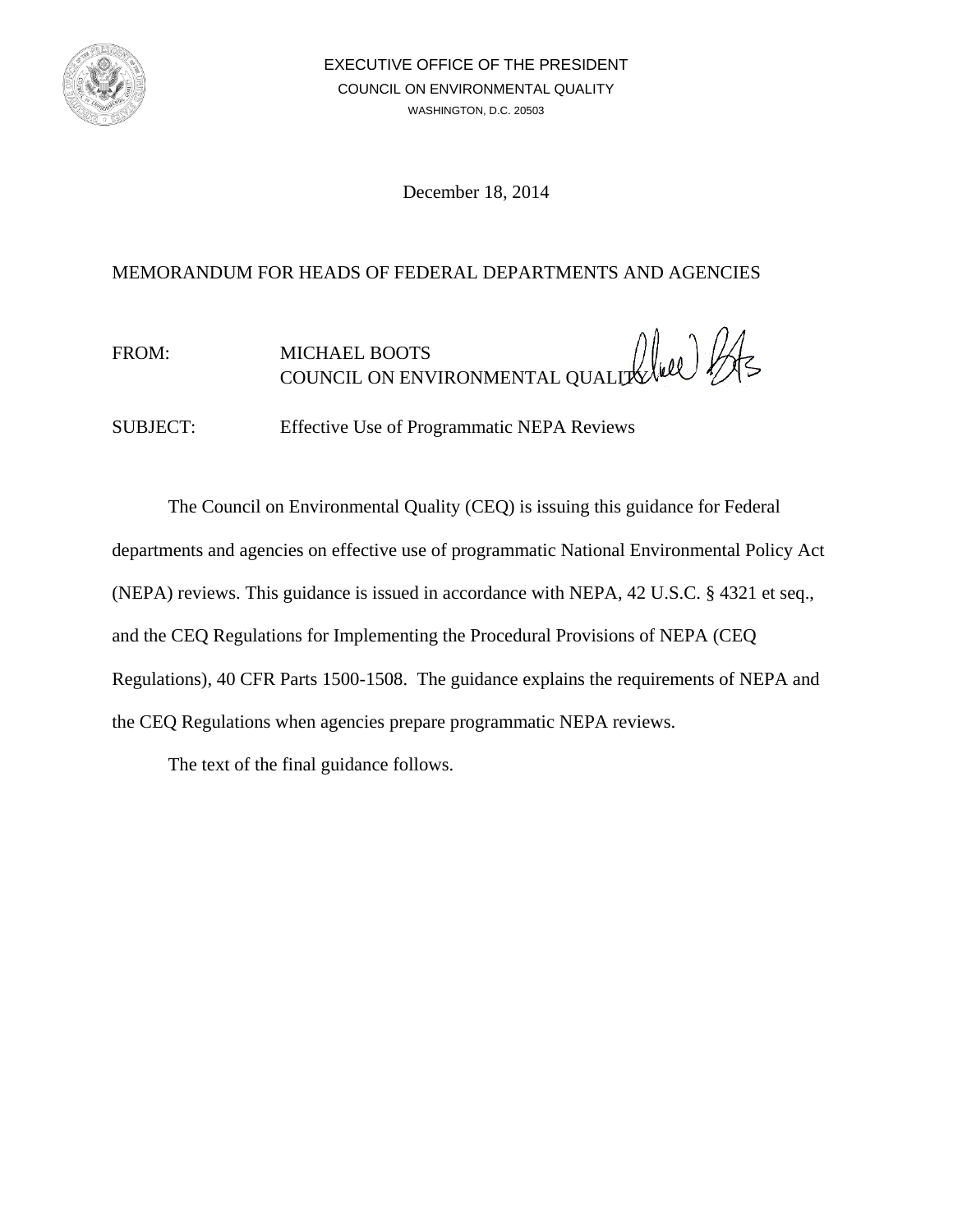#### **Effective Use of Programmatic NEPA Reviews**

- I. Introduction
	- A. Purpose of this Guidance
	- B. The Nature of Programmatic NEPA Reviews
- II. Programmatic NEPA Reviews in the Council on Environmental Quality Regulations
- III. When to Use a Programmatic and Tiered NEPA Review
- IV. Practical Considerations for Programmatic Reviews and Documents
	- A. Determining the Utility and Scope of the Programmatic NEPA Review
		- 1. Purpose and Need
		- 2. Scope of Analysis
		- 3. The Proposed Action
		- 4. The Alternatives
		- 5. The Impacts
	- B. Collaboration, Public Engagement, and Coordination with Other Environmental

#### Reviews

- 1. The Importance of Collaboration and Cooperation
- 2. Public Involvement
- 3. Coordination with Other Environmental Reviews
- B. Preparing the Documents
	- 1. Programmatic Environmental Assessment or Programmatic Environmental Impact Statement?
	- 2. Level of Detail in Programmatic NEPA Documents
	- 3. Depth of Impact Analysis in Programmatic NEPA Documents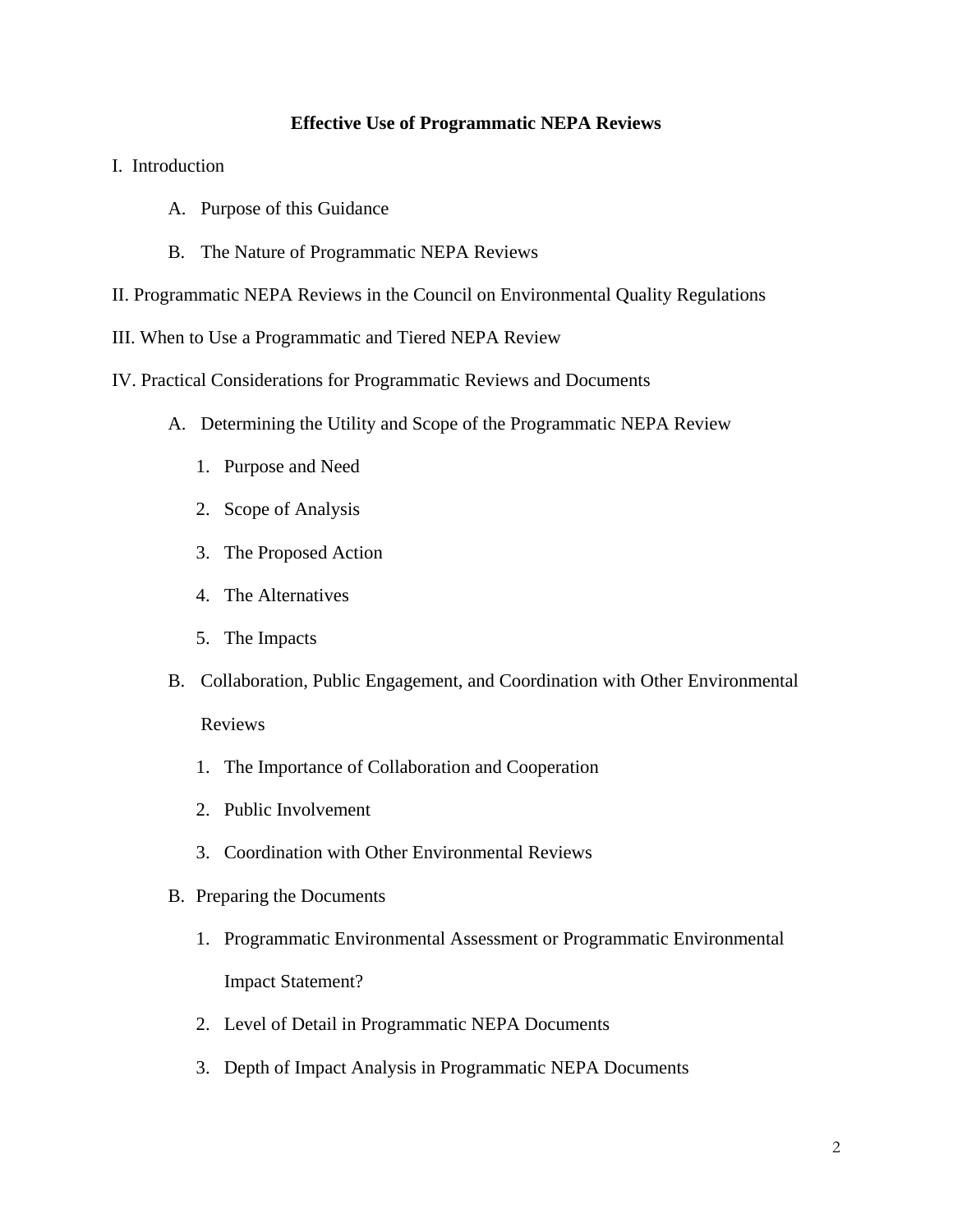- C. Mitigation and Monitoring
- D. Handling New Proposals While Preparing a Programmatic NEPA Review
- E. The Decision Document
- V. Subsequent Proposal-Specific NEPA Reviews
	- A. Deferred Issues
	- B. Tiering NEPA Reviews
	- C. New Information and Supplementing Documents
- VI. The Lifespan of a Programmatic NEPA Document

## VII. Conclusions

## APPENDICES

- A: Table of Key Distinctions between Programmatic and Tiered Analyses
- B: Sample Programmatic Analyses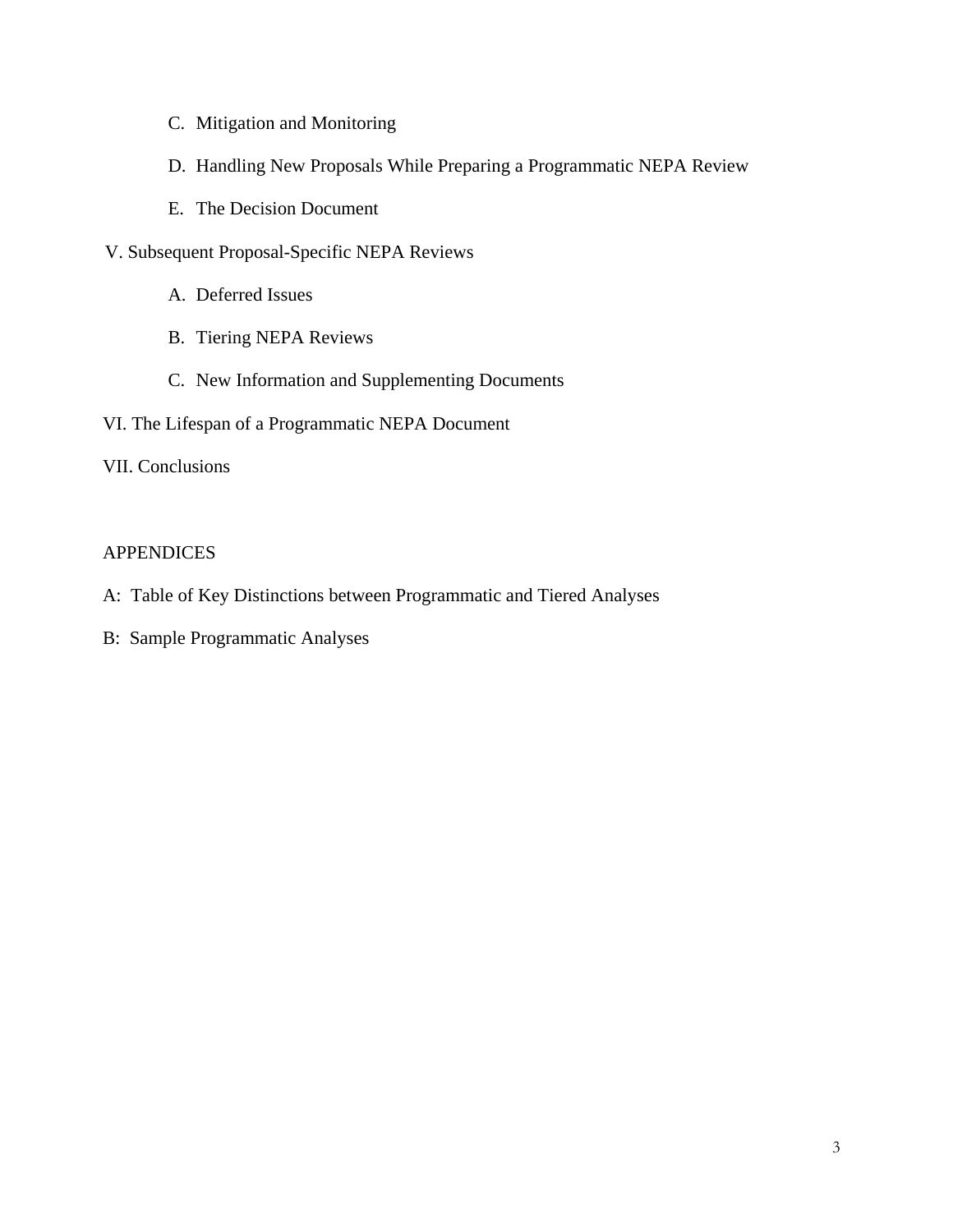### **I. INTRODUCTION**

In this guidance, the Council on Environmental Quality (CEQ) provides clarification on when and how Federal agencies should use programmatic NEPA reviews<sup>1</sup> in accordance with the National Environmental Policy Act (NEPA), 42 U.S.C. § 4332, and the CEQ Regulations for Implementing the Procedural Provisions of NEPA, 40 C.F.R. parts 1500-1508 (CEQ Regulations). This guidance provides an overview of opportunities for departments and agencies to use programmatic analyses to provide for greater efficiency in their work to comply with NEPA requirements for preparing NEPA reviews that help agencies make better informed decisions. <sup>2</sup> This guidance also reflects the need to integrate environmental reviews into the decisionmaking process, coordinate multi-agency or multi-governmental reviews and approvals, and ensure meaningful public engagement in the decisionmaking process.<sup>3</sup> The

<sup>&</sup>lt;sup>1</sup> The term "NEPA review(s)" is used to encompass the process, analyses, and documents developed under NEPA to inform a Federal agency's decision.

 $2$  This guidance provides CEQ's interpretation of existing regulations promulgated under NEPA, and does not change agency obligations with regard to NEPA and the CEQ Regulations. This guidance is not a rule or regulation, and the recommendations it contains may not apply to a particular situation based upon the individual facts and circumstances. This guidance does not change or substitute for any law, regulation, or any other legally binding requirement and is not legally enforceable. The use of non-mandatory language such as "recommend," "may," "should," and "can," is intended to describe CEQ policies and recommendations. The use of mandatory terminology such as "must" and "required" is intended to describe controlling requirements under the terms of NEPA and the CEQ Regulations, but this document does not establish legally binding requirements in and of itself.

<sup>&</sup>lt;sup>3</sup> Programmatic NEPA guidance was first recommended by the interagency 2003 NEPA Task Force Report to the Council on Environmental Quality: Modernizing NEPA Implementation. The need for guidance was reiterated in 2012 in comments received on CEQ's Implementing the Procedural Requirements of the National Environmental Policy Act. In addition, recent trends in legislation (e.g., MAP-21 Section 1305, Water Resources Reform and Development Act of 2014 § 1040) encourage agencies to apply programmatic approaches in their NEPA reviews. The goal of this guidance is to encourage a more consistent approach to programmatic NEPA analyses and documentation that will allow comprehensive programmatic reviews.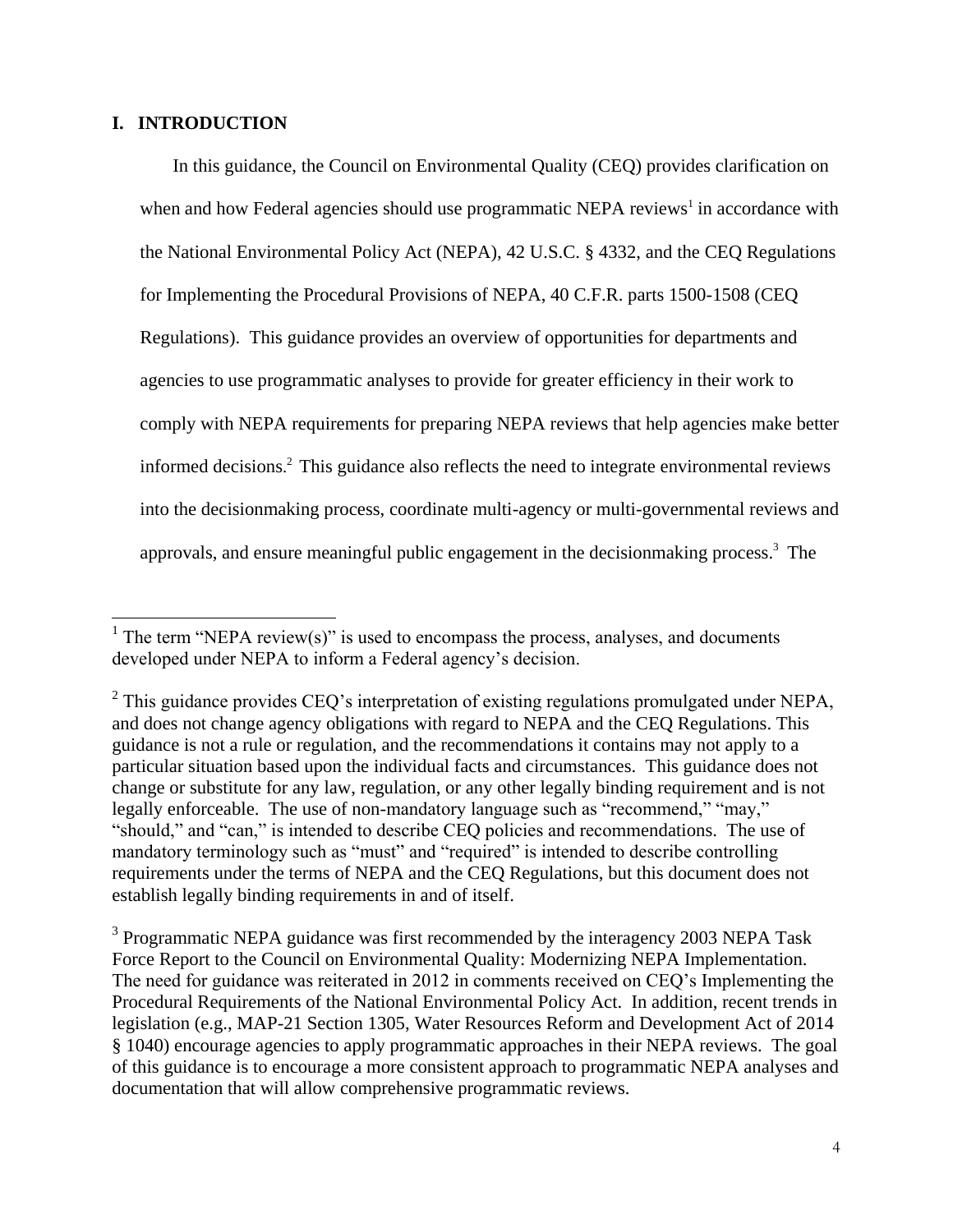goal of this guidance is to encourage a more consistent approach to programmatic NEPA reviews.

NEPA requires Federal agencies to consider the effects of a proposed action and any reasonable alternatives on the human environment. Those effects include, among others, impacts on social, cultural, economic, and natural resources.<sup>4</sup> To implement NEPA, agencies undertake an assessment of the environmental effects of their proposed actions prior to making decisions. The NEPA review process is an integral and valuable tool for public engagement and thoughtful decisionmaking, a process that often produces more sound analysis and information that the federal government might otherwise overlook. The NEPA process:

- Leads to a better outcome;<sup>5</sup>
- Includes meaningful public engagement;
- Provides transparent, accountable, and informed government decisionmaking;
- Allows for the consideration of reasonable alternatives that may not otherwise be identified;

## *4* 40 CFR *§ 1508.8*

 $\overline{\phantom{a}}$ 

<sup>5</sup> For example, Russell Train, former Administrator of the Environmental Protection Agency and the first Chairman of the Council on Environmental Quality, found that NEPA's "[c]onsideration of the impacts of proposed government actions on the quality of the human environment is essential to responsible government decision-making. Government projects and programs have effects on the environment with important consequences for every American, and those impacts should be carefully weighed by public officials before taking action. Environmental impact analysis is thus not an impediment to responsible government action; it is a prerequisite for it." September 19, 2005 Letter to the Honorable Cathy McMorris, Chair of the Task Force on Improving the National Environmental Policy Act. In August 2010, the Environmental Law Institute published *[NEPA Success Stories: Celebrating 40 Years of Transparency and Open](https://ceq.doe.gov/nepa_information/NEPA_Success_Stories.pdf)  [Government.](https://ceq.doe.gov/nepa_information/NEPA_Success_Stories.pdf)* This publication provides numerous case studies that illustrate how NEPA works for better decisions and better outcomes for federal agencies and all stakeholders.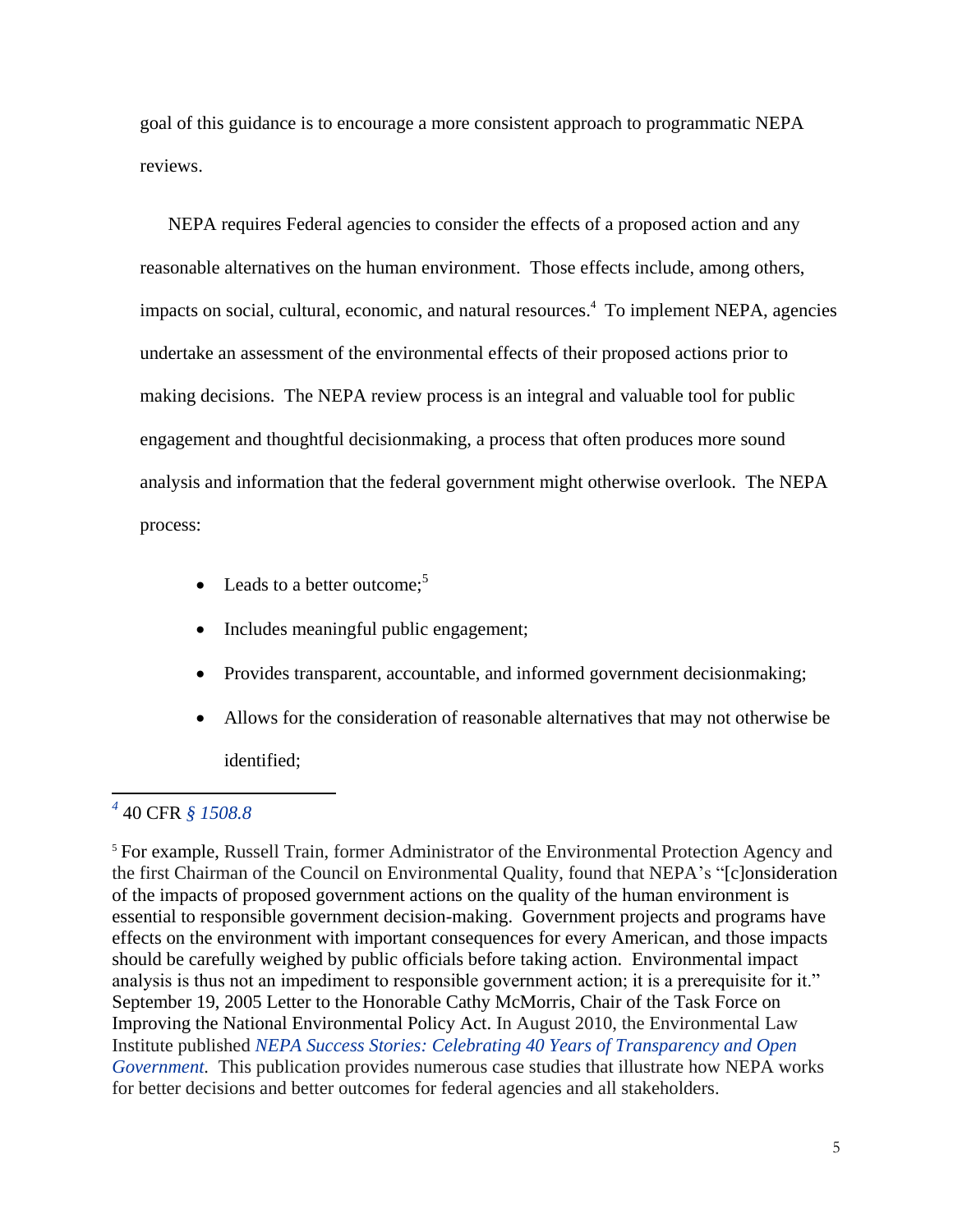- Identifies mitigation alternatives and measures; and
- Encourages collaboration with interested parties.

Each Federal agency has its own agency NEPA implementing procedures which adapt the framework established by the CEQ Regulations to address agency specific missions and decisionmaking authority. The NEPA process begins when an agency has a proposal.<sup>6</sup> Once the proposal is conceptualized and any reasonable alternatives have been developed, the agency must determine if the proposed action or any reasonable alternatives have the potential to affect the quality of the human environment. Agencies fulfill their NEPA responsibilities by:

- Applying a Categorical Exclusion established in the agency's NEPA implementing procedures;
- Preparing an Environmental Assessment; or
- Preparing an Environmental Impact Statement.

NEPA reviews may be on a site- or project-specific level or on broader – programmatic – level. Programmatic analyses have value by setting out the broad view of environmental impacts and benefits for a proposed decision. That programmatic NEPA review can then be relied upon when agencies make decisions based on the Programmatic Environmental Assessment (PEA) or Programmatic Environmental Impact Statement  $(PEIS)^7$  such as a rulemaking or establishing a

 6 40 CFR [§ 1508.23.](http://www.ecfr.gov/cgi-bin/text-idx?SID=8310586d4aa2c21bc699d2ea72295a78&node=se40.33.1508_123&rgn=div8)

<sup>&</sup>lt;sup>7</sup> The terms PEA and PEIS are also know by some agencies as "generic" or "tier 1 NEPA review".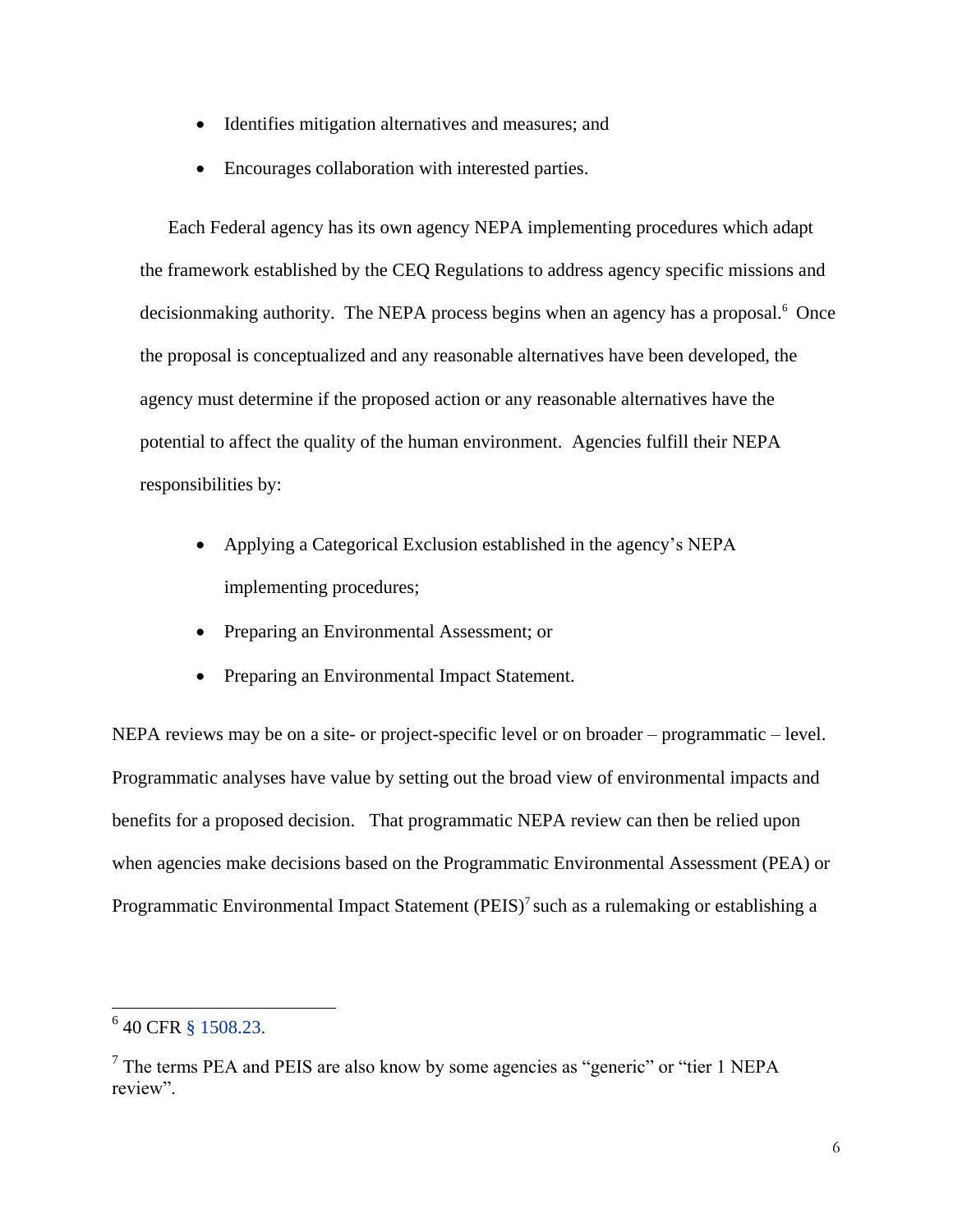policy, program, or plan, as well as when decisions are based on a subsequent – tiered<sup>8</sup> – NEPA review. Programmatic NEPA reviews should result in clearer and more transparent decisionmaking, as well as provide a better defined and more expeditious path toward decisions on proposed actions. Agencies are encouraged to revise or amend their NEPA implementing procedures, if necessary, to allow for analyses at a programmatic level.

#### **A. Purpose of This Guidance**

 $\overline{\phantom{a}}$ 

This guidance was prepared to assist Federal agencies to improve and modernize their use of programmatic NEPA reviews. The term "programmatic" describes any broad or highlevel NEPA review; it is not limited to a NEPA review for a particular program.<sup>9</sup> Programmatic NEPA reviews assess the environmental impacts of proposed policies, plans, programs, or projects for which subsequent actions will be implemented either based on the PEA or PEIS, or based on subsequent NEPA reviews tiered to the programmatic review (e.g., a site- or projectspecific document). Programmatic NEPA reviews are governed by the same regulations and guidance that apply to non-programmatic NEPA reviews. This guidance addresses both programmatic NEPA reviews that make decisions applicable to subsequent tiered NEPA reviews and programmatic NEPA reviews without a subsequent, tiered, review.

<sup>&</sup>lt;sup>8</sup> "Tiering" refers to an approach where federal agencies first consider the broad, general impacts of proposed program, plan, policy, or large scope project – or at the early stage of a phased proposal – and then conduct subsequent, narrower, decision focused reviews. See 40 CFR §§ 1502.20 and 1508.28.

<sup>9</sup> For example, programmatic NEPA reviews are used when agencies revise forest or land and resource management plans, establish programs to eradicate or control invasive species, or develop similar infrastructure (e.g., similar recovery projects following a major disaster) in multiple jurisdictions.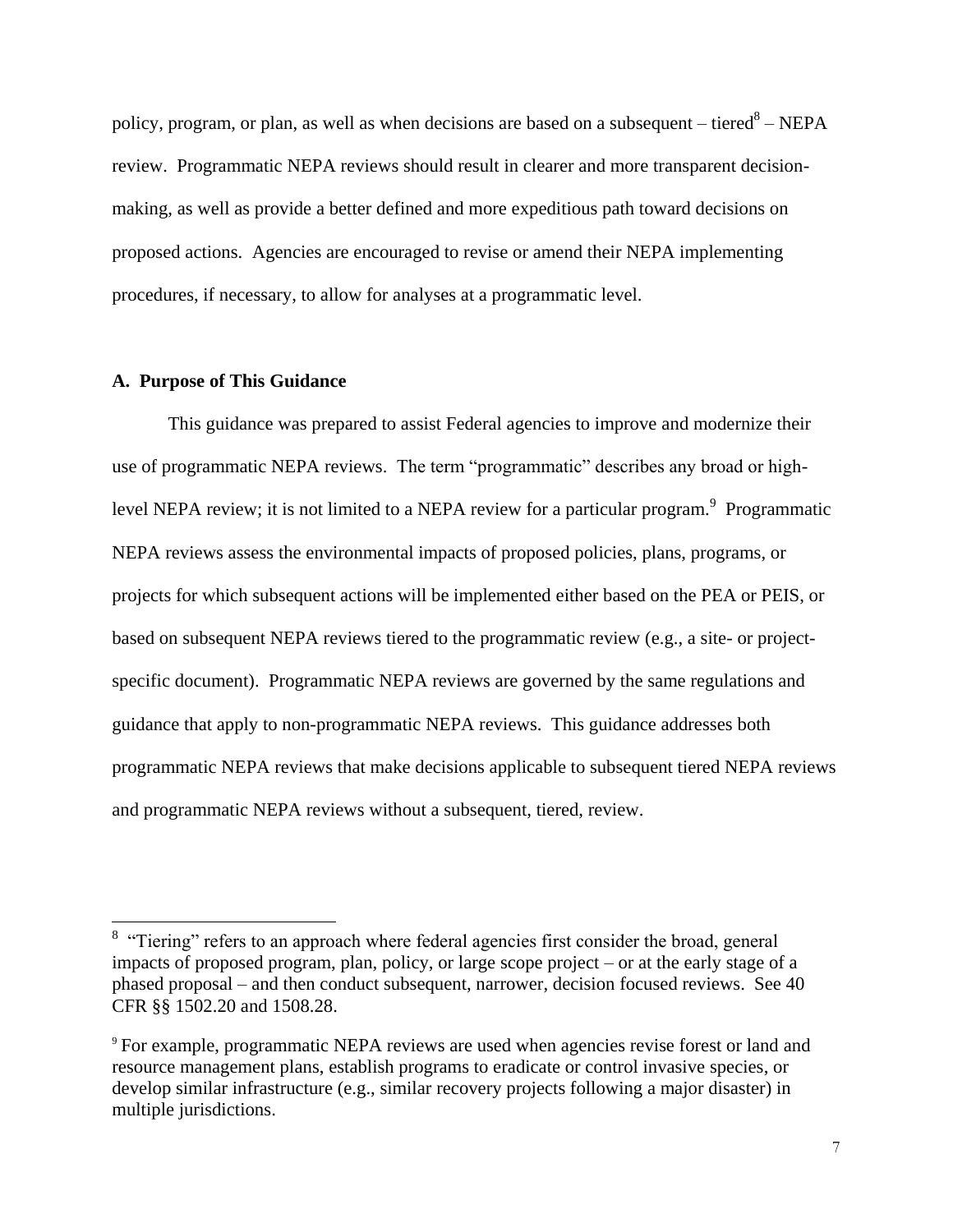Programmatic NEPA reviews have not been fully used for their intended purpose and when used, have often not fulfilled agency or stakeholder expectations.<sup>10</sup> On March 6, 2012, CEQ published guidance highlighting the efficiencies provided for in the CEQ Regulations<sup>11</sup> and received feedback from several external stakeholders and Federal agencies that additional guidance on programmatic and tiered NEPA reviews would provide a valuable addition to agency practices and procedures for providing more timely and efficient NEPA reviews.

This guidance is designed to assist in the preparation and proper use of programmatic NEPA reviews, and help agencies inform and meet public expectations for programmatic reviews that will enhance the focus and utility of public review and comment. It builds on guidance issued in 1983 that explains the use of tiering and its place in the NEPA process.<sup>12</sup>

<sup>&</sup>lt;sup>10</sup> The NEPA Task Force, Report to the Council on Environmental Quality, "Modernizing [NEPA Implementation,](https://ceq.doe.gov/ntf/20030929memo.pdf)" September 2003 (finding that reliance on programmatic NEPA documents has resulted in public and regulatory agency concern that programmatic NEPA documents often result in a "shell game" of when and where deferred issues will be addressed, undermining agency credibility and public trust. The report found that the public may fail to understand: (1) the significance of the broad decisions being analyzed; and (2) that the specific details will be provided in subsequent site-specific documents. On the other hand, when programmatic NEPA documents are focused, some respondents fear that some issues and analyses will be deferred and ultimately never addressed. The NEPA Task Force found that agencies that provide the greatest specificity in programmatic documents have the greatest difficulty in maintaining the viability and durability of these documents. This difficulty associated with maintaining document relevancy has led some agencies as well as members of the public to conclude that preparing programmatic NEPA documents is not cost effective. The recommendation of the Task Force was that CEQ develop advice to agencies on the analytical requirements associated with the different uses of programmatic NEPA reviews, to foster agreement and consistency between agency decisions and public expectations).

<sup>&</sup>lt;sup>11</sup> Council on Environmental Quality, "Memorandum for Heads of Federal Departments and [Agencies: Improving the Process for Preparing Efficient and Timely Environmental Reviews](https://ceq.doe.gov/current_developments/docs/Improving_NEPA_Efficiencies_06Mar2012.pdf)  [under the National Environmental Policy Act,](https://ceq.doe.gov/current_developments/docs/Improving_NEPA_Efficiencies_06Mar2012.pdf)" March 6, 2012.

 $12$  Council on Environmental Quality, ["Guidance Regarding NEPA Regulations,](http://ceq.doe.gov/nepa/regs/1983/1983guid.htm)" Memorandum for Heads of Federal Agencies, July 28, 1983.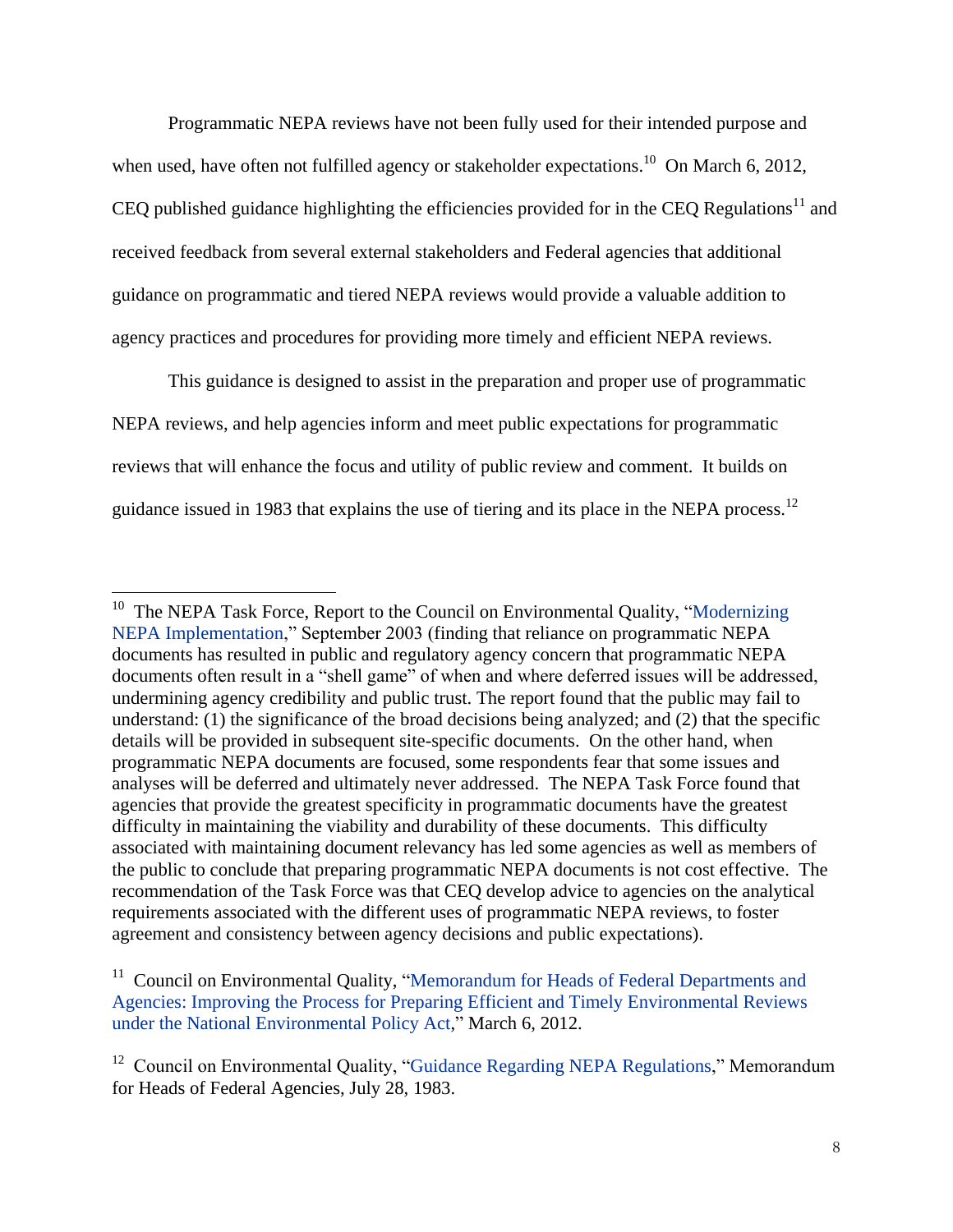This new guidance focuses specifically on programmatic NEPA reviews and not on other types of programmatic analyses such as data collection, assessments, and research. CEQ recognizes that analyses conducted outside the context of NEPA can also play an important role, for example, in assessing existing conditions. Although these types of analyses may be used – either by incorporation by reference or as a starting point for developing the NEPA review – an analysis prepared by an agency is not a NEPA programmatic review unless that agency is making decisions on a proposed Federal action. This important distinction was explained in previous NEPA guidance which referred to a non-NEPA programmatic review as a joint inventory or planning study:

In geographic settings where several Federal actions are likely to have effects on the same environmental resources it may be advisable for the lead Federal agencies to provide historical or other baseline information relating to the resources. This can be done either through a programmatic NEPA analysis or can be done separately, such as through a joint inventory or planning study. The results can then be incorporated by reference into NEPA documents prepared for specific Federal actions so long as the programmatic analysis or study is reasonably available to the interested public.<sup>13</sup>

#### **B. The Nature of Programmatic NEPA Reviews**

 $\overline{\phantom{a}}$ 

Programmatic NEPA reviews address the general environmental issues relating to broad decisions, such as those establishing policies, plans, programs, or suite of projects, and can

<sup>&</sup>lt;sup>13</sup> Council on Environmental Quality, "Guidance on the Consideration of Past Actions in [Cumulative Effects Analysis,](http://ceq.doe.gov/nepa/regs/Guidance_on_CE.pdf)" June 24, 2005.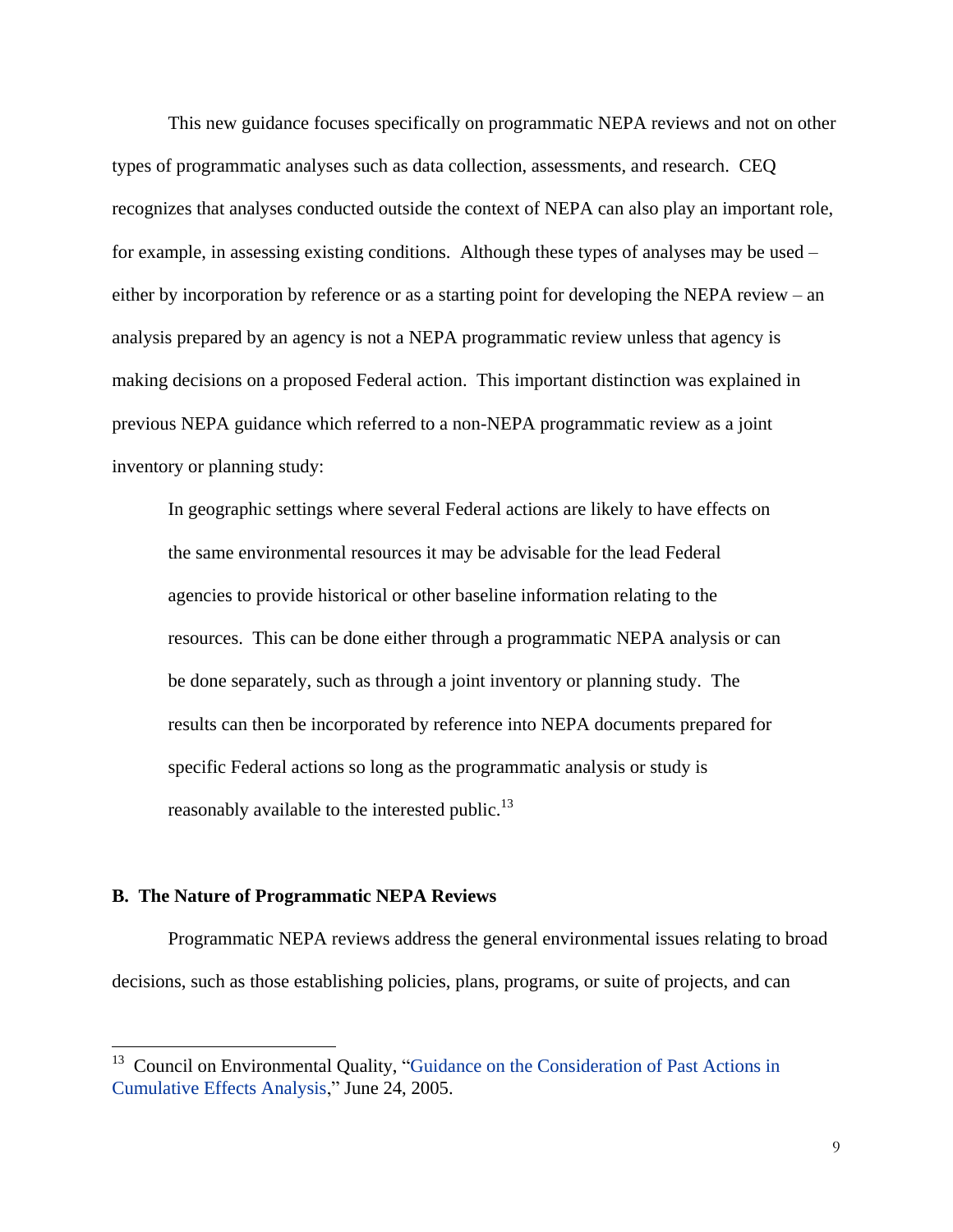effectively frame the scope of subsequent site- and project-specific Federal actions. A wellcrafted programmatic NEPA review provides the basis for decisions to approve such broad or high-level decisions such as identifying geographically bounded areas within which future proposed activities can be taken or identifying broad mitigation and conservation measures that can be applied to subsequent tiered reviews.<sup>14</sup> Effective programmatic NEPA should present document reviewers with the agency's anticipated timing and sequence of decisions, which decisions are supported by the programmatic NEPA document and which decisions are deferred for some later time, and the time-frame or triggers for a tiered NEPA review.

One advantage of preparing a programmatic NEPA review for repetitive agency activities is that the programmatic NEPA review can provide a starting point for analyzing direct, indirect, and cumulative impacts. Using programmatic NEPA reviews allows an agency to subsequently tier to this analysis, and analyze narrower, site- or proposal-specific issues. This avoids repetitive broad level analyses in subsequent tiered NEPA reviews and provides a more comprehensive picture of the consequences of multiple proposed actions. An agency relying on a programmatic NEPA review must consider whether the depth of analysis needed for a tiered decision requires adding to, or building on, the analysis provided in the programmatic NEPA review. A programmatic NEPA review can also be an effective means to narrow the consideration of alternatives and impact discussions in a subsequent tiered NEPA review. For example, a land management plan PEIS for "zoning" certain uses can narrow future alternatives to specific uses.

 $\overline{a}$ 

<sup>&</sup>lt;sup>14</sup> See Council on Environmental Quality, "Appropriate Use of Mitigation and Monitoring and [Clarifying the Appropriate Use of Mitigated Findings of No Significant Impact,](https://ceq.doe.gov/current_developments/docs/Mitigation_and_Monitoring_Guidance_14Jan2011.pdf)" January 14, 2011. See also *Robertson v. Methow Valley Citizens Council*, 490 U.S. 332, 350 (1989).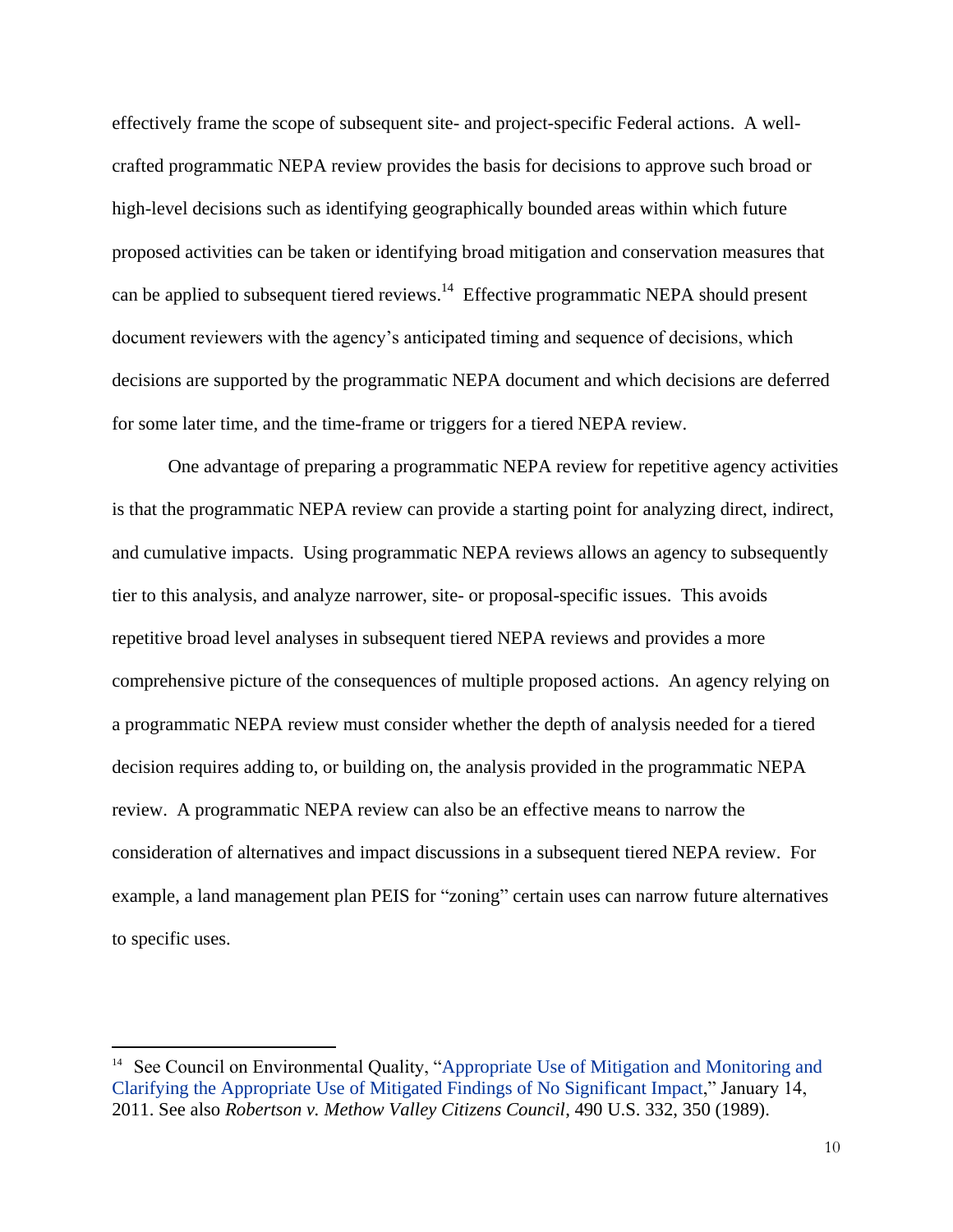Decisionmakers may also call for a programmatic NEPA review for other reasons. For example, programmatic NEPA reviews may serve to influence the nature of subsequent decisions, thereby providing for an integrated and sustainable policy, planning framework, or program. Programmatic NEPA reviews may also support policy- and planning-level decisions when there are limitations in available information and uncertainty regarding the timing, location, and environmental impacts of subsequent implementing action(s). For example, in the absence of certainty regarding the environmental consequences of future proposed actions, agencies may be able to make broad program decisions and establish parameters for subsequent analyses based on a programmatic review that adequately examines the reasonably foreseeable consequences of a proposed program, policy, plan, or suite of projects.

## **II. PROGRAMMATIC NEPA REVIEWS IN COUNCIL ON ENVIRONMENTAL**

#### **QUALITY REGULATIONS**

The concept of "programmatic" NEPA reviews is imbedded in the CEQ Regulations that address analyses of "broad actions" and the tiering process.

The CEQ Regulations at 40 CFR §§ [1502.4\(b\)-\(c\)](http://www.ecfr.gov/cgi-bin/text-idx?SID=a2fed9fc5b6051537973a611bd8c737d&node=se40.33.1502_14&rgn=div8) state:

(b) Environmental impact statements may be prepared, and are sometimes required, for broad Federal actions such as the adoption of new agency programs or regulations [\(§ 1508.18\)](http://www.ecfr.gov/cgi-bin/text-idx?SID=a2fed9fc5b6051537973a611bd8c737d&node=se40.33.1508_118&rgn=div8). Agencies shall prepare statements on broad actions so that they are relevant to policy and are timed to coincide with meaningful points in agency planning and decision-making.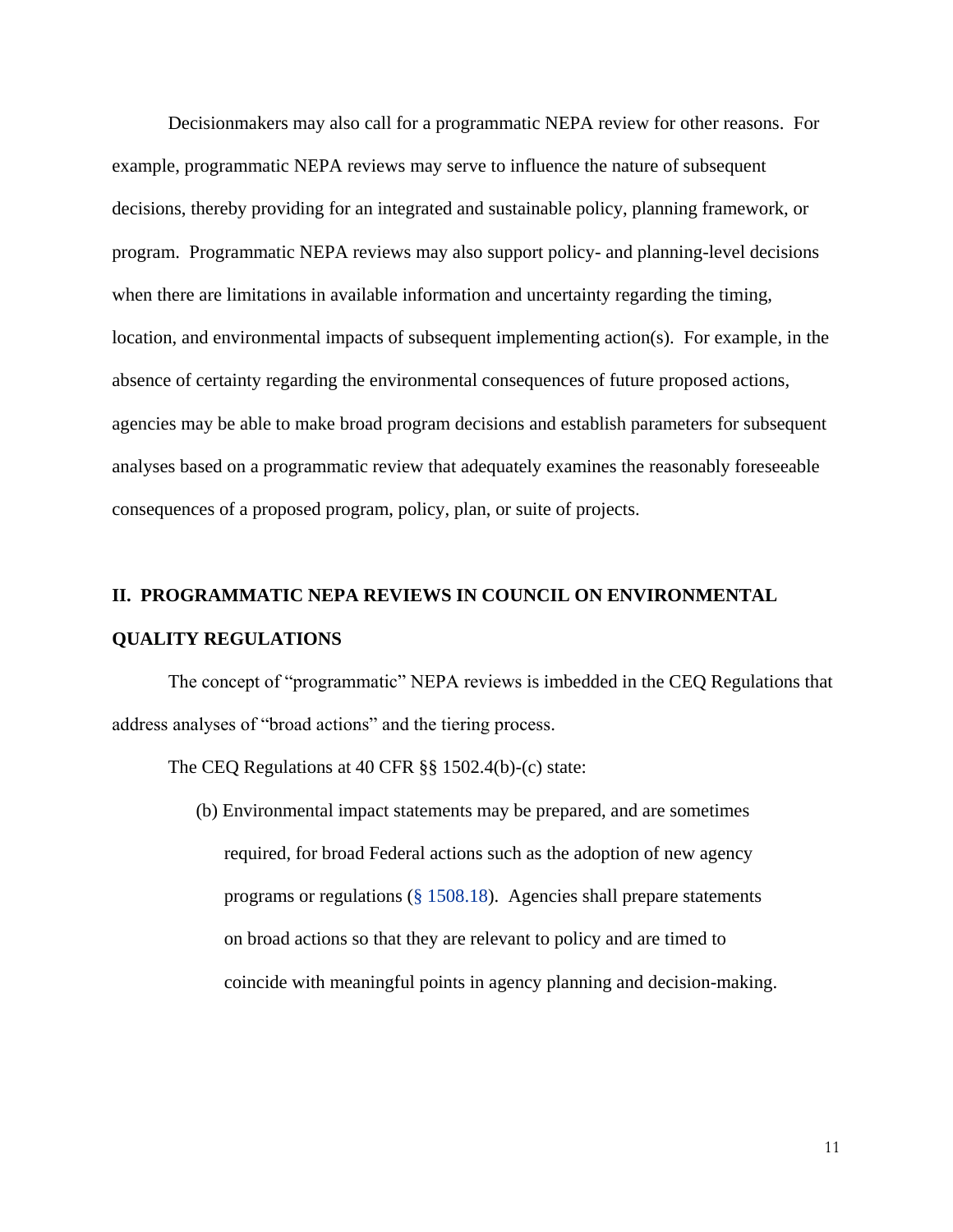- (c) When preparing statements on broad actions (including proposals by more than one agency), agencies may find it useful to evaluate the proposal(s) in one of the following ways:
	- (1) Geographically, including actions occurring in the same general location, such as body of water, region, or metropolitan area.
	- (2) Generically, including actions that have relevant similarities, such as common timing, impacts, alternatives, methods of implementation, media, or subject matter.
	- (3) By stage of technological development, including Federal or Federally assisted research, development or demonstration programs for new technologies which, if implemented, could significantly affect the quality of the human environment….

CEQ interprets its regulations as allowing for the use of a programmatic approach in developing an EA as well as in an EIS.

In cases where a policy, plan, program, or broad project analysis identifies but does not provide sufficiently in-depth analysis for potential future actions, then subsequent analyses are appropriate and are referred to as "tiered" analyses. Tiering is one way "to relate broad and narrow actions and to avoid duplication and delay."<sup>15</sup> Appendix A provides a table of key distinctions between programmatic and the subsequent tiered NEPA reviews, Appendix B contains examples of programmatic NEPA reviews.

l

<sup>&</sup>lt;sup>15</sup> 40 CFR [§ 1502.4\(d\).](http://www.ecfr.gov/cgi-bin/text-idx?SID=99896af55e27339b3879aa579d4dda45&node=se40.33.1502_14&rgn=div8) Tiering is described at 40 CFR [§ 1502.20](http://www.ecfr.gov/cgi-bin/text-idx?SID=99896af55e27339b3879aa579d4dda45&node=se40.33.1502_120&rgn=div8) and further defined at 40 CFR [§ 1508.28.](http://www.ecfr.gov/cgi-bin/text-idx?SID=99896af55e27339b3879aa579d4dda45&node=se40.33.1508_128&rgn=div8)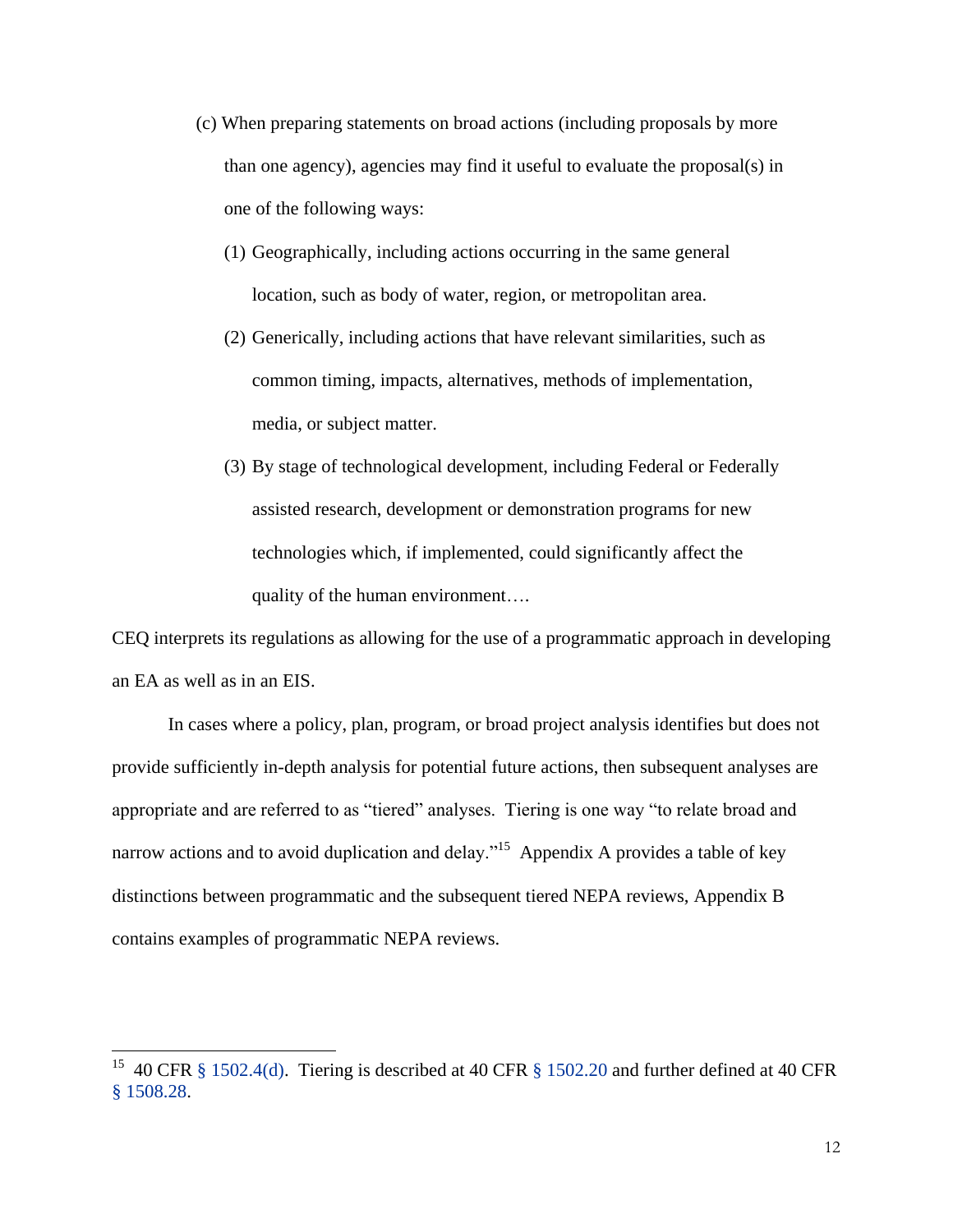### **III. WHEN TO USE A PROGRAMMATIC AND TIERED NEPA REVIEW**

Programmatic NEPA reviews add value and efficiency to the decision-making process when they inform the scope of decisions and subsequent tiered NEPA reviews. Programmatic NEPA reviews can facilitate decisions on agency actions that precede site- or project-specific decisions and actions, such as mitigation alternatives or commitments for subsequent actions, or narrowing of future alternatives. They also provide information and analyses that can be incorporated by reference in future NEPA reviews.<sup>16</sup> Programmatic NEPA review may help an agency look at a large or multi-faceted action without becoming immersed in all the details of future site- or project-specific proposals. Although a programmatic EIS may often be inadequate relative to an individual action, there is no reason to require a site-specific statement to duplicate the analysis in the PEIS. Using programmatic and subsequent tiered NEPA reviews effectively will allow for a focused review at the proper level.

A programmatic NEPA review may be appropriate when the action being considered is subject to NEPA requirements and falls into one of the four major categories of actions to which NEPA can apply (40 CFR § [1508.18\(b\)\)](http://www.ecfr.gov/cgi-bin/text-idx?SID=a2fed9fc5b6051537973a611bd8c737d&node=se40.33.1508_118&rgn=div8):

- Adopting Official Policy. Decision to adopt in a formal document an official policy that would result in or substantially alter agency programs. The programmatic analysis for such a decision should include a road map for future agency actions with defined objectives, priorities, rules, or mechanisms to implement objectives. Programmatic examples include:
	- o Rulemaking at the national- or regional-level;

 $\overline{a}$ 

<sup>&</sup>lt;sup>16</sup> The NEPA review and the decisionmaking is compromised when a programmatic NEPA review narrows or limits alternatives based on only a superficial or general review of potential impacts.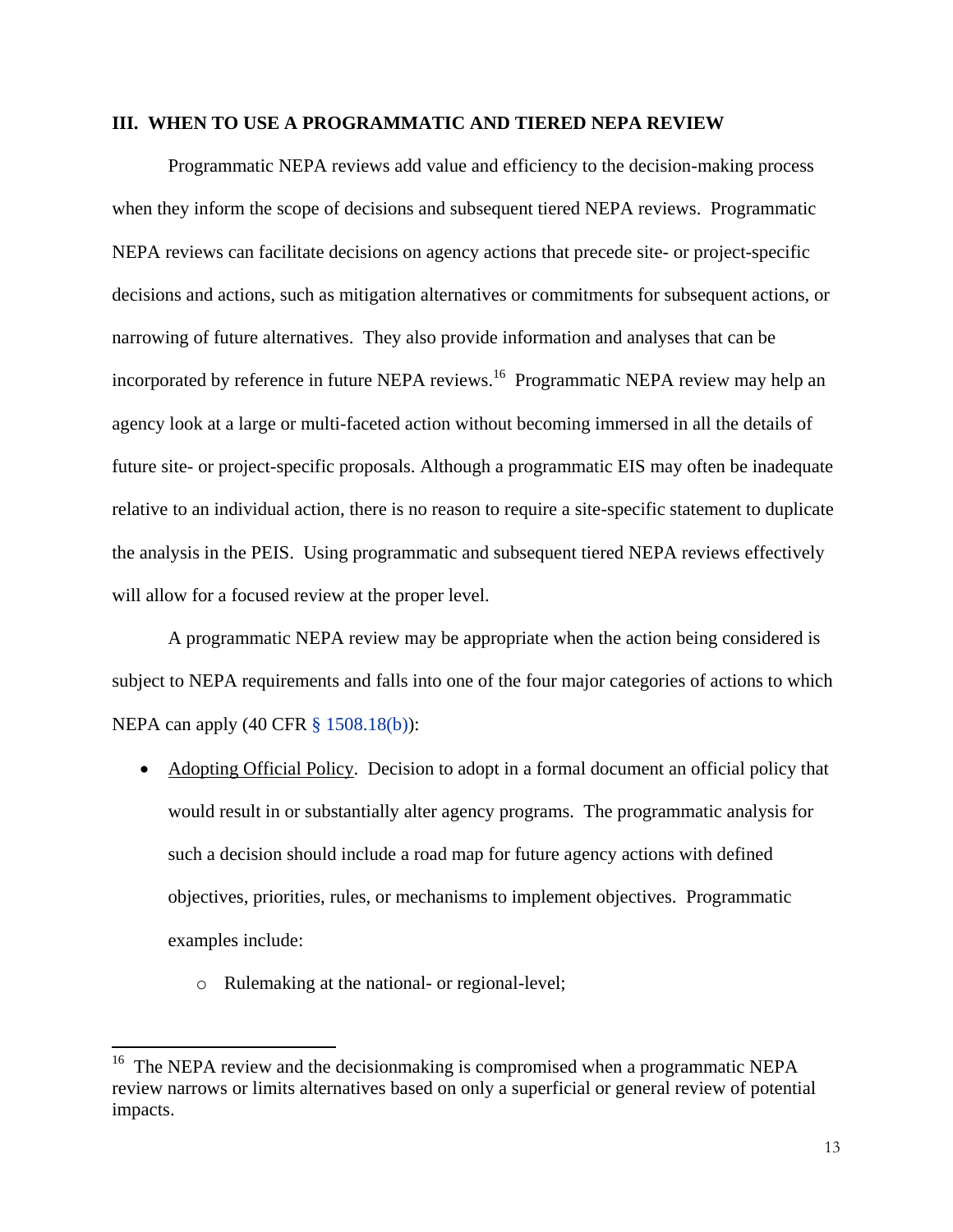- o Adoption of an agency-wide policy; or
- o Redesign of an existing program.
- Adopting Formal Plans. Decision to adopt formal plans, such as documents that guide or constrain alternative uses of Federal resources, upon which future agency actions will be based. For example, setting priorities, options, and measures for future resource allocation according to resource suitability and availability. Specific programmatic examples include:
	- o Strategic planning linked to agency resource allocation; or
	- o Adoption of an agency plan for a group of related projects.
- Adopting Agency Programs. Decision to proceed with a group of concerted actions to implement a specific policy or plan; e.g., an organized agenda with defined objectives to be achieved during implementation of specified activities. Programmatic examples include:
	- o A new agency mission or initiative; or
	- o Proposals to substantially redesign existing programs.
- Approving Multiple Actions. Decision to proceed with multiple projects that are temporally or spatially connected and that will have a series of associated concurrent or subsequent decisions. Programmatic examples include:
	- o Several similar actions or projects in a region or nationwide (e.g., a large scale utility corridor project); or
	- o A suite of ongoing, proposed or reasonably foreseeable actions that share a common geography or timing, such as multiple activities within a defined boundary (i.e., Federal land or facility).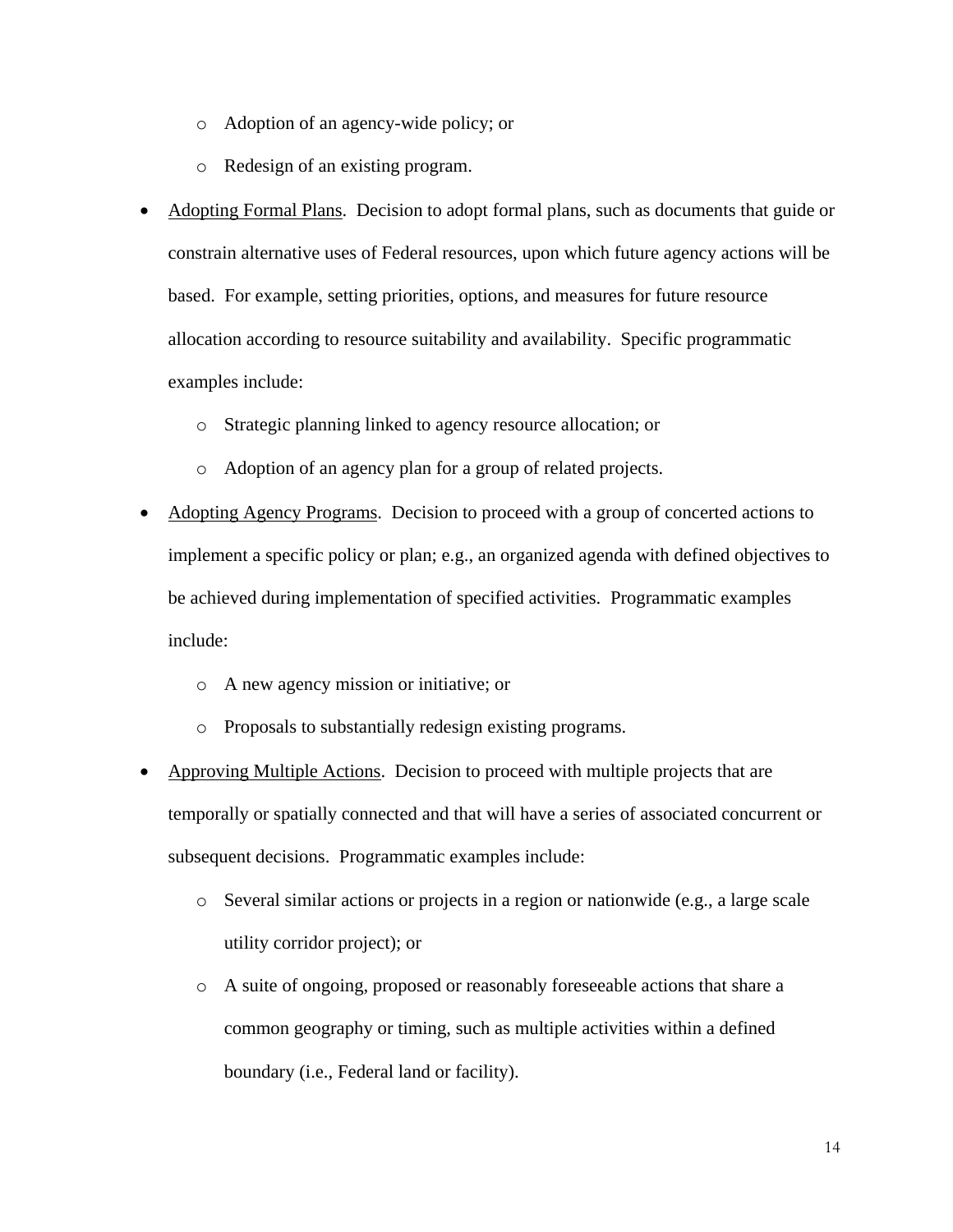Agencies should exercise judgment and discretion when determining whether to prepare a PEA or PEIS.<sup>17</sup> CEQ recommends agencies give particular consideration to preparing a PEA or PEIS when: (1) initiating or revising a national or regional rulemaking, policy, plan, or program; (2) adopting a plan for managing a range of resources; or (3) making decisions on common elements or aspects of a series or suite of closely related projects.

Agencies may prepare a single NEPA document to support both programmatic and project-specific proposals. Such an approach may be appropriate when an agency plans to make a broad program decision, as well as timely decisions to implement one or more specific projects under the program. Such a programmatic NEPA review should address both the broad impacts of the proposed broad Federal action and provide sufficiently detailed environmental analyses for specific decisions, such as determining the locations and designs of one or more proposals to implement the broad Federal action. If subsequent actions remain to be analyzed and decided upon, that would be explained in the programmatic document and left to a subsequent tiered NEPA review. Agencies should clearly communicate the purpose and need for the programmatic and subsequent decisions, clearly state the decisions the agency proposes to make based directly on the PEA or PEIS, and distinguish the analysis of impacts and alternatives of the broad programmatic proposals from project- or site-specific proposals.

A programmatic NEPA review may not be a cost effective effort for an agency if the effort required to perform the review is substantially greater than the time and effort saved in analyzing subsequent proposals or if the lifespan of the programmatic NEPA document is limited. Agencies usually benefit by asking two questions when determining whether to prepare a programmatic NEPA review: (1) Could the PEA or PEIS be sufficiently forward looking to

 17 *National Wildlife Federation v. Appalachian Regional Commission*, 677 F.2d 883, 888 (D.C. Cir. 1981).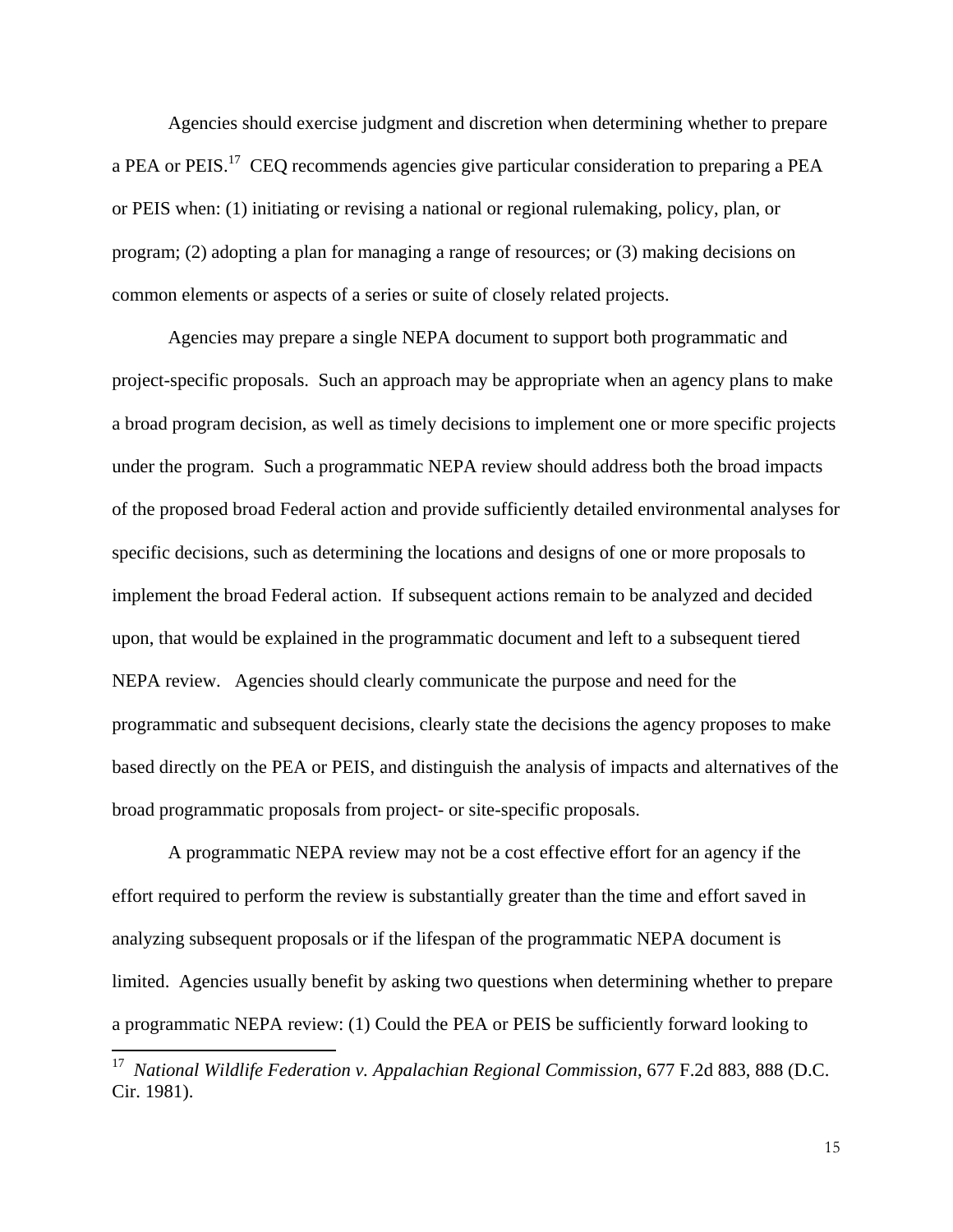contribute to the agency's basic planning of an overall program?; and (2) Does the PEA or PEIS provide the agency the opportunity to avoid 'segmenting' the overall program from subsequent individual actions and thereby avoid unreasonably constricting the scope of environmental review?<sup>18</sup>

## **IV. PRACTICAL CONSIDERATIONS FOR PROGRAMMATIC REVIEWS AND DOCUMENTS**

This section provides practical guidance to help agencies implement a successful programmatic approach for informed decision-making. The following points will be addressed:

- Answering the fundamental question of what decision(s) the agency needs to make;
- Answering the question of what actions would the agency subsequently want to take based on the programmatic NEPA review;
- Determining the purpose and need of the programmatic proposal to be analyzed and decided on and its relationship to subsequent tiered level proposals and decisions;
- Defining a practical temporal and spatial scope for the programmatic review that is appropriate to the broad action being analyzed;
- Gathering and analyzing environmental resource data for broadly scoped actions that potentially affect large geographic areas;
- Coordinating among the multiple overlapping jurisdictions and agencies that may have a role in assessing or determining whether and how a subsequent action may proceed;

<sup>18</sup> *Piedmont Environmental Council v. F.E.R.C.*, 558 F.3d 304, 316 (4th Cir. 2009) (quoting *Nat'l Wildlife Fed'n v. Appalachian Reg'l Comm'n*, 677 F.2d 883, 888-89 (D.C. Cir. 1981) (agency can do all individual EISs but not if that is an attempt to segment the program and thereby limit regulation. If so, a programmatic should have been done)).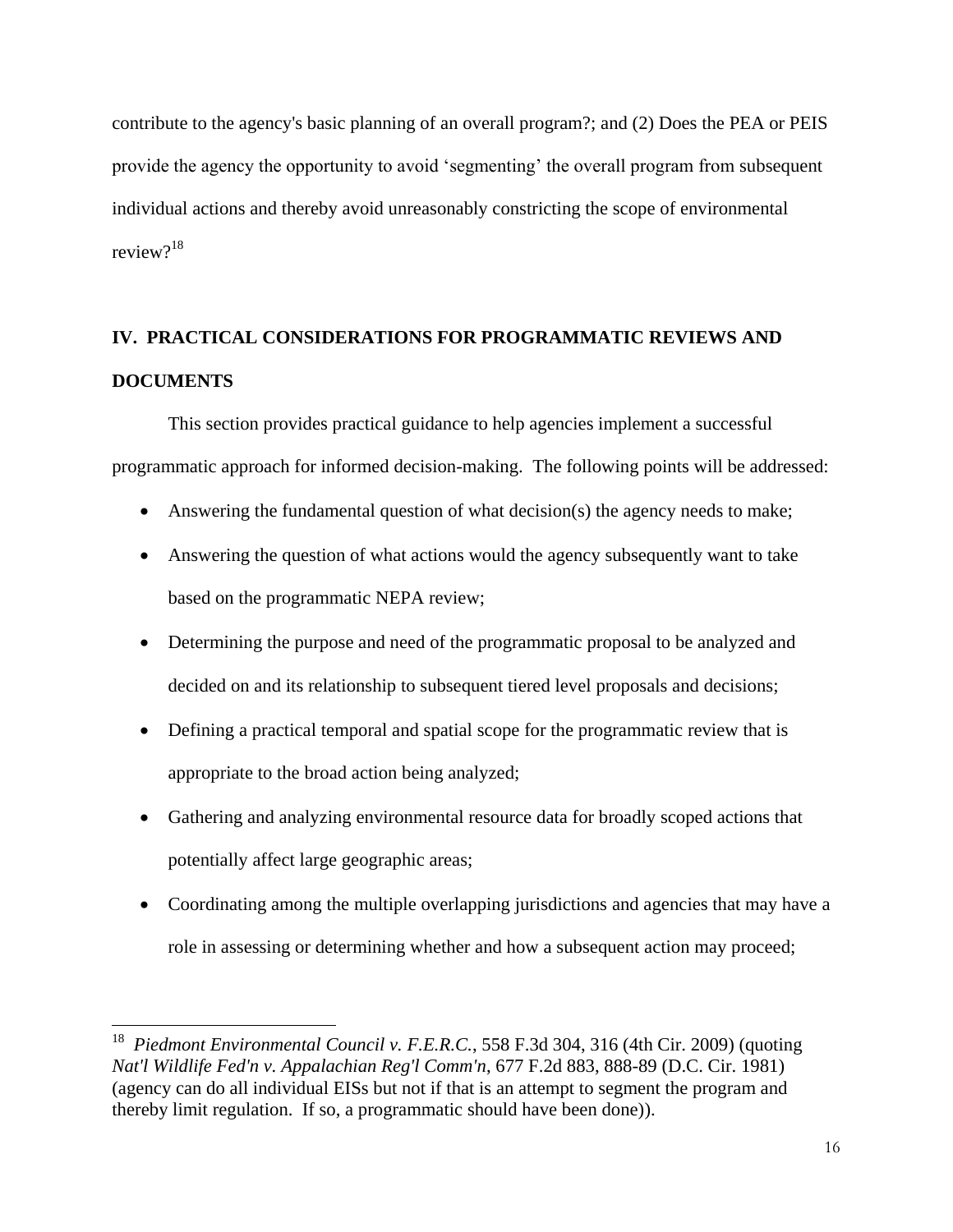- Communicating the scope, content, and purpose of a programmatic NEPA analysis in a way the parties involved in the process and the public can understand;
- Communicating the opportunities for public engagement in the development of the tiered NEPA reviews; and
- Maintaining the relevancy of programmatic NEPA documents for subsequent tiered analyses.

## **A. Determining the Utility and Scope of the Programmatic NEPA Review**

Agencies should carefully consider, as early as practicable, the benefits of making the initial broad decisions and the amount of effort required to perform a programmatic NEPA review to ensure that it facilitates decision-making and merits the investment of time and effort. To determine the utility of the PEA or PEIS, and the scope of analysis, an agency may find it helpful to consider:

- What Federal decisions need to be made now and in the future regarding the broad Federal action being proposed?
- What are the meaningful decision points<sup>19</sup> from proposal through implementation, and where are the most effective points in that continuum to address the potential for effects?
- What are the appropriate geographic (spatial) and time frame (temporal) limits for this programmatic review?
- Is it necessary to analyze the particular effects of a proposed action at a broader scale to facilitate analysis and/or decision-making at a more refined (i.e., tiered) level, and is a

<sup>19</sup> 40 CFR [§ 1502.4\(b\)](http://www.ecfr.gov/cgi-bin/text-idx?SID=99896af55e27339b3879aa579d4dda45&node=se40.33.1502_14&rgn=div8) ("Agencies shall prepare statements on broad actions so that they are relevant to policy and are timed to coincide with meaningful points in agency planning and decision-making.").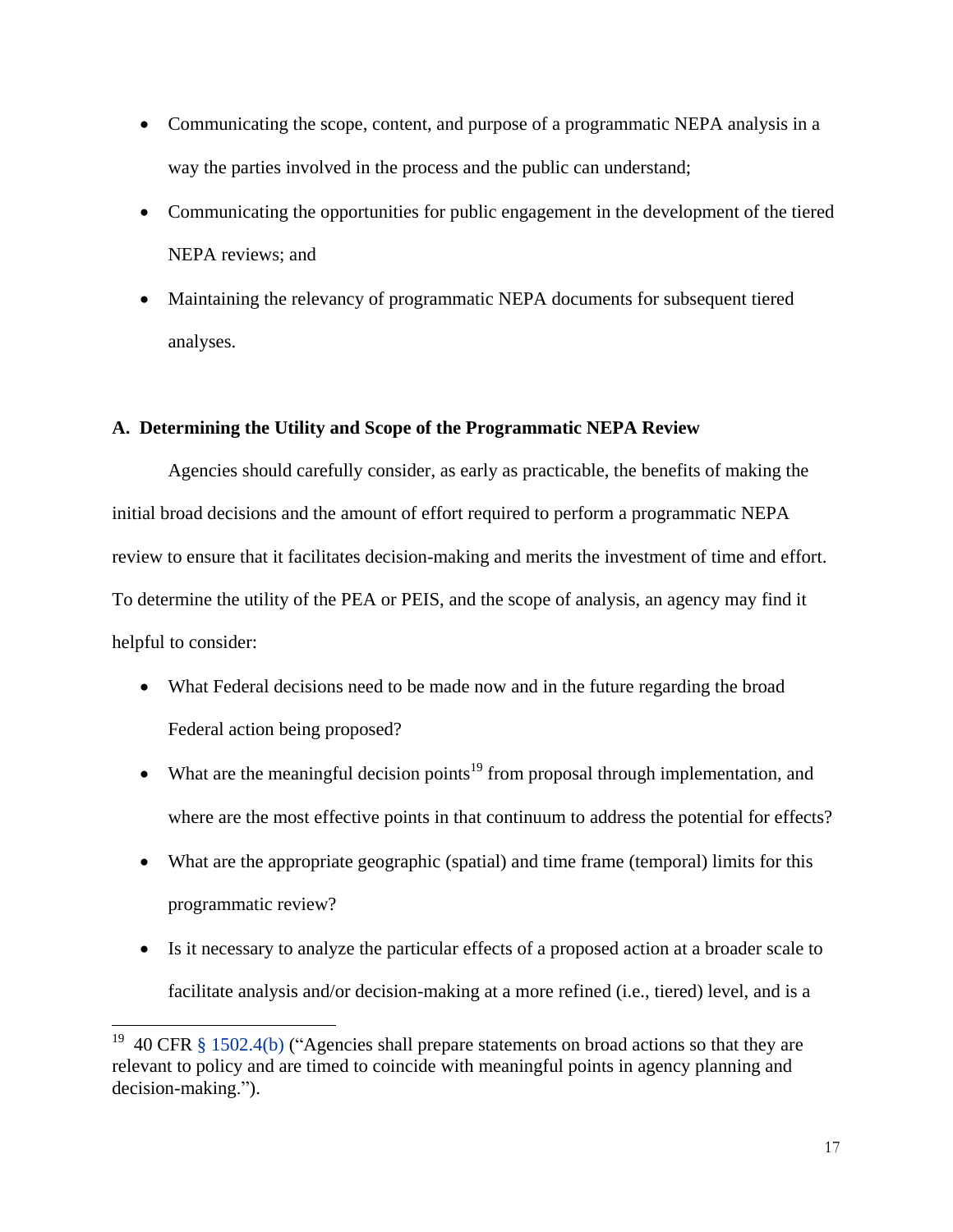programmatic NEPA review the best way to do this? For example, a programmatic NEPA review may serve as an efficient mechanism to describe Federal agency efforts to adopt sustainable practices for energy efficiency, reduce or avoid greenhouse gas emissions, reduce petroleum product use, and increase the use of renewable energy including bioenergy, as well as other sustainability practices. Likewise, it may be more efficient to conduct and maintain an ongoing cumulative effects analysis versus a programmatic NEPA document. The definition of "proposal" for the purposes of NEPA review should be considered when answering this question.<sup>20</sup>

- How long will the programmatic review continue to provide a relevant framework for tiering subsequent actions and what factors may result in the need to supplement or refresh the review?
- Are there any other federal agencies that may provide meaningful input during the development of the programmatic or tiered NEPA reviews?

#### **1. Purpose and Need**

 $\overline{\phantom{a}}$ 

The purpose and need statement is key to developing the NEPA review, as it establishes the scope of the analyses, range of reasonable alternatives, and frames the decision to be made. The purpose and need for a programmatic review will differ from the purpose and need for a project- or site-specific EA or  $EIS$ <sup>21</sup>. The purpose and need for a PEA or a PEIS should be

<sup>&</sup>lt;sup>20</sup> 40 CFR  $\S$  1508.23 ("Proposal' exists at that stage in the development of an action when an agency subject to the Act has a goal and is actively preparing to make a decision on one or more alternative means of accomplishing that goal and the effects can be meaningfully evaluated... A proposal may exist in fact as well as by agency declaration that one exists.").

 $21$  Council on Environmental Quality, "[Guidance Regarding NEPA Regulations,](https://ceq.doe.gov/nepa/regs/1983/1983guid.htm)" 1983 ("If tiering is utilized, the site-specific EIS contains a summary of the issues discussed in the first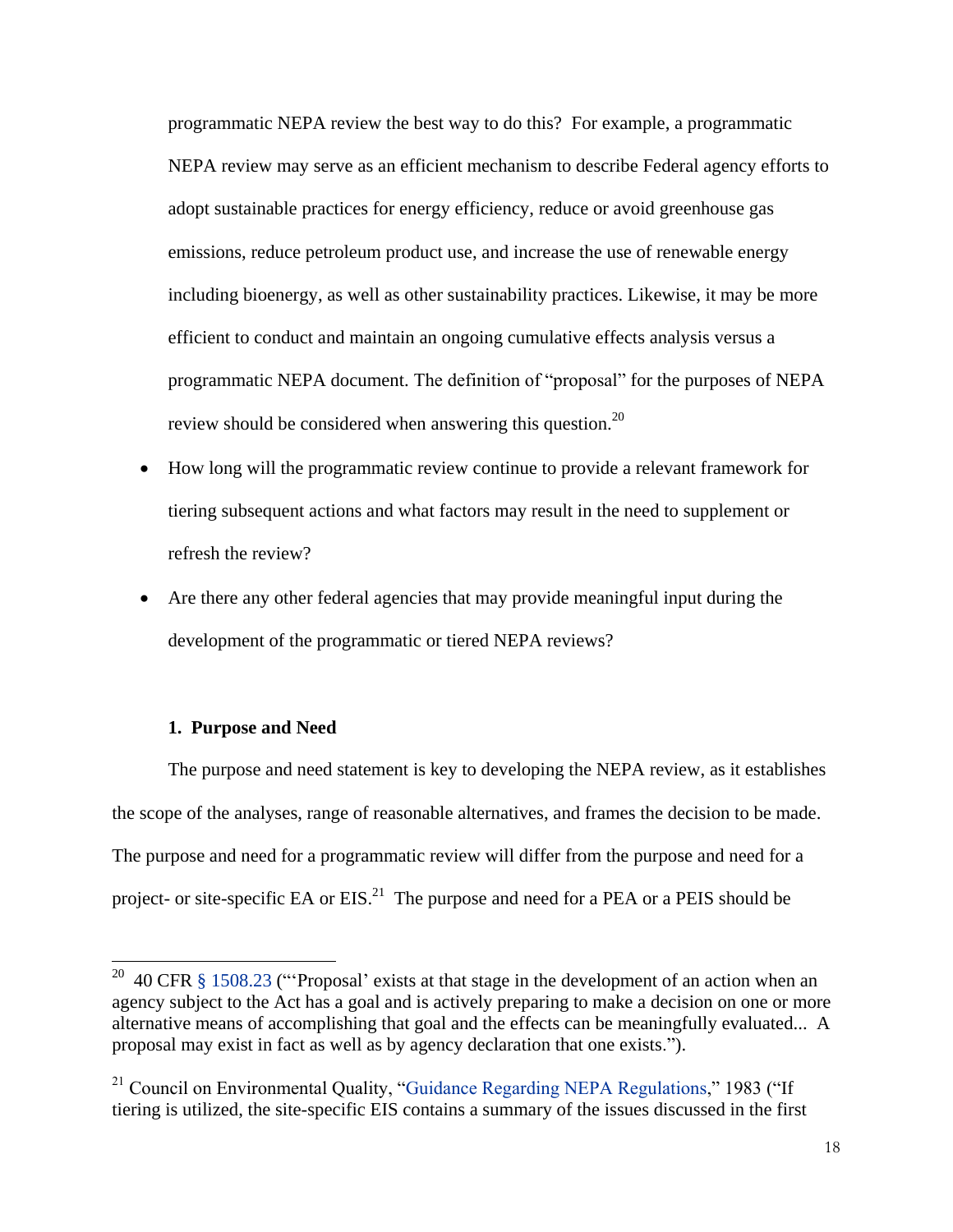written to avoid eliminating reasonable alternatives and focused enough for the agency to conduct a rational analysis of the impacts and allow for the public to provide meaningful comment on the programmatic proposal. The purpose and need sets the tone for the scoping process and the course for conducting the NEPA review.

#### **2. Scope of Analysis**

The scope consists of the range of actions, the alternatives, and the associated impacts to be considered in a NEPA review.<sup>22</sup> A programmatic NEPA review, like project- or site-specific NEPA reviews, must address the potentially significant environmental impacts of a proposed Federal action. Consequently, the nature of the pending decision drives the scope of the environmental analyses and documentation. A programmatic document should not narrow or otherwise restrict decision(s) that will be addressed in subsequent NEPA review(s).

The planning process for the proposed action and the development of a programmatic NEPA review should start as early as practicable. By starting the planning process early, there should be sufficient time for establishing the reasonable scope of actions, alternatives, and impacts in the programmatic review, and identifying the decisions the programmatic review will support so that the level of analysis is clear from the start.

#### **3. The Proposed Action**

statement and the agency will incorporate by reference discussions from the first statement. Thus, the second, or site-specific statement, would focus primarily on the issues relevant to the specific proposal, and would not duplicate material found in the first EIS.").

<sup>22</sup> 40 CFR [§ 1508.25.](http://www.ecfr.gov/cgi-bin/text-idx?SID=99896af55e27339b3879aa579d4dda45&node=se40.33.1508_125&rgn=div8)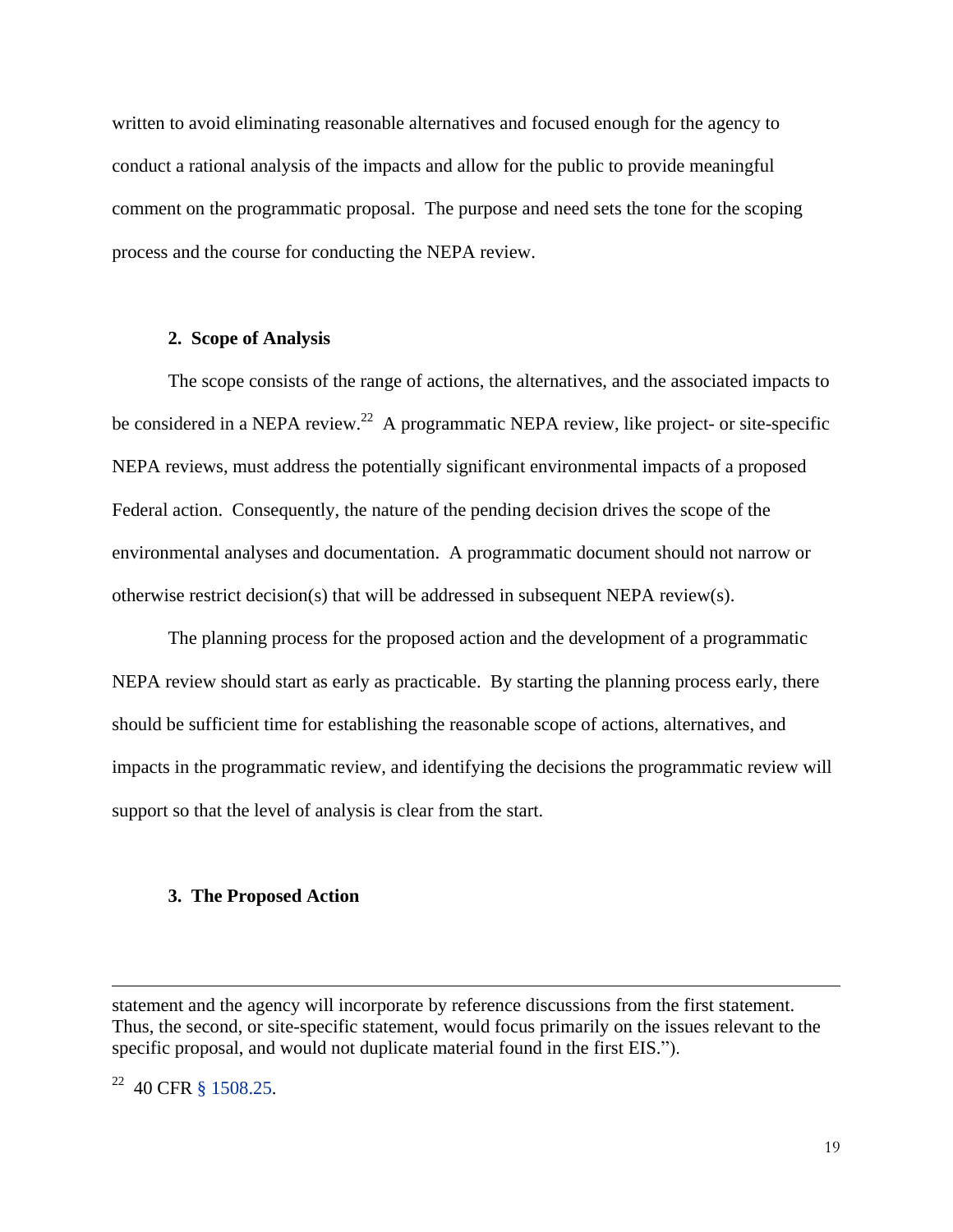In addition to unconnected single actions, there are three types of actions set out in 40 CFR  $\S$  1508.25(a) that may be analyzed in NEPA reviews, including those that are programmatic: connected actions, cumulative actions, and similar actions.

Connected actions are closely related and therefore should be discussed in the same impact statement. Actions are connected if they automatically trigger other actions; or cannot or will not proceed unless a previous or simultaneous action is taken; or are interdependent parts of a larger action and depend on the larger action for justification.<sup>23</sup>

> Example: A proposed pesticide aerial application program EIS would analyze the proposal along with connected program actions such as standards for pesticide transport, handling, and storage.

Cumulative actions, which when viewed with other proposed actions have cumulatively significant impacts, should be discussed in the same NEPA review. $^{24}$  An analysis of the cumulative impacts for each resource would be provided in each level of review, either by relying upon the analysis in the programmatic NEPA review or adding to that analysis in the tiered NEPA review, either approach facilitated by incorporating by reference the cumulative impact analysis provided in the programmatic NEPA review.

> Example: A proposed aerial pesticide spray program with significant effects on an endangered butterfly should be analyzed in the same programmatic EIS with a proposed ground-spraying program as cumulative actions because they both have the potential to significantly affect the endangered species. Note that cumulative

l

<sup>&</sup>lt;sup>23</sup> 40 CFR §§ [1508.25\(a\)\(1\)](http://www.ecfr.gov/cgi-bin/text-idx?SID=1d9a74d0cf9c9f753fb36e80953d3e39&node=se40.33.1508_125&rgn=div8) and [1508.25\(a\)\(1\)\(iii\)](http://www.ecfr.gov/cgi-bin/text-idx?SID=1d9a74d0cf9c9f753fb36e80953d3e39&node=se40.33.1508_125&rgn=div8)

<sup>&</sup>lt;sup>24</sup> 40 CFR [§ 1508.25\(a\)\(2\).](http://www.ecfr.gov/cgi-bin/text-idx?SID=99896af55e27339b3879aa579d4dda45&node=se40.33.1508_125&rgn=div8)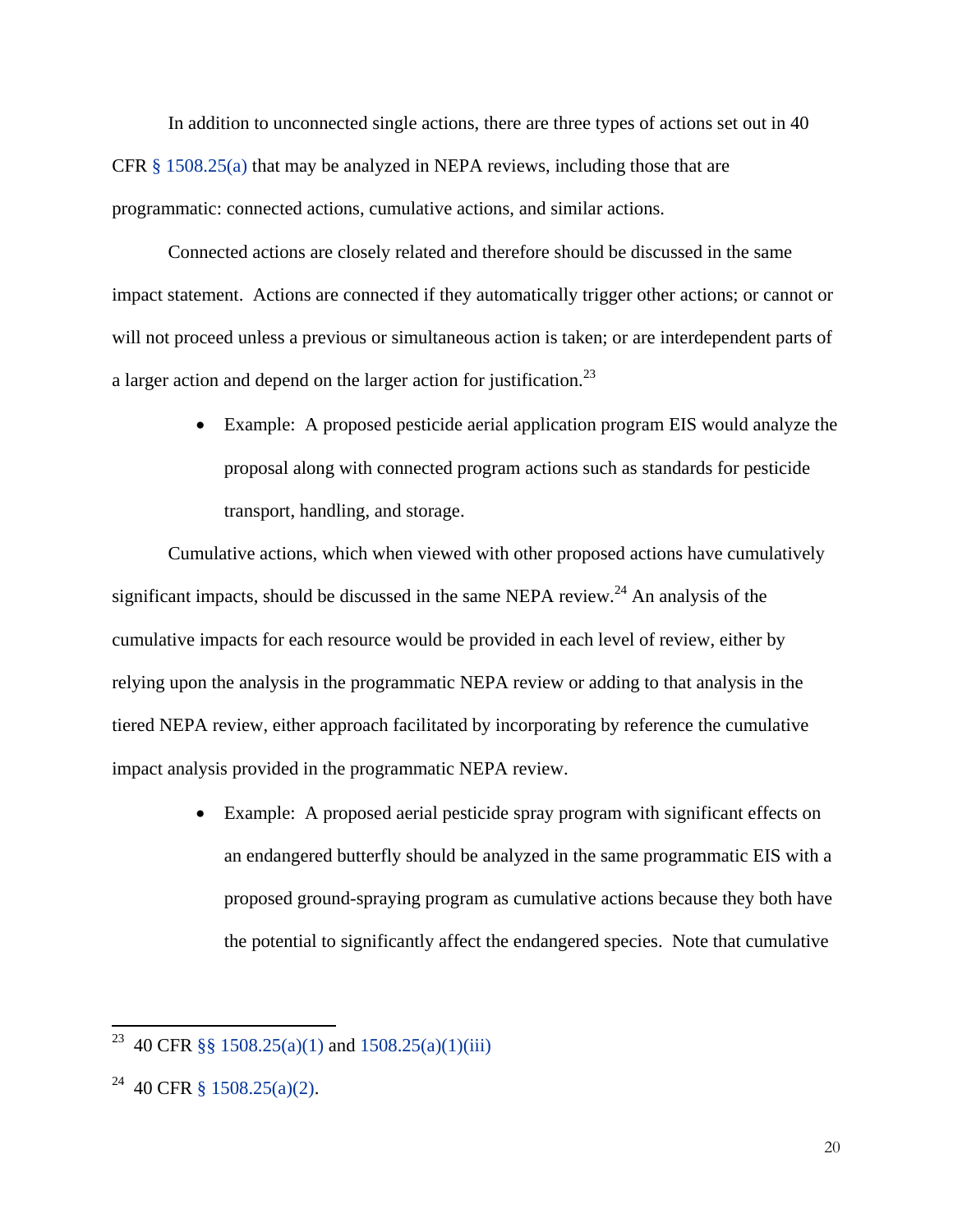effects would have to be considered when conducting the NEPA reviews for each of the proposals, whether in separate or combined NEPA reviews.

Similar actions are those which, when viewed with other reasonably foreseeable or proposed agency actions provide a basis for evaluating their environmental consequences together, such as common as timing, location, impacts, alternatives, or methods of implementation. 25

> Example: Several energy development programs proposed in the same region of the country are proposals of similar actions if they have similar proposed methods of implementation and similar best practice and mitigation measures that can be analyzed in the same document.

Broad Federal actions may be implemented over large geographic areas and/or a long time frame. Programmatic NEPA documents must include connected and cumulative actions, and the responsible official should consider whether it is helpful to include a series or suite of similar actions.<sup>26</sup>

#### **4. The Alternatives**

Alternatives in a programmatic NEPA review are expected to reflect the level of the Federal action being proposed<sup>27</sup> and the standard NEPA requirements for alternatives apply.<sup>28</sup> In

 $\overline{a}$ 

<sup>&</sup>lt;sup>25</sup> 40 CFR [§ 1508.25\(a\)\(3\).](http://www.ecfr.gov/cgi-bin/text-idx?SID=99896af55e27339b3879aa579d4dda45&node=se40.33.1508_125&rgn=div8)

 $26$  40 CFR [§ 1508.25\(a\).](http://www.ecfr.gov/cgi-bin/text-idx?SID=99896af55e27339b3879aa579d4dda45&node=se40.33.1508_125&rgn=div8)

<sup>&</sup>lt;sup>27</sup> Council on Environmental Quality, ["Forty Most Asked Questions](https://ceq.doe.gov/nepa/regs/40/40p3.htm) Concerning CEQ's NEPA [Regulations,](https://ceq.doe.gov/nepa/regs/40/40p3.htm)" Question and Answer 1, March 16, 1981. Reasonable alternatives depend on the nature of the proposal and the facts of the case. Factors may include the cost of the proposed alternative, the actual need or desire for the alternative in the affected community, and the state of the technologies involved in developing the alternative.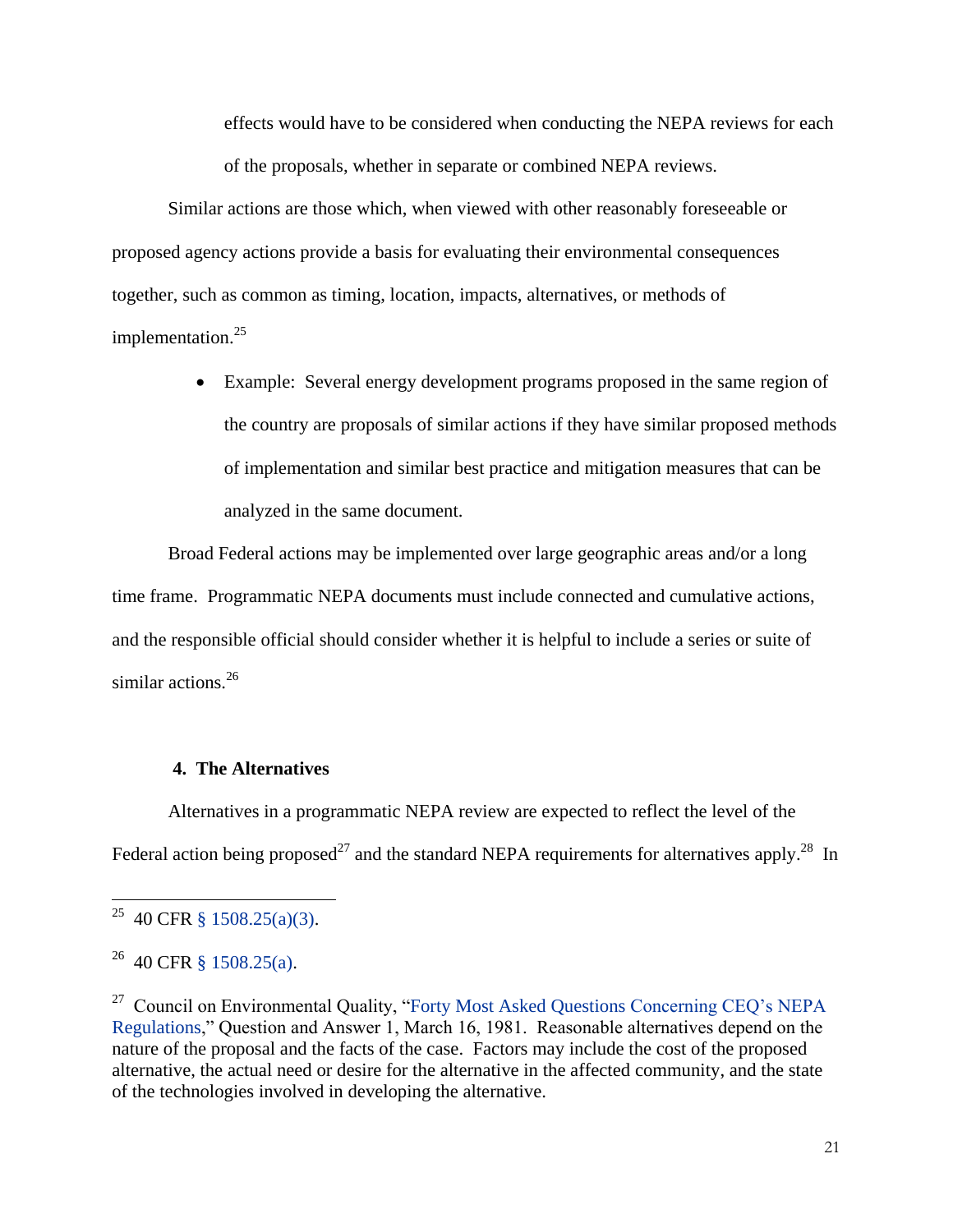situations where there is an existing program, plan, or policy, CEQ expects that the no-action alternative in an EIS would typically be the continuation of the present course of action until a new program, plan, or policy is developed and decided upon.<sup>29</sup>

When preparing the programmatic NEPA review for a policy, plan, program, or project, alternatives, including non-agency alternatives, can be considered at the programmatic level to support focusing future decisions and eliminating certain alternatives from detailed study in subsequent NEPA reviews. Stating the nature of subsequent tiered decisions allows agencies to craft the alternatives for a programmatic review and focus the scope and development of alternatives for the subsequent tiered NEPA reviews. By articulating the reasoned choice between alternatives, with a discussion of why considered alternatives were not chosen, the range of alternatives in tiered NEPA reviews can be appropriately narrowed. The PEA or PEIS should include a brief written discussion of the reasons alternatives were eliminated<sup>30</sup> to provide the rationale for narrowing the range of reasonable alternatives to be considered in those tiered NEPA documents.

#### **5. The Impacts**

All NEPA reviews are concerned with three types of reasonably foreseeable impacts: direct, indirect, and cumulative.<sup>31</sup> The contrast between a programmatic and a project- or site-

<sup>&</sup>lt;sup>28</sup> 40 CFR §§ [1508.25\(b\)](http://www.ecfr.gov/cgi-bin/text-idx?SID=99896af55e27339b3879aa579d4dda45&node=se40.33.1508_125&rgn=div8) and [1508.9\(3\)\(b\).](http://www.ecfr.gov/cgi-bin/text-idx?SID=99896af55e27339b3879aa579d4dda45&node=se40.33.1508_19&rgn=div8)

<sup>&</sup>lt;sup>29</sup> Council on Environmental Quality, "Forty Most Asked Questions Concerning CEQ's NEPA [Regulations,](https://ceq.doe.gov/nepa/regs/40/40p3.htm)" Question and Answer 3, March 16, 1981.

 $30\,$  40 CFR [§ 1502.14\(a\).](http://www.ecfr.gov/cgi-bin/text-idx?SID=99896af55e27339b3879aa579d4dda45&node=se40.33.1502_114&rgn=div8)

<sup>31</sup> 40 CFR [§§ 1508.7](http://www.ecfr.gov/cgi-bin/text-idx?SID=99896af55e27339b3879aa579d4dda45&node=se40.33.1508_17&rgn=div8) and [1508.8.](http://www.ecfr.gov/cgi-bin/text-idx?SID=99896af55e27339b3879aa579d4dda45&node=se40.33.1508_18&rgn=div8)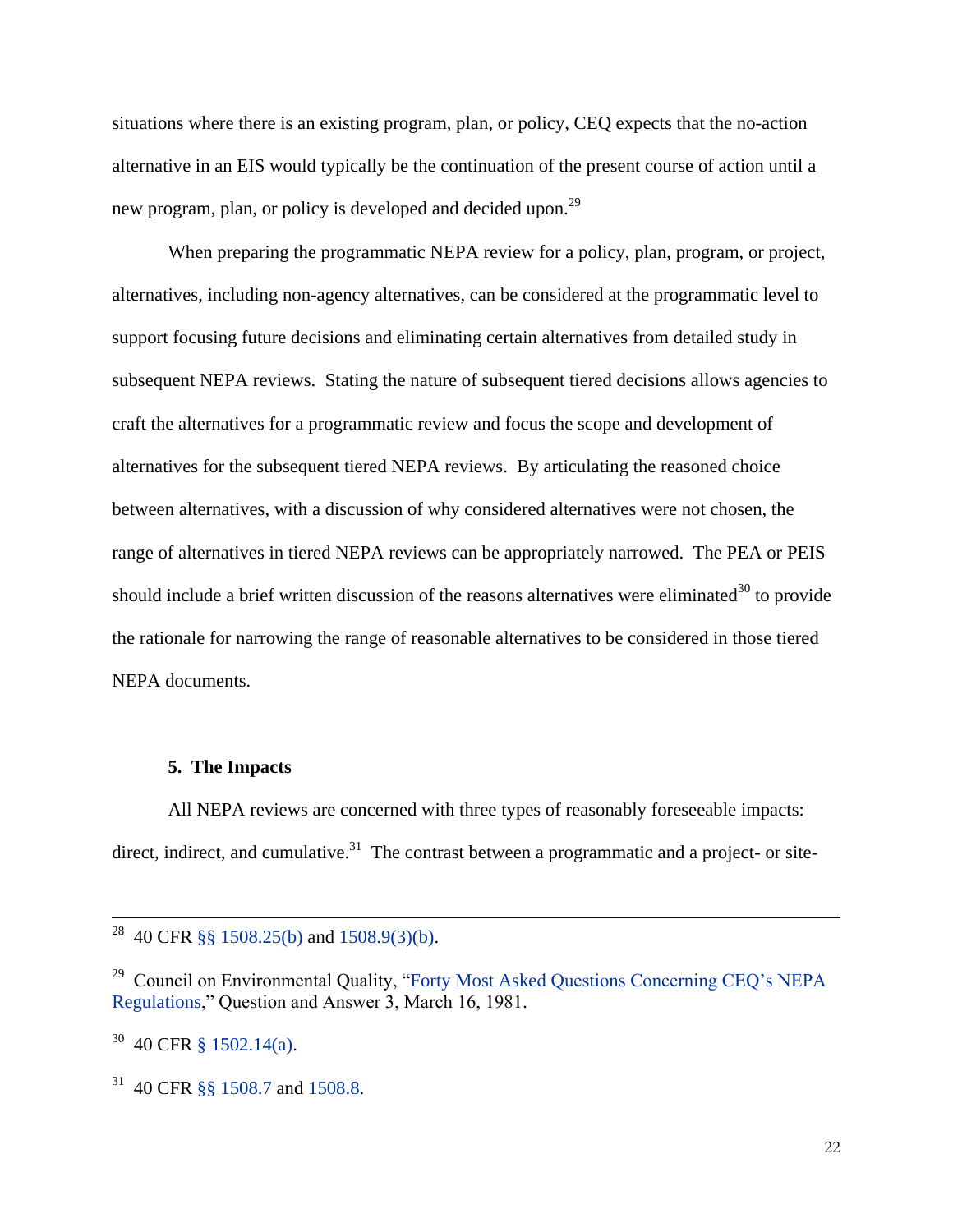specific NEPA review is most strongly reflected in how these environmental impacts are analyzed. Because impacts in a programmatic NEPA review typically concern environmental effects over a large geographic and/or time horizon, the depth and detail in programmatic analyses will reflect the major broad and general impacts that might result from making broad programmatic decisions. Programmatic NEPA reviews address the broad environmental consequences relevant at the programmatic level (see Level of Detail in Programmatic Documents section). Agencies should be clear about the context of the decision to be made and how it relates to the context and intensity of any potential impacts.

As noted previously, agencies may propose standard mitigation protocols and/or operating procedures in a programmatic NEPA review and thereby provide a framework and scope for the subsequent tiered analysis of environmental impacts. For example, proposals for long range energy or transportation infrastructure programs are potentially good candidates for PEAs and PEISs that include an assessment of how the programs will contribute to or reduce water quantity and quality. Discussions of water quantity and quality could then be incorporated by reference in tiered NEPA reviews. By identifying potential program impacts early, particularly cumulative and indirect impacts, programmatic NEPA reviews provide opportunities to modify program components in order to avoid or mitigate adverse impacts when developing subsequent proposals.

# **B. Collaboration, Public Engagement, and Coordination with Other Environmental Reviews**

**1. Importance of Collaboration and Cooperation**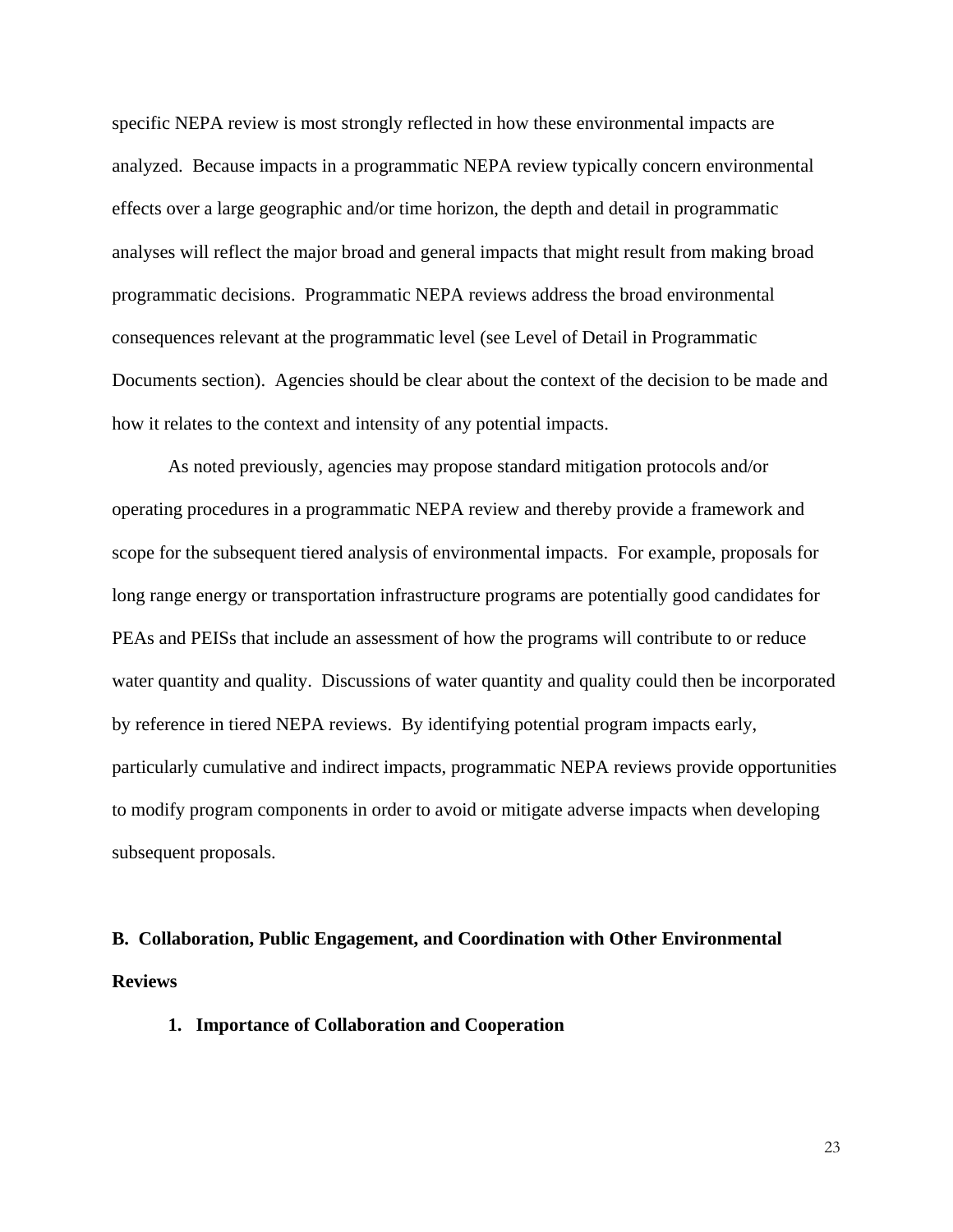The types of actions that agencies analyze in programmatic reviews may feature some jurisdictional complexity. Impacts on state, tribal and private lands, and potentially overlapping authorities between agencies and governments with different missions and authorities should be considered in programmatic reviews that address resources or actions across jurisdictional boundaries. Early collaboration and cooperation among Federal agencies, tribes, and state and local governments is particularly useful for successful completion of meaningful programmatic NEPA reviews.<sup>32</sup> Scoping early in the process provides agency decisionmakers with access to other agencies' and governments' expertise and can help agencies identify broad scale issues, develop alternatives for analysis, identify the appropriate temporal and spatial parameters, and determine the appropriate depth of analysis or level of detail for the programmatic NEPA review.

#### **2. Public Involvement**

l

Engaging the public is particularly important when developing programmatic NEPA reviews in order to ensure agency objectives are understood and to clarify how a programmatic review influences subsequent tiered reviews. Effective public engagement will also help manage expectations with regard to the purpose and need, the scope of the broad environmental analyses, and the purpose, need and scope of subsequent site- and project-specific environmental analyses. Outreach to potentially interested stakeholders should begin as early as possible – even in advance of formal scoping periods – to afford the public a meaningful opportunity to comment on and shape the programmatic NEPA review and/or develop alternatives to be considered.

<sup>&</sup>lt;sup>32</sup> Council on Environmental Quality, "Memorandum on Environmental Collaboration and [Conflict Resolution,](https://ceq.doe.gov/ceq_regulations/OMB_CEQ_Env_Collab_Conflict_Resolution_20120907.pdf)" September 7, 2012; Council on Environmental Quality, ["Cooperating](https://ceq.doe.gov/nepa/regs/cooperating/cooperatingagenciesmemorandum.html)  [Agencies in Implementing the Procedural Requirements of the National Environmental Policy](https://ceq.doe.gov/nepa/regs/cooperating/cooperatingagenciesmemorandum.html)  [Act,](https://ceq.doe.gov/nepa/regs/cooperating/cooperatingagenciesmemorandum.html)" January 30, 2002.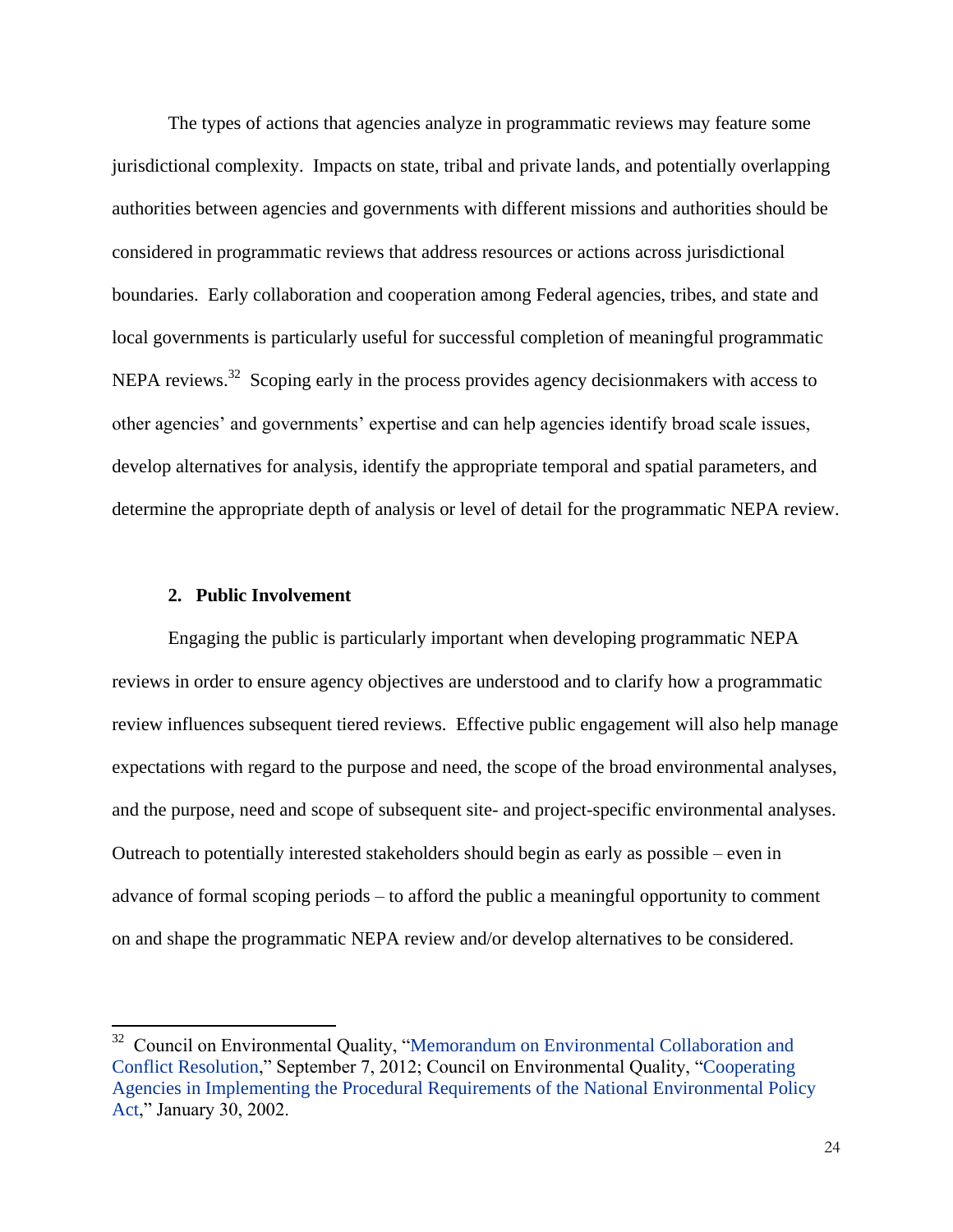Proactive and robust public participation is encouraged and, if necessary, comment periods can be extended to ensure meaningful involvement.

When the public has a chance to see the big picture early<sup>33</sup> it can provide fresh perspectives and new ideas before determinations are made that will shape the programmatic review and how those determinations affect future tiered proposals and NEPA reviews. Early outreach also provides an opportunity to develop trust and good working relationships that may extend throughout the programmatic and subsequent NEPA reviews and continue during the implementation of the proposed action.<sup>34</sup> An agency can encourage early public participation by clearly explaining to the public not only what the proposed programmatic evaluation is meant to accomplish, but also how it relates to future actions, and why the public should get involved at the programmatic stage and not wait for any tiered reviews. The agency should clearly state which concerns are addressed at that level of NEPA review and with concerns will be tiered to a subsequent NEPA review. Clarity of approach is essential to avoid the impression that a programmatic NEPA review creates a situation whereby the public is too early to raise issues in the broader programmatic analysis and then too late to raise them in any subsequent tiered analyses.

Stakeholders for a programmatic review may span multiple states and large areas. Consequently, public engagement should be well thought through to include all the potentially

 $33$  Members of the public are less likely to participate or engage in the commenting process if they do not fully understand how a particular project affects them. It is critical that agencies provide context and as much information as possible in the beginning of the public involvement process.

<sup>&</sup>lt;sup>34</sup> 40 CFR [§ 1501.7;](http://www.ecfr.gov/cgi-bin/text-idx?SID=99896af55e27339b3879aa579d4dda45&node=se40.33.1501_17&rgn=div8) see also Council on Environmental Quality, ["Collaboration in NEPA –](https://ceq.doe.gov/nepa/nepapubs/Collaboration_in_NEPA_Oct2007.pdf) A [Handbook for NEPA Practitioners,](https://ceq.doe.gov/nepa/nepapubs/Collaboration_in_NEPA_Oct2007.pdf)" October 2007.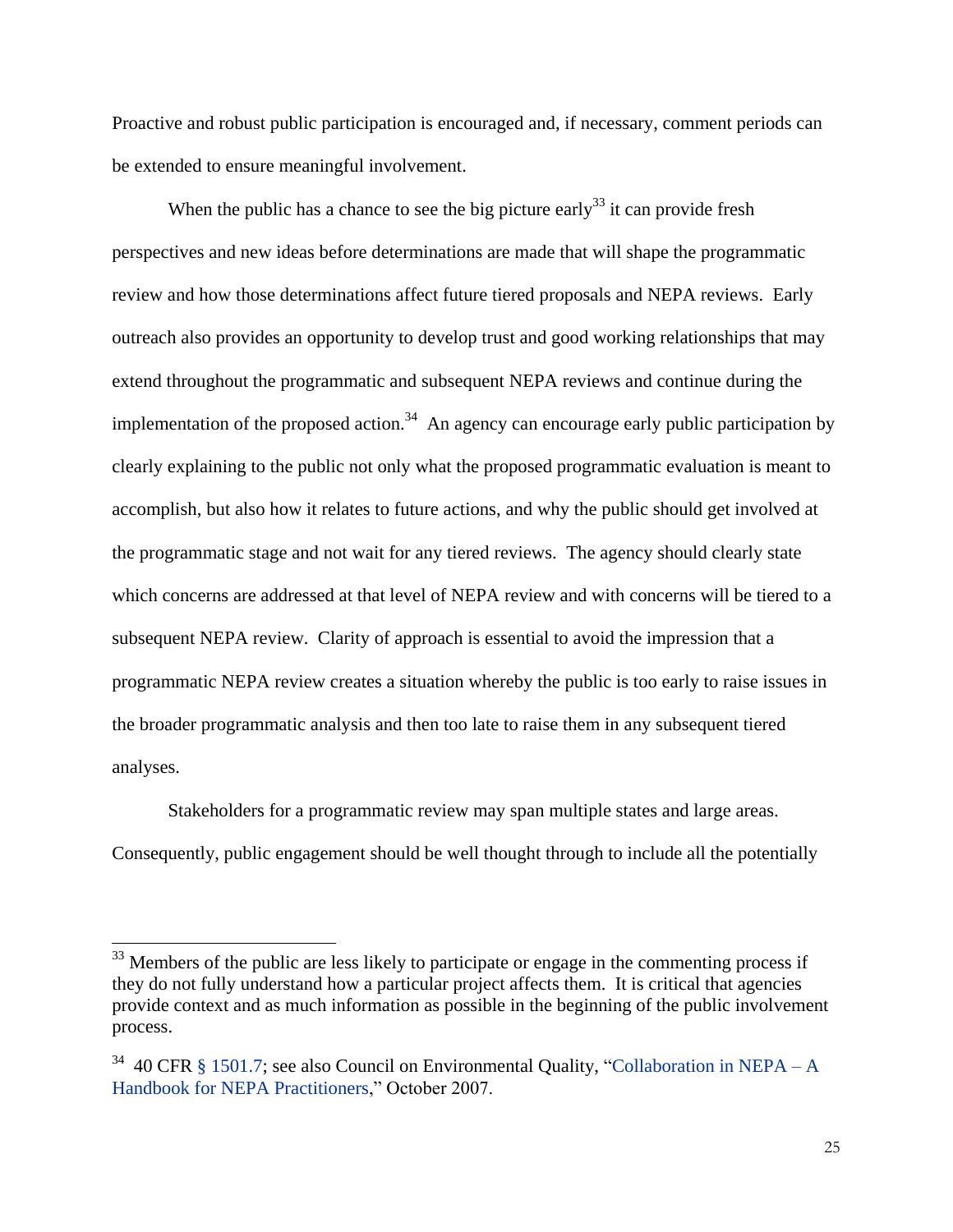interested Federal and state agencies, tribes, local governments, private organizations, and individual citizens.<sup>35</sup>

#### **3. Coordination with Other Environmental Reviews**

The purpose and need statement and the proposed action for the programmatic NEPA review are critical for determining the compliance requirements under other applicable laws and regulations, such as the Endangered Species Act (ESA), National Historic Preservation Act (NHPA), and Clean Water Act. For example, programmatic NEPA review can provide the fora for considering programmatic agreements under the ESA and NHPA. They are also critical for determining when these other reviews must be completed and for developing a strategy to address all environmental review and consultation requirements in a coordinated manner. Coordinating compliance with other environmental reviews supports a broad discussion, facilitates a comprehensive project management schedule, provides opportunities to meet data, public engagement, and documentation requirements more efficiently, and generally promotes greater transparency in Federal decision-making. For example, an agency may coordinate with ESA regulatory agencies to develop ESA section  $7(a)(1)$  consultations for the first programmatic

<sup>&</sup>lt;sup>35</sup> Executive Order 12898, "Federal Actions to Address Environmental Justice in Minority [Populations and Low-Income Populations,](https://ceq.doe.gov/nepa/regs/eos/ii-5.pdf)" February 11, 1994, provides that "each Federal agency shall make achieving environmental justice part of its mission by identifying and addressing, as appropriate, disproportionately high and adverse human health or environmental effects of its programs, policies, and activities on minority populations and low-income populations." See Council on Environmental Quality, ["Environmental Justice: Guidance Under](https://ceq.doe.gov/nepa/regs/ej/justice.pdf) [the National Environmental Policy Act,](https://ceq.doe.gov/nepa/regs/ej/justice.pdf)" December 10, 1997. For example, a good way to reach out to such a large and diverse public is through non-governmental organizations, citizen's groups, labor organizations, and trade associations. These organizations frequently know what their constituents care about and they may have effective means for communicating with those constituents. Agencies are also encouraged to use conference calls, web meetings and teleconferences to facilitate easy participation by the interested public.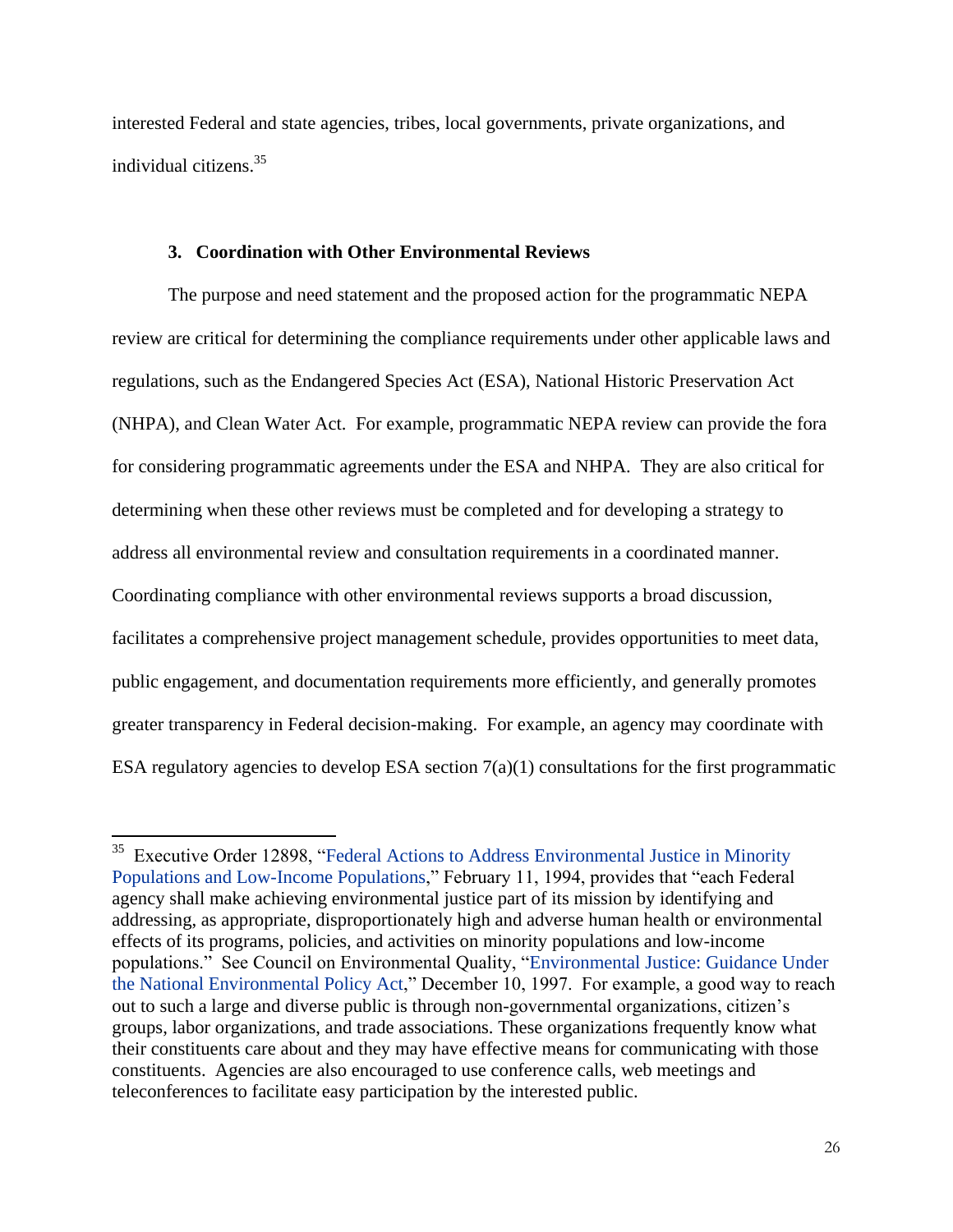review document and a separate consultation for any subsequent tiered programmatic NEPA review.

Programmatic NEPA analysis and subsequent tiered NEPA analysis support a phased decision-making process that allows certain statutory and regulatory compliance to be achieved at the programmatic level. The nature of the decision at each phase and the extent to which it may constrain the subsequent consideration of alternatives will help determine an agency's overall environmental compliance requirements. NEPA requires a full evaluation of all specific impacts when the agency proposes to make an irreversible and irretrievable commitment of the availability of resources which usually occurs following a tiered site- or project-specific NEPA review. 36

Provided programmatic NEPA review has sufficient specific data and information, it may satisfy other relevant legal requirements for site-specific future actions, even when there is no irreversible or irretrievable commitment of resources at the programmatic level. The determination of whether a particular decision in a phased or incremental decision-making process represents this level of commitment begins with a well formulated description of the proposed action.<sup>37</sup> Agencies should be aware that preparing a programmatic NEPA review is not a substitute for compliance with other environmental laws.

For example, approval of land use plans that establish future management goals and objectives for resource management, and the measures to achieve those goals and objectives, may not necessarily require completion of the Section 106 process under the NHPA. In some cases, an agreement with stakeholders, such as a programmatic agreement pursuant to Section 106 of the NHPA, demonstrates an agency's compliance requirements for phased decisions

<sup>36</sup> *N. Alaska Envtl. Ctr. V. Lujan*, 961 F.2d 886 (9th Cir. 1992).

 $\overline{a}$ 

<sup>37</sup> *Friends of Yosemite Valley v. Norton*, 348 F. 3d, 789, 801 (9th Cir. 2003).

27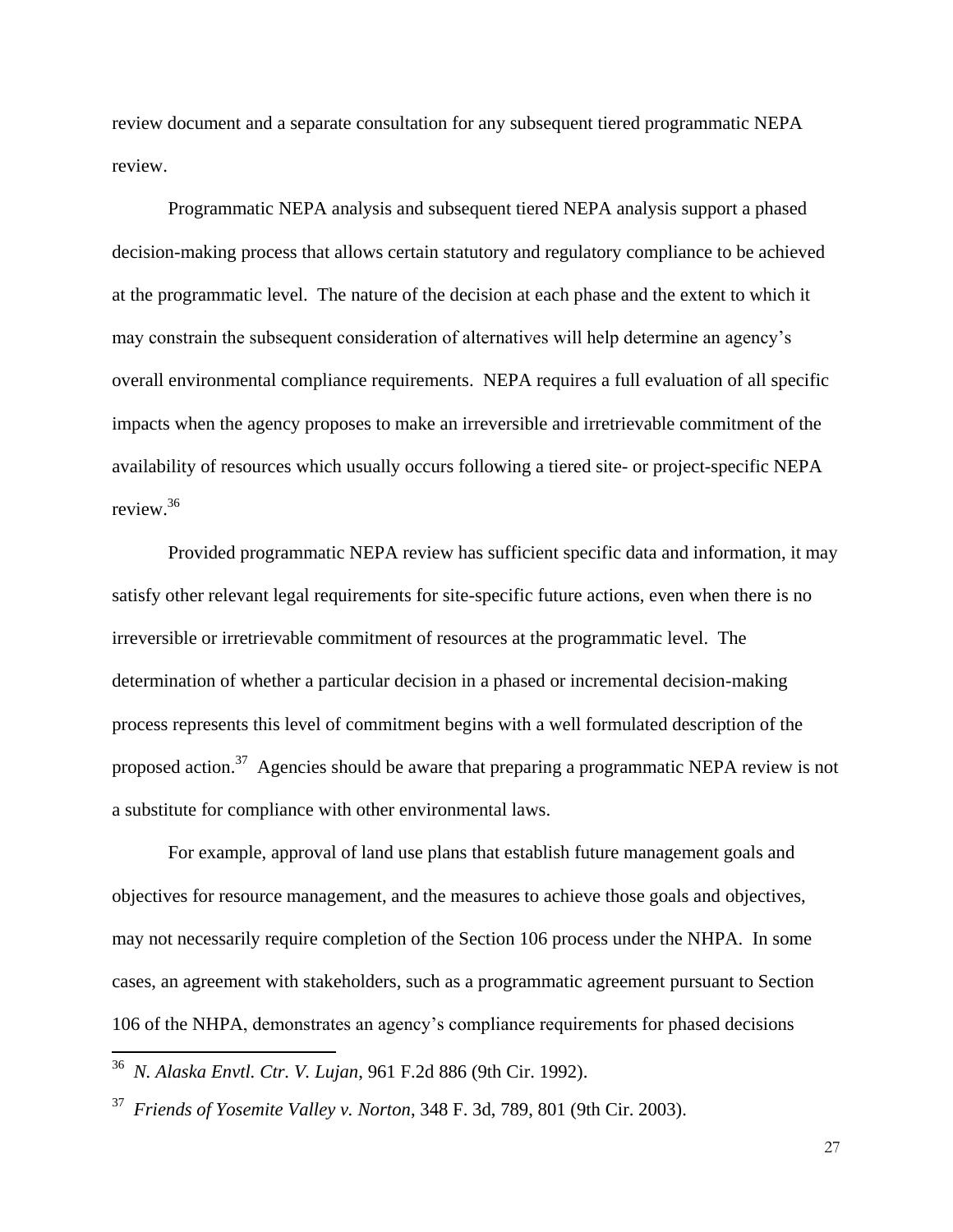being analyzed through a programmatic NEPA review. For instance, where a Federal agency's broad decision will narrow the opportunities for adverse effects in future specific proposals, then the agency may initiate the Section 106 process as part of the programmatic review. This will allow the agency to complete that process by establishing steps for meeting its responsibility as it implements the broad decision and prior to subsequent project- and site-specific proposals.

Agencies should clearly and concisely articulate their intentions to defer particular environmental review and consultation requirements for consideration until a subsequent projector site-specific proposal is developed. It may be helpful for the agency to set a timing reference or triggering event that initiates the next tier of analysis. When deferring these requirements, agencies may still need to analyze and address related statutory requirements to some extent in the programmatic document. To avoid confusion with respect to subsequent timing and sequencing of Federally required consultation activities, the extent to which consultations are being undertaken in connection with the programmatic NEPA analysis should be clearly defined when scoping the programmatic NEPA document. An example is the subsequent action such as bridge construction tiered to a programmatic transportation NEPA review that will require authorization under Section 404 of the Clean Water Act (CWA) prior to construction of the bridge. When addressing the CWA 404 requirements, agencies should include, after consultation with the U.S. Army Corps of Engineers, a discussion of the range of alternatives necessary to demonstrate compliance with the Section 404(b)(1) Guidelines, and whether there are any practicable alternatives that have less adverse impact on the aquatic ecosystem – and do not have other significant environmental effects – can then be made at the project-specific or site-specific level.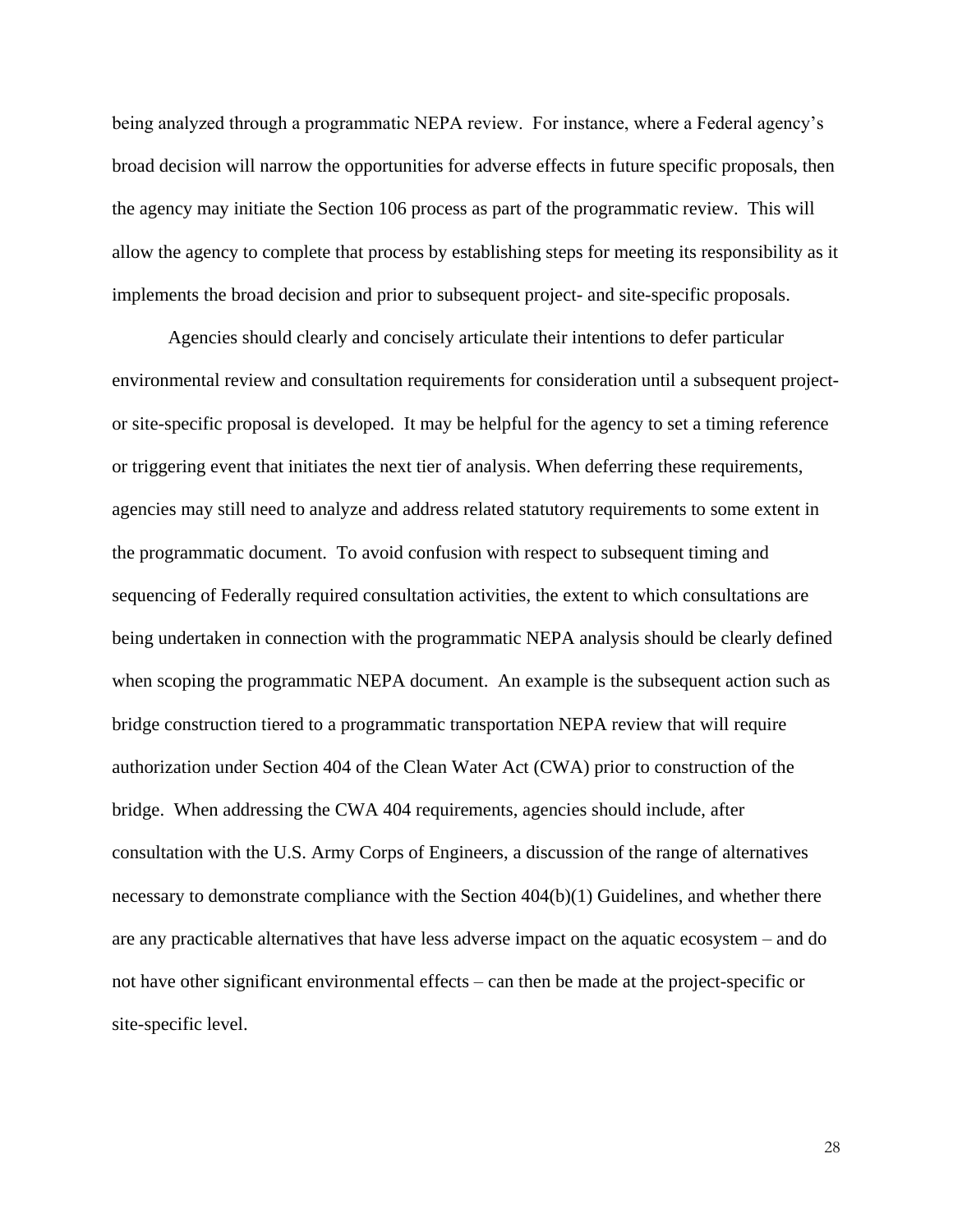#### **C. Preparing the Documents**

# **1. Programmatic Environmental Assessment or Programmatic Environmental Impact Statement?**

Programmatic approaches are usually associated with EISs and tiered documents with proposal-specific EAs. Tiering an EA or applying a CE from a PEIS is appropriate when there are no new significant effects or considerations, and the programmatic NEPA review addresses those measures that tiered proposals can rely on to address and reduce the significance of the site- or project-specific impacts.

An agency may prepare a PEA to determine whether an EIS is required at the programmatic level or when considering a proposal that does not have significant impacts at the programmatic level. A PEA may lead to a programmatic level finding of no significant impact (FONSI) or to a determination that a PEIS is required. Following a PEA that results in a FONSI, an agency may tier to a subsequent PEA that results in a finding of no significant impact,  $38$  or may tier to a PEIS when a subsequent site- or project- specific proposal has the potential for a significant impact on the environment.

- Example: A PEA may be used to articulate standard mitigation for a suite of similar projects, such as capturing vented methane. This PEA may result in a FONSI but any project-level construction that goes beyond the mitigation in the PEA will require a PEIS.
- Example: A PEA may result in a FONSI and a subsequent proposal presents a unique or unexpected circumstance that raises the potential for significant impacts. In such a circumstance, a tiered EIS would not undermine or invalidate the PEA and FONSI.

<sup>38</sup> *N. Plains Resource Council v. Lujan*, 874 F.2d 661, 665-66 (9th Cir. 1989).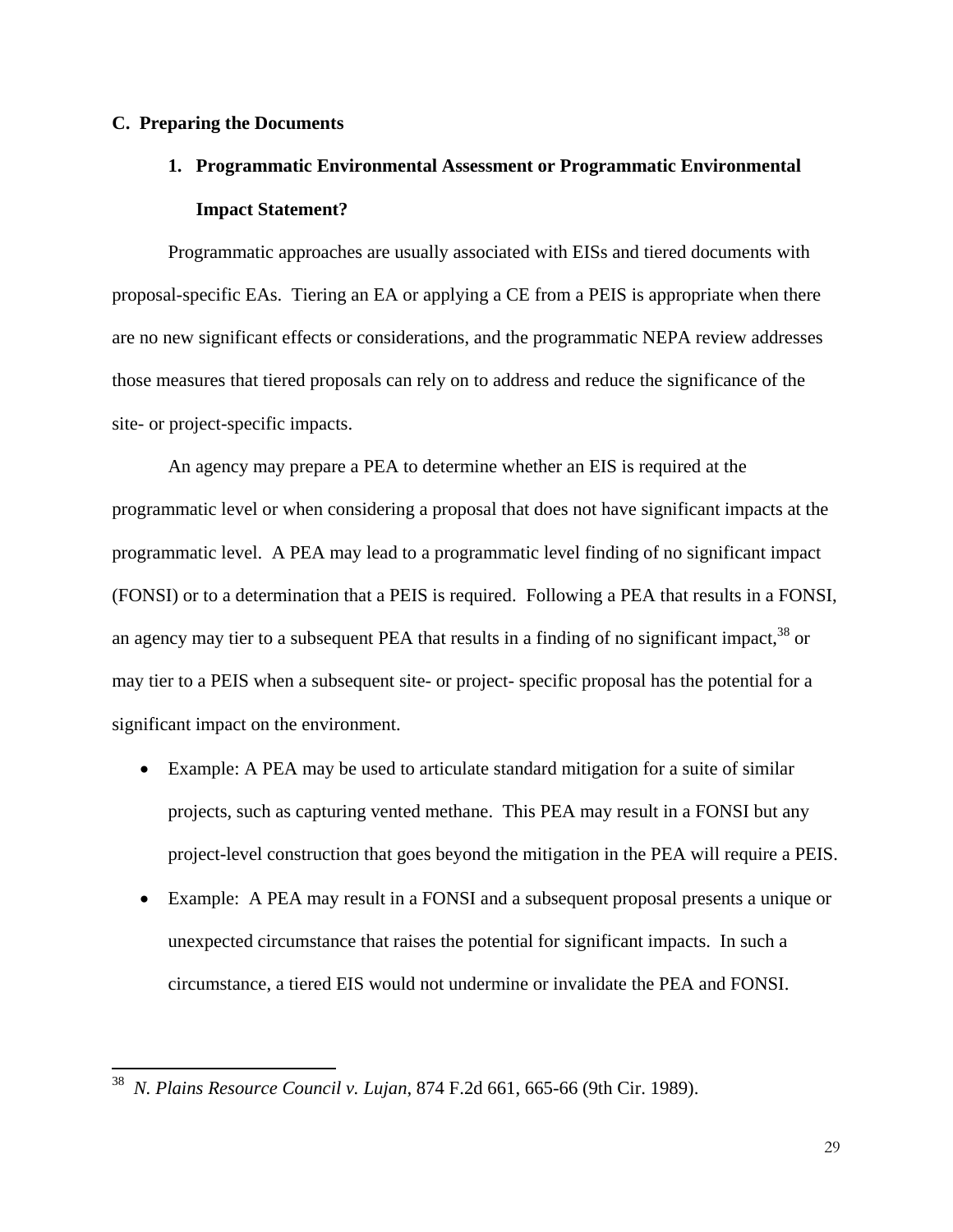Whether the agency prepares a PEA or a PEIS, that programmatic review should explain how the agency intends to use it to complete future proposal-specific NEPA reviews.

Reasonably available information that should be provided both during scoping and in the PEA or PEIS includes the expected timing of the tiered review(s) as well as the issues, and depth of analysis, it is expected to consider. At the project- or site-specific level, it is necessary to consider the potential impacts that have not been analyzed and considered in the previous programmatic review to which it tiers.

#### **2. Level of Detail in Programmatic NEPA Documents**

A PEA or PEIS addresses the broad environmental consequences relevant at the programmatic level. A subsequent tiered EA or EIS will address more particularized considerations, but can benefit from the programmatic by summarizing and incorporating by reference parts of it.<sup>39</sup> For example, the PEIS for the USDA National Gypsy Moth Management Program, supplemented in 2012, includes human health and ecological risk assessments for treatments approved for use in the Gypsy Moth Eradication Program thereby eliminating the need to do such analysis in the NEPA review for each individual treatment project. The PEIS analyzed and disclosed these risks, and deferred to site or project level analyses the specific application of these risk data to how the insecticides would be used in a given project (e.g., dose

 39 See *Nevada v. Dep't of Energy*, 372 U.S. App. D.C. 432 (D.C. Cir. 2006). 40 CFR [§ 1502.21](http://www.ecfr.gov/cgi-bin/text-idx?SID=7f8bc06722b2c79deabc731a7ba42544&node=se40.33.1502_121&rgn=div8) also requires that information incorporated by reference be "reasonably available" to the public for consideration during review and comment periods. It may be helpful to: post PEAs and PEISs online so that the public does not face challenges locating prior documents (note that a PEIS will be posted on EPA's [Environmental Impact Statement Database\)](http://www.epa.gov/compliance/nepa/eisdata.html); post PEAs on the agency website(s); have copies available at a reasonably accessible location (e.g., keep documents in reading rooms or regional and local libraries); and make documents available by mailing CD or DVD copies to interested stakeholders.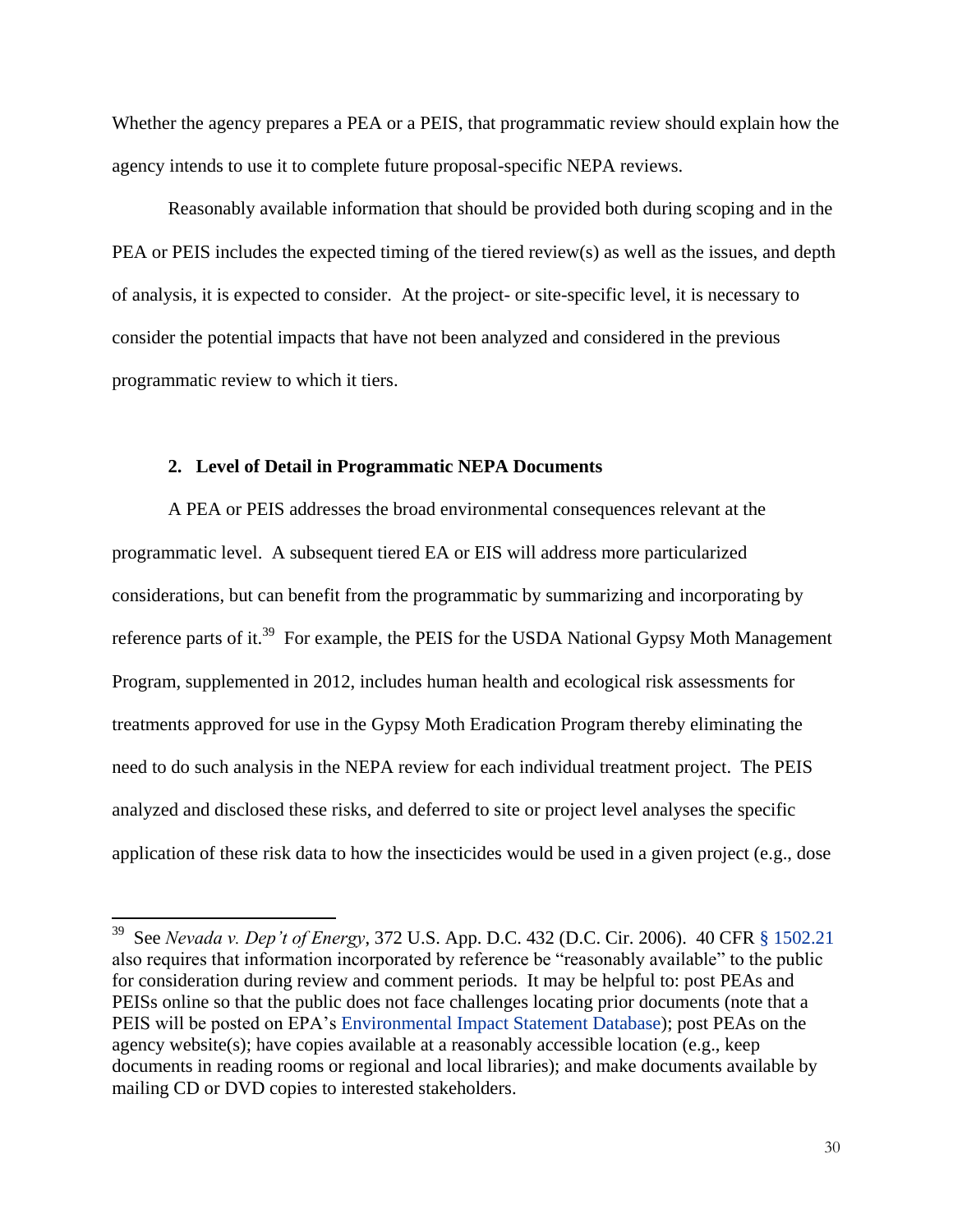rates, number of applications, presence of "sensitive populations") and other specific issues and concerns raised during scoping.

The PEA or PEIS must provide sufficient detail to foster informed decision-making that reflects broad environmental consequences from a wide-ranging federal program.<sup>40</sup> Site- or project-specific impacts need not be fully evaluated at the programmatic level when the decision to act on a site development or its equivalent is yet to be made.<sup>41</sup> Alternatives need not consider every specific aspect of a proposal but rather should be detailed enough to make a reasoned choice between programmatic directions. For example, a programmatic analysis of a plan would not require consideration of detailed alternatives with respect to each implementation action proposed under the plan – otherwise a programmatic analysis would be practically impossible to prepare, requiring a compilation of a vast series of site specific analyses.<sup>42</sup>

The following considerations may be helpful to determine the scale and scope of impacts to be addressed in a programmatic NEPA review:

- First, what is the decision to be made?
- Second, what are the appropriate scales of the affected environment to be analyzed (e.g., watershed, basin, etc.)?
- Third, what environmental impacts are of concern at this scale?

 $\overline{\phantom{a}}$ 

<sup>42</sup> *Greenpeace v. National Marine Fisheries Service*, 55 F. Supp. 2d 1248, 1276 (D. Wash. 1999).

<sup>40</sup> *Found. On Econ. Trends. v. Heckler*, 756 F.2d 143, 159 (D.C. Cir. 1985).

<sup>41</sup> *Citizens for Better Forestry v. U. S. Dep't of Agriculture*, 481 F. Supp. 2d 1059, 1086 (D. Cal. 2007).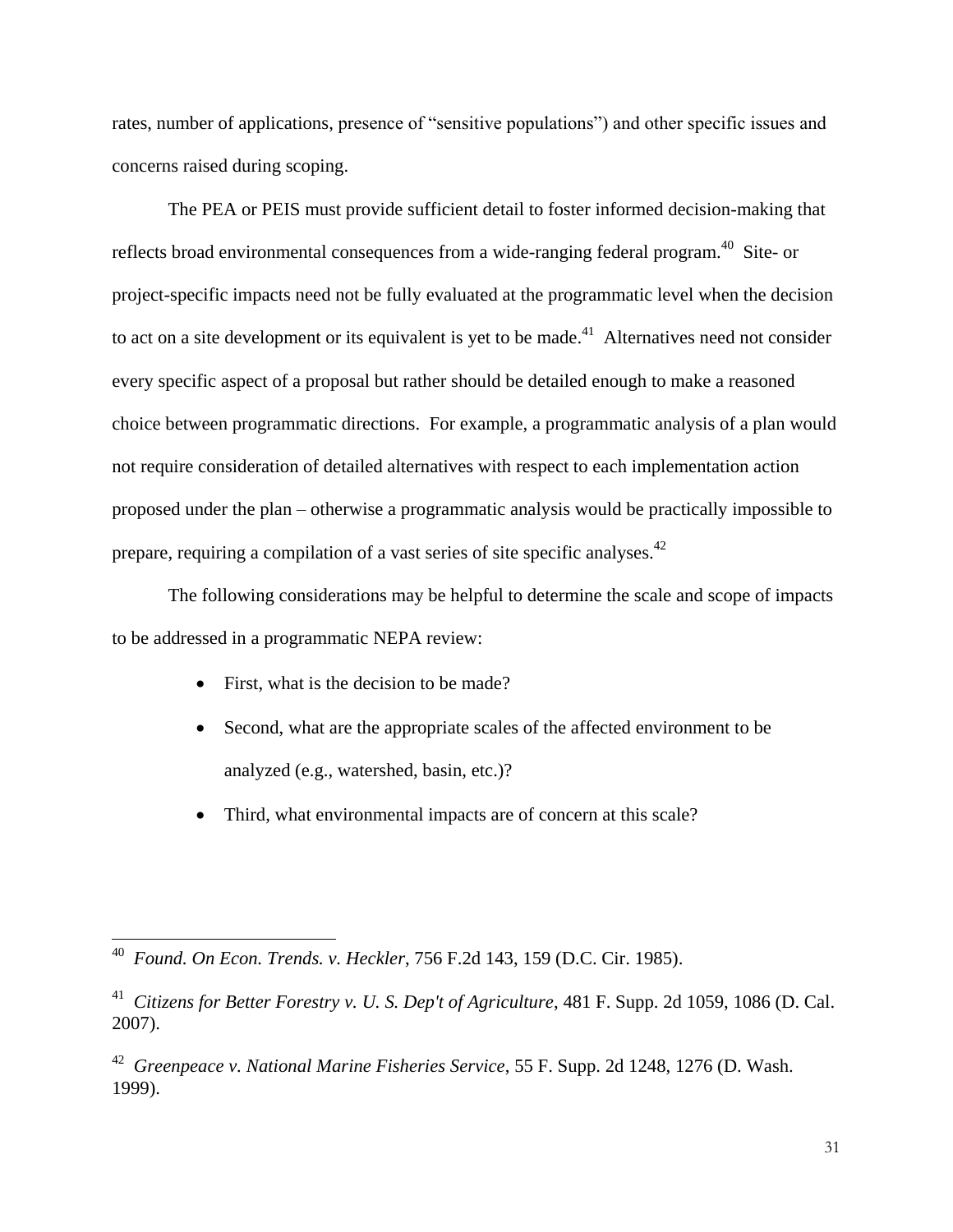Fourth, what information can be garnered about environmental impact criteria (thresholds) to assist in describing when those impacts are best addressed in detail?

Determining the level of detail appropriate to a programmatic analysis requires weighing several factors, including the extent of the interrelationship among proposed actions, the scale and scope of any subsequent decisions, as well as practical considerations of feasibility. Resolving these issues will require the expertise of the agencies responsible for the proposed action informed by the agencies responsible for the potentially impacted resources.  $43$ 

#### **3. Depth of Impact Analysis in Programmatic NEPA Documents**

The agency is obligated to conduct a meaningful impact analysis in accordance with NEPA, and that analysis should be commensurate with the nature and extent of potential impacts of the decision being made. A programmatic NEPA review should contain sufficient discussion of the relevant issues and opposing viewpoints to enable the decisionmaker to take a "hard look" at the environmental effects and make a reasoned choice among alternatives.<sup>44</sup> There should be enough detail to enable those who did not have a part in its compilation to understand and meaningfully consider the factors involved.<sup>45</sup>

 43 *Texas Committee on Natural Resources v. Bergland*, 573 F. 2d 201 (5th Cir. 1978).

<sup>&</sup>lt;sup>44</sup> Neither Congress nor the courts have indicated precisely how much detail an EIS must contain. However, courts consistently have held that, at a minimum, NEPA imposes a duty on Federal agencies to take a "hard look at environmental consequences." *Natural Resources Defense Council v. Morton*, 458 F.2d 827, 838 (D.C. Cir. 1972). If the EIS provides good faith analysis and sufficient information to allow a firm basis for weighing the risks and benefits of a proposed action, the court will find the EIS to be sufficient. *County of Suffolk v. Secretary of the Interior*, 562 F.2d 1368 (2nd Cir. 1977), *cert. denied*, 434 U.S. 1064 (1978).

<sup>45</sup> *Baltimore Gas and Electric Co v. NRDC*, 462 U.S. 87 (1983).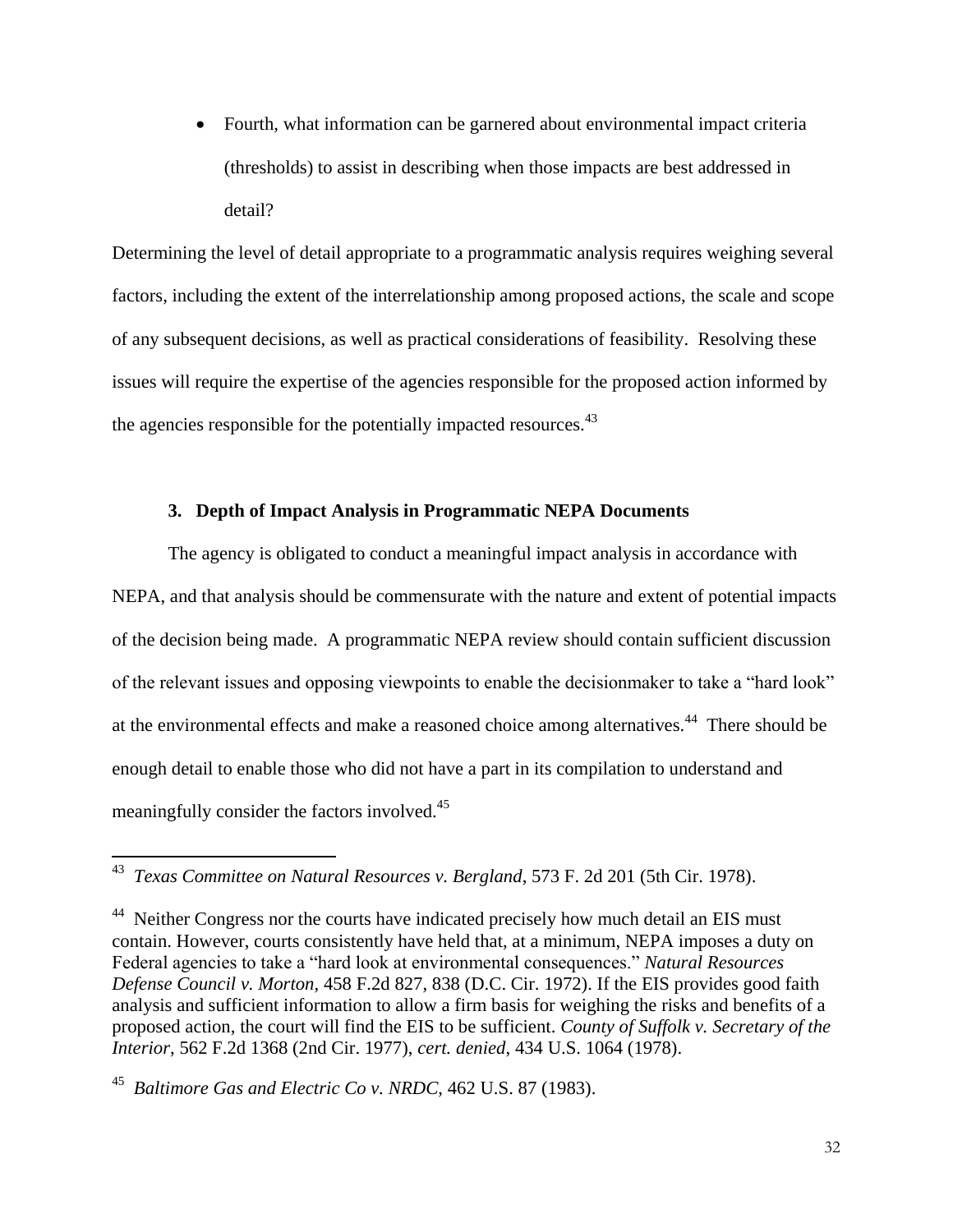A broad (e.g., regional or landscape) description may suffice for characterizing the affected environment in programmatic NEPA reviews, so long as potentially impacted resources are meaningfully identified and evaluated. Impacts can often be discussed in a broad geographic and temporal context with particular emphasis on cumulative impacts. Those impacts can often be shown in a meaningful way by displaying a range of potential effects. The scope and range of impacts may also be more qualitative in nature than those found in project- or site-specific NEPA reviews.

It may be more difficult for an agency to analyze the environmental impacts in depth when there is no clear indication – no site- or project-specific proposal pending – for the level of activity that may follow a programmatic decision.<sup>46</sup> A programmatic NEPA review should carefully consider the scope of both the programmatic and the subsequent tiered NEPA review. CEQ's 1981 scoping guidance addressed this issue and the need to be clear about the type of programmatic NEPA review:

[I]f a proposed program is under review, it is possible that site specific actions are not yet proposed. In such a case, these actions are not addressed in the EIS on the program, but are reserved for a later tier of analysis.<sup>47</sup>

Thus, the deferred analysis should be identified and the intended use of tiering made clear at the outset of scoping, and articulated in the programmatic review. Informing participants and the public of the expected timing of the tiered review(s), as well as the issues and depth of analysis, allows them to concentrate on the issues at hand, rather than on those that will be

<sup>46</sup> 40 CFR [§ 1508.23.](http://www.ecfr.gov/cgi-bin/text-idx?SID=4306f906ba0fd6c48e38bcb62965963a&node=se40.33.1508_123&rgn=div8)

<sup>&</sup>lt;sup>47</sup> Council on Environmental Quality, "Memorandum for General Counsels, NEPA Liaisons, [and Participants in Scoping,](http://ceq.doe.gov/nepa/regs/scope/scoping.htm)" April 30, 1981.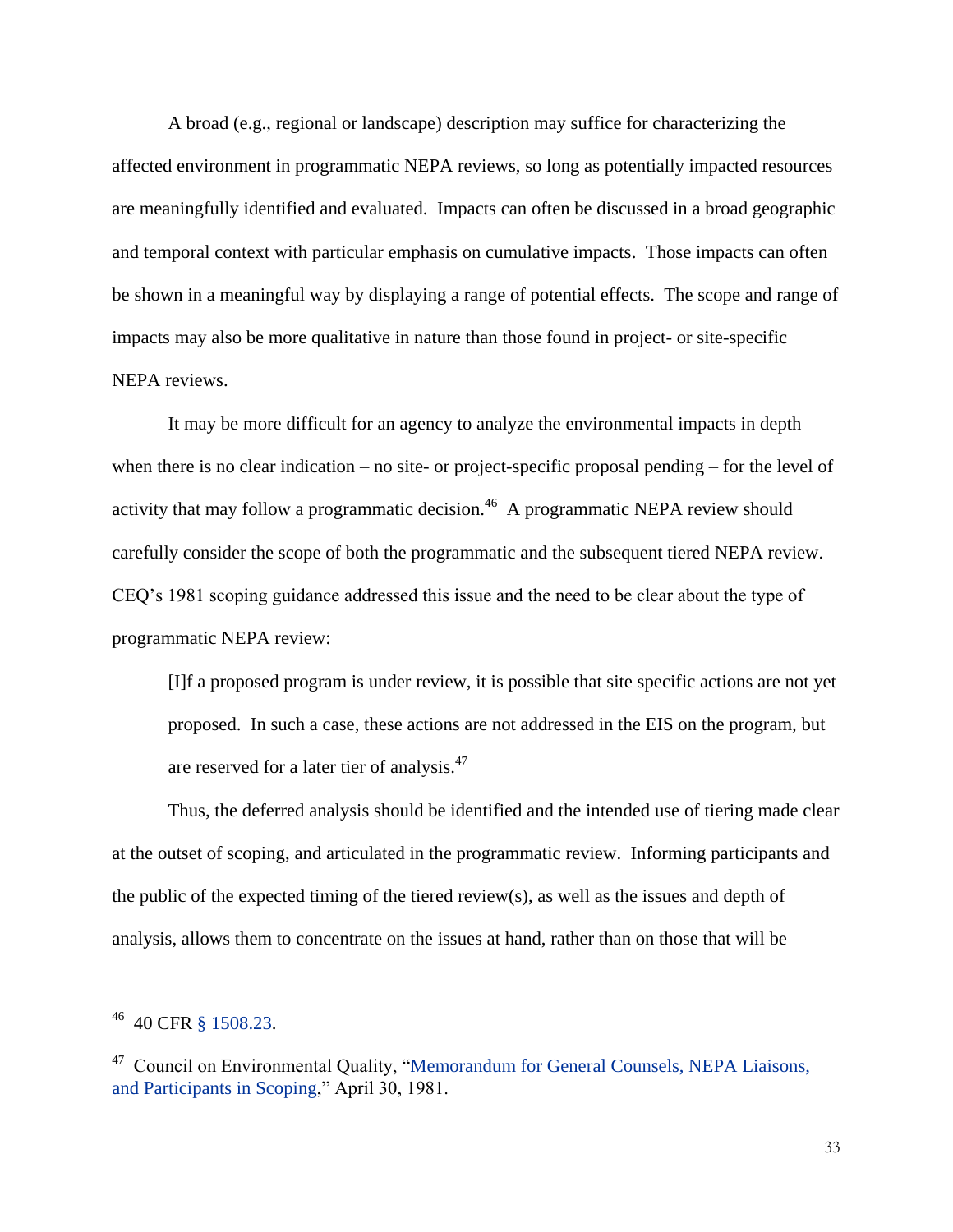addressed later. Courts have affirmed NEPA's requirement that Federal agencies document the environmental impacts of proposed broad actions, such as programs, but recognize the difficulty in predicting the level of activity that will occur and that it may not be possible to thoroughly analyze the environmental effects of, and the resource commitments involved in, such a broad proposed activity.<sup>48</sup>

For example, in the PEIS for the Container Terminal Development Plan prepared by the Port of Seattle Marine Planning & Development Department, the port determined that it was impossible to know the precise demand for container service in the future, and therefore it was impossible to predict the precise location, type and timing of specific facilities and their environmental impacts. Recognizing the uncertainties involved, the PEIS evaluated potential environmental impacts and opportunities comprehensively by focusing on a bounded range of potential activities and their impacts. The port's Container Plan projected a low and high range for container service demand and a range of new or improved facilities. The EIS evaluated strategies for meeting low and high range demand and the preferred alternative based on the plan, providing a flexible market-driven approach in recognition of the dynamic nature of the shipping industry and supply of regional container facilities.<sup>49</sup>

#### **D. Mitigation and Monitoring**

 $\overline{\phantom{a}}$ 

Programmatic NEPA reviews provide an opportunity for agencies to incorporate comprehensive mitigation planning, best management practices, and standard operating

<sup>48</sup> *Kleppe v. Sierra Club*, 427 U.S. 390 (1976).

<sup>&</sup>lt;sup>49</sup> Final Environmental Impact Statement, Container Terminal Development Plan, Port of Seattle Marine Planning & Development Department, 1-17 (October 1991) (on file with the Council on Environmental Quality).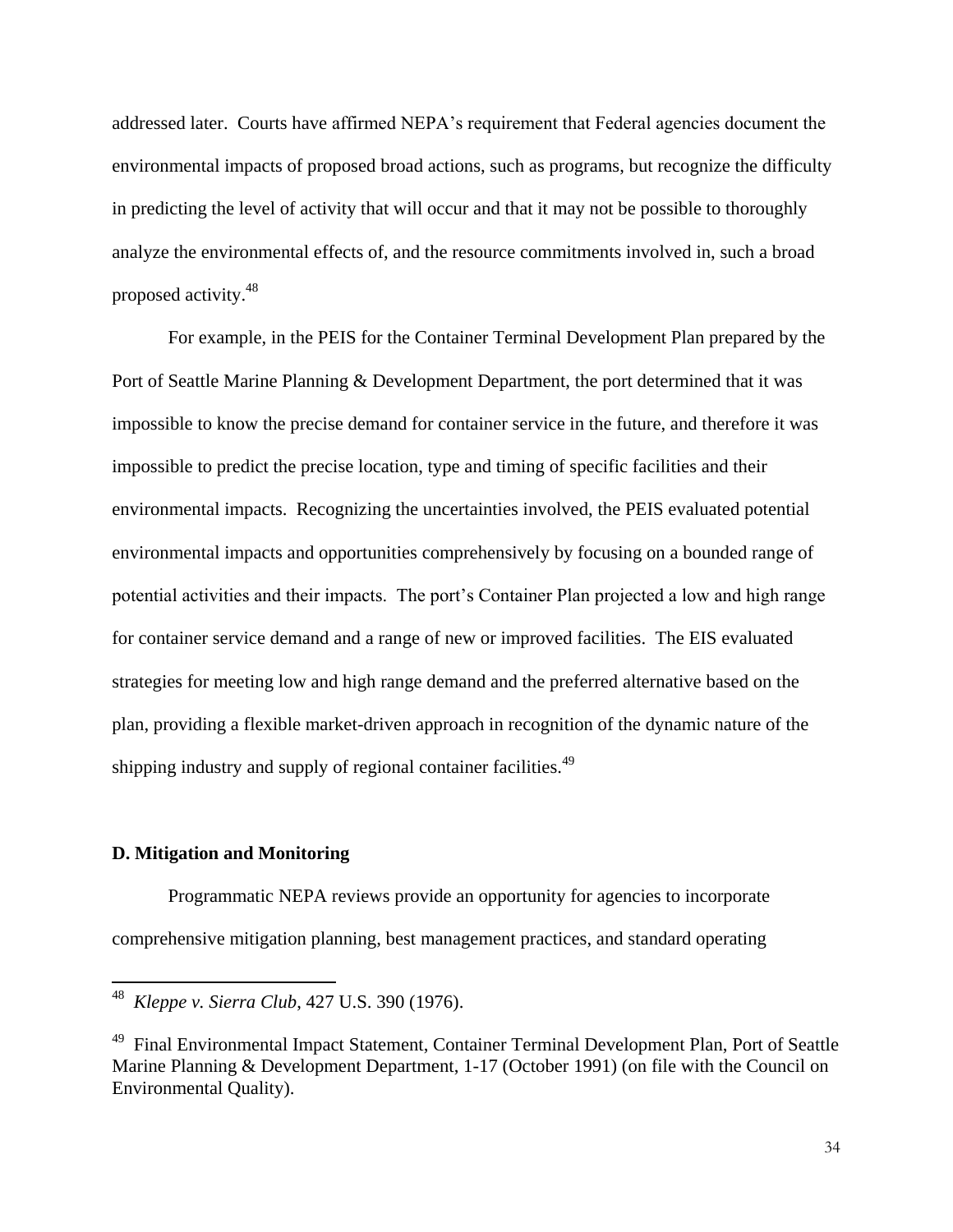procedures, as well as monitoring strategies into the Federal policymaking process at a broad or strategic level. These analyses can promote sustainability and allow Federal agencies to advance the nation's environmental policy as articulated in Section 101 of NEPA.<sup>50</sup>

By identifying potential adverse impacts early during the broad programmatic planning, programmatic NEPA reviews provide a unique opportunity to modify aspects of the proposal and subsequent tiered proposals to avoid or otherwise mitigate those impacts. A thoughtful and broad-based approach to planning for future development can include best management practices, standard operating procedures, adaptive management practices, and comprehensive mitigation measures that address impacts on a broad programmatic scale (e.g., program-, region-, or nation-wide). These can expedite the preparation of subsequent project- or site-specific proposals by establishing siting, design, operational, or other relevant implementation criteria, requirements, and protocols. The subsequent tiered NEPA review would then include those measures to address potentially significant impacts and focus on the impacts and mitigation alternatives available at the project- or site-specific level that were not considered in the PEA or PEIS.

For example, a Forest Service and Bureau of Land Management PEIS for coal bed methane development on Federal lands in San Juan National Forest established siting and engineering techniques and best management practices to reduce the effects of coal bed methane development on surface water quality, quantity, and use; established a suite of mitigation measures for when pipelines, roads, or power lines crossed a stream, wetland, or riparian area; established the development of site-specific mitigation plans; and required monitoring plans for

 $50$  [42 U.S.C. § 4331.](http://www.gpo.gov/fdsys/pkg/USCODE-2011-title42/html/USCODE-2011-title42-chap55-subchapI-sec4331.htm) See also Executive Order 13423, "Strengthening Federal, Energy, and [Transportation Management](https://ceq.doe.gov/nepa/regs/E.O._13423.pdf)*.*"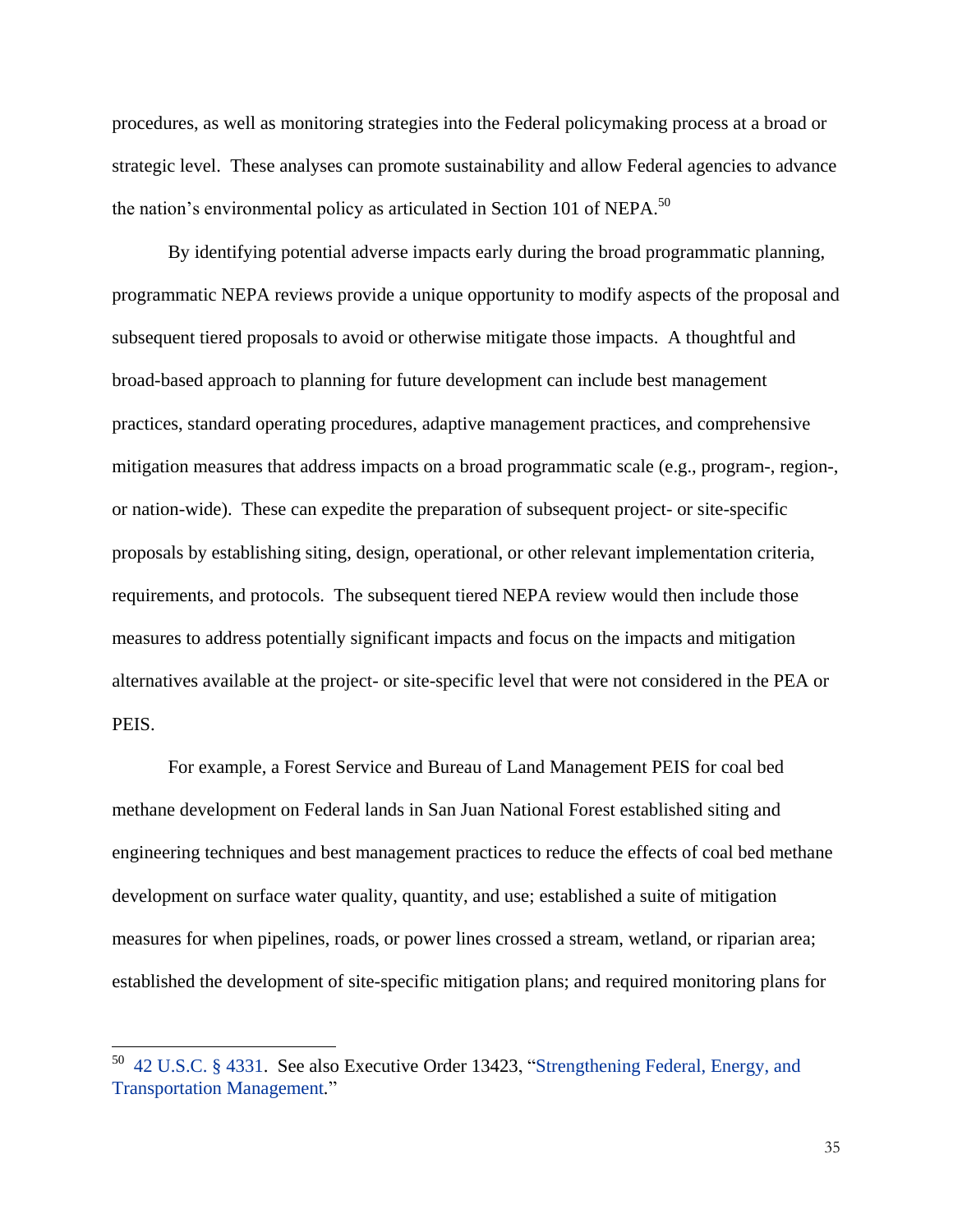individual wells that would disturb wetlands or riparian areas.<sup>51</sup> These types of programmatic decisions provide valuable information for project proponents (e.g., applicants for Federal licenses or rights-of-way) as they design proposals and implementation activities and give the public insight into the kinds of protections that would be afforded in designing and permitting such facilities.

Programmatic NEPA reviews also afford agencies the opportunity to develop monitoring programs to address impacts on a broad scale. This provides agencies the opportunity to ensure that mitigation commitments on the programmatic level are actually being implemented. Further, it allows agencies to determine whether the mitigation measures achieved the environmental outcomes they were designed to accomplish. $52$ 

Finally, monitoring is critical when agencies establish adaptive management strategies in a programmatic NEPA review to increase their flexibility in managing a program without further NEPA review or in developing and analyzing subsequent proposals for tiered NEPA review. Identifying when a need for changing the course of implementation and the associated effects arises, and analyzing those impacts at the programmatic level, can allow the agency to change the course of implementation without the need for developing supplemental NEPA reviews and

l

<sup>51</sup> *San Juan Citizens Alliance v. Stiles,* 654 F.3d 1038 (10th Cir. 2011).

<sup>&</sup>lt;sup>52</sup> Council on Environmental Quality, "Appropriate Use of Mitigation and Monitoring and [Clarifying the Appropriate Use of Mitigated Findings of No Significant Impact,](https://ceq.doe.gov/current_developments/docs/Mitigation_and_Monitoring_Guidance_14Jan2011.pdf)" Memorandum for Heads of Federal Departments and Agencies, January 14, 2011. Agencies are encouraged to consider opportunities to integrate the results of a NEPA review into an Environmental Management System as a way to further the environmental sustainability and enhancement policies contained in Section 101 of NEPA; and to use adaptive management to address unintended impacts of a program that might occur over time by using a "predict, mitigate, implement, monitor and adapt" approach (see Council on Environmental Quality, ["Aligning](https://ceq.doe.gov/publications/nepa_and_ems.html)  [National Environmental Policy Act Process with Environmental Management Systems \(EMS\),](https://ceq.doe.gov/publications/nepa_and_ems.html)" April 2007.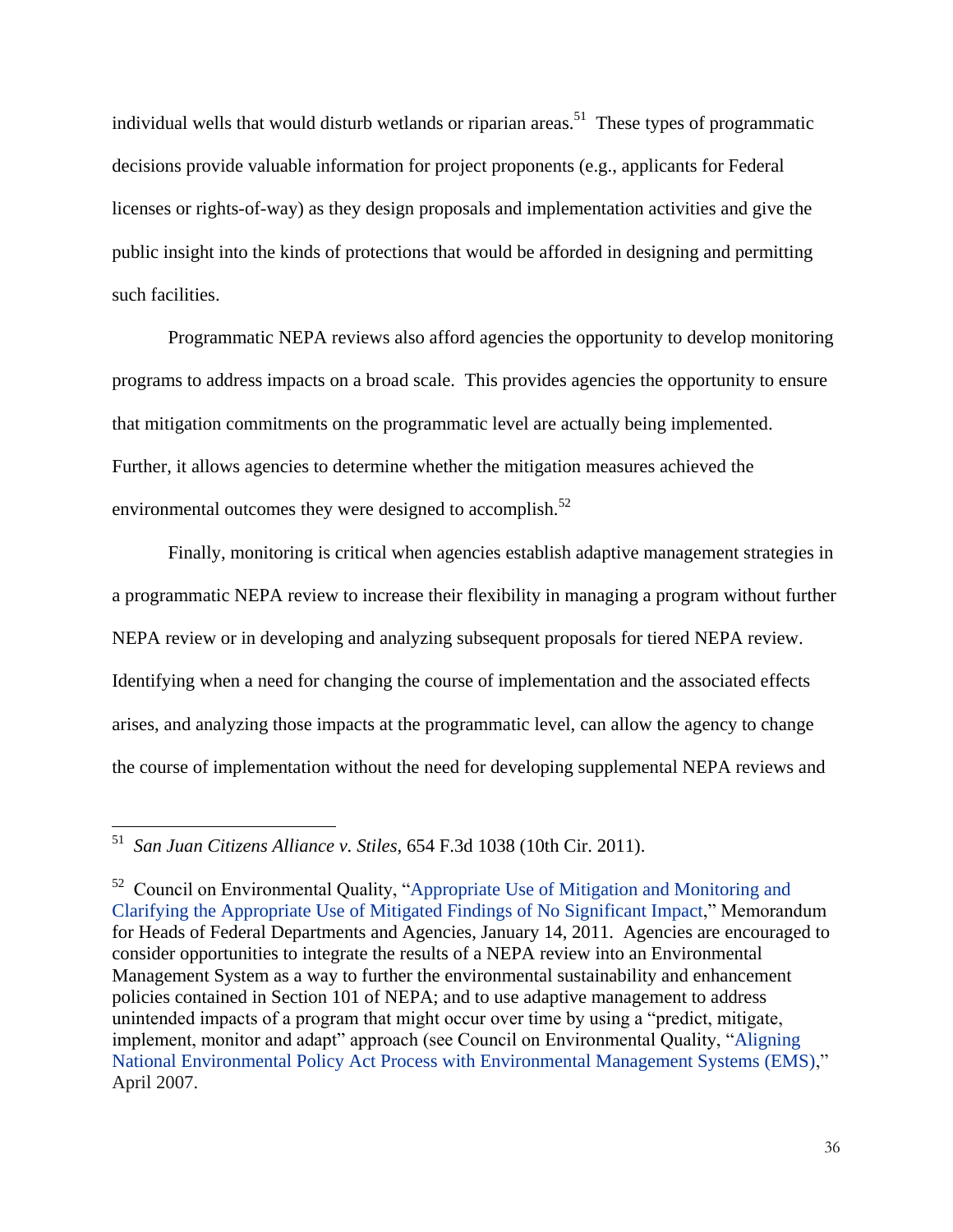the associated documentation. Ranges of results inform the public and the decisionmaker about which parameters are acceptable for continued management under the proposed adaptive management regime. Monitoring can provide assurance that the environmental impacts have been adequately considered in the programmatic review.

#### **E. Handling New Proposals While Preparing a Programmatic NEPA Review**

Agencies are sometimes reluctant to conduct programmatic NEPA reviews because of the risk of delaying ongoing and newly proposed actions. The CEQ Regulations enable interim actions to proceed provided certain criteria are met.<sup>53</sup> Typically, proposed actions of relatively limited scope or scale that would have local utility may be taken as an interim action before completing the programmatic analysis.

The CEQ Regulations address interim action criteria for site- or project-specific EAs or EISs when required PEAs and PEISs are not yet completed.<sup>54</sup> Although the CEQ Regulations address criteria for interim actions specifically in the context of PEISs, in those cases where part of a proposed action needs to proceed while a PEA is being prepared, agencies should use the criteria in the CEQ Regulations. The CEQ Regulations recognize and provide for situations where the programmatic review is not available when the program is at an investment stage or there is a commitment to implementation that will limit future alternatives.<sup>55</sup>

The CEQ Regulations, at 40 CFR  $\S$  1506.1(c), state:

<sup>&</sup>lt;sup>53</sup> 40 CFR [§ 1506.1.](http://www.ecfr.gov/cgi-bin/text-idx?SID=4306f906ba0fd6c48e38bcb62965963a&node=se40.33.1506_11&rgn=div8)

 $54$  40 CFR [§ 1506.1 \(a\) and \(c\).](http://www.ecfr.gov/cgi-bin/text-idx?SID=4306f906ba0fd6c48e38bcb62965963a&node=se40.33.1506_11&rgn=div8)

 $55$  40 CFR [§ 1502.4\(c\)\(3\).](http://www.ecfr.gov/cgi-bin/text-idx?SID=99896af55e27339b3879aa579d4dda45&node=se40.33.1502_14&rgn=div8)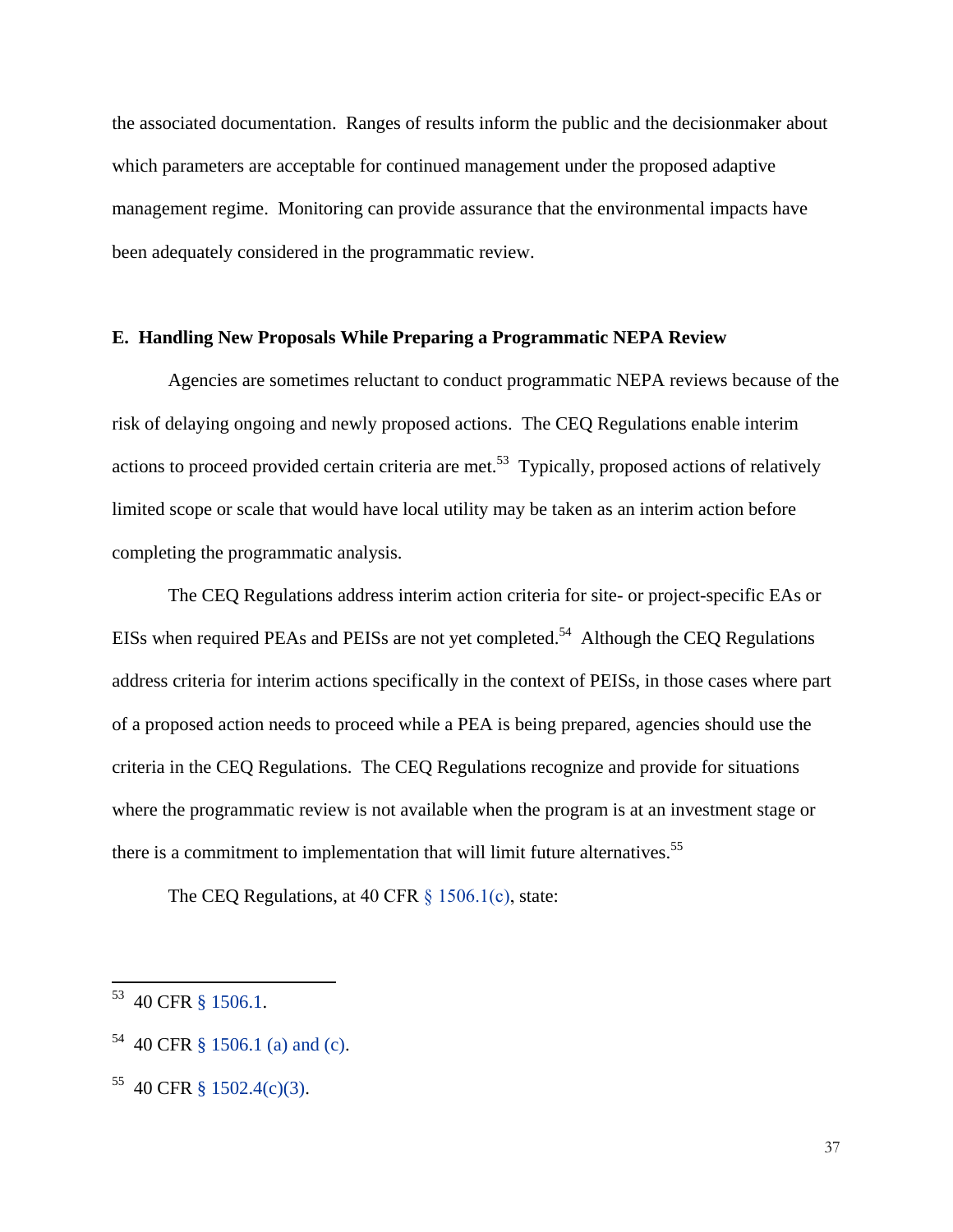While work on a required program environmental impact statement is in progress and the action is not covered by an existing program statement, agencies shall not undertake in the interim any major Federal action covered by the program which may significantly affect the quality of the human environment unless such action:

- (1) Is justified independently of the program;
- (2) Is itself accompanied by an adequate environmental impact statement; and
- (3) Will not prejudice the ultimate decision on the program. Interim action prejudices the ultimate decision on the program when it tends to determine subsequent development or limit alternatives.

Under the first criterion regarding independent justification, agencies may take an interim action that the agency determines could be undertaken irrespective of whether or how the program goes forward, assuming the other two criteria are met. For example, in cases where an agency is obligated by law to carry out a proposed interim action, the agency should be able to demonstrate that the action has independent utility.

The second criterion makes it clear that an EIS must be prepared for a proposed interim action that has the potential for significant environmental impacts. Although completion of a PEIS first may be more efficient than preparing an adequate EIS for a proposed interim action, the agency could complete an adequate EIS for the interim action. In cases that do not involve significant impacts, an EA would be sufficient to provide adequate NEPA support to meet this second criterion.

Under the third criterion, agencies may take an interim action when they determine that the proposed interim action would not jeopardize the objective consideration of reasonable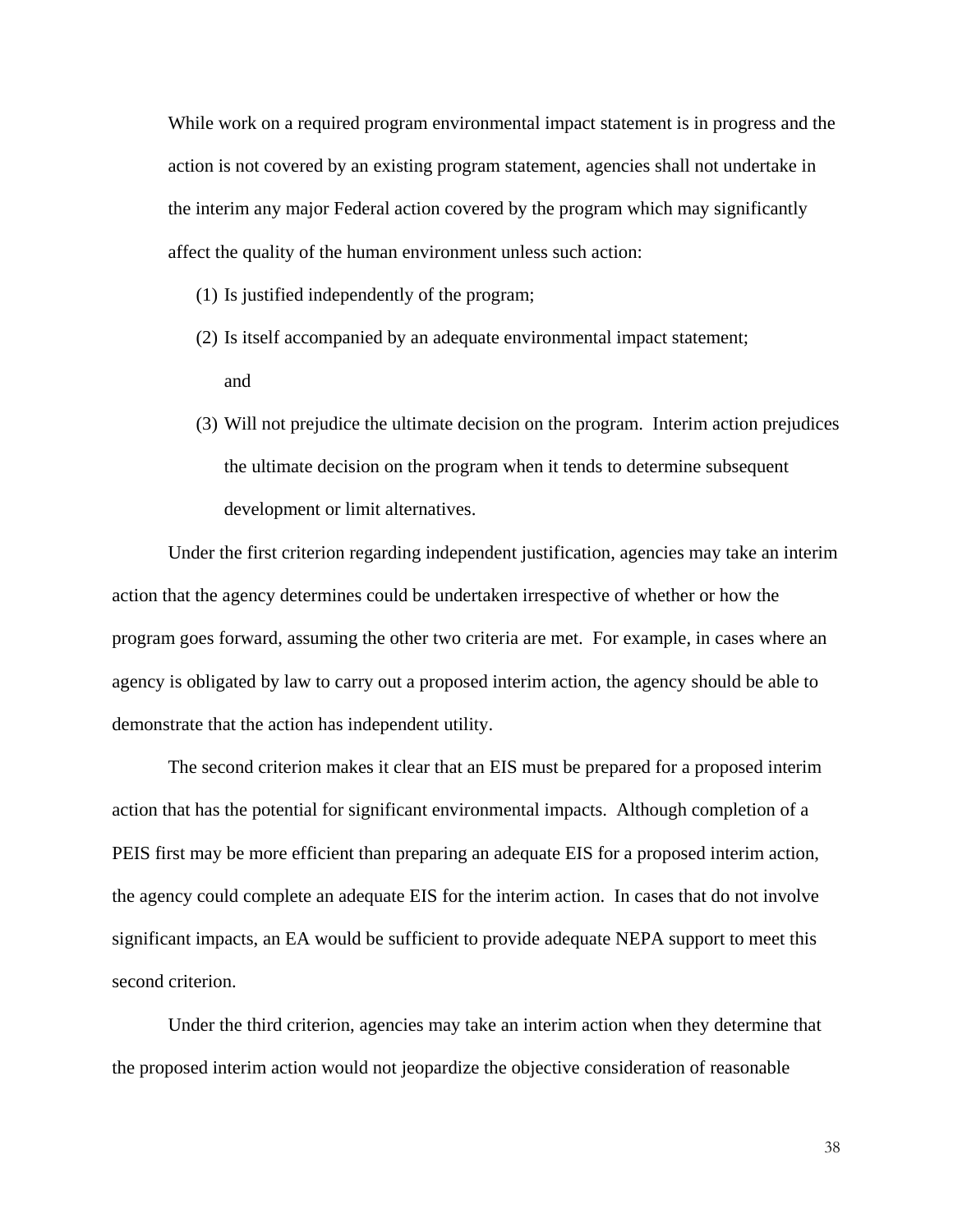alternatives. Agencies should take care to distinguish interim actions from ongoing actions. An agency does not need to suspend all operations because it has elected to prepare a programmatic NEPA document. For example, in the case of an area-wide or site-wide PEIS considering a new proposed operations plan, ongoing operations within the area or site may continue and such ongoing operations would be considered under the no action alternative in the PEIS.

#### **F. The Decision Document**

The decision is documented in a Record of Decision (ROD) following preparation of a PEIS or a decision may be based on a FONSI following preparation of a PEA. The decision document should clearly explain the decision and indicate whether tiered analyses will follow. For example, the agency should articulate its intentions with regard to future decisions, describe how the agency will use the programmatic NEPA document as a basis for tiering future NEPA reviews, and indicate when any deferred issues will be addressed.

The programmatic decision document following a PEA or a PEIS should provide the information required in a ROD. It should include a description of the alternatives considered, the environmentally preferable alternative, economic and technical considerations, agency statutory missions, essential considerations of national policy, and all practicable means to avoid or minimize environmental harm from the alternative selected that were adopted or, if not, why not. A monitoring and enforcement program should also be adopted and summarized for any mitigation where that is applicable.<sup>56</sup>

#### **V. SUBSEQUENT PROPOSAL-SPECIFIC NEPA REVIEWS**

<sup>56</sup> 40 CFR [§ 1505.2\(c\).](http://www.ecfr.gov/cgi-bin/text-idx?SID=cc78b55215620e1c846f392c44c62ed6&node=se40.33.1505_12&rgn=div8)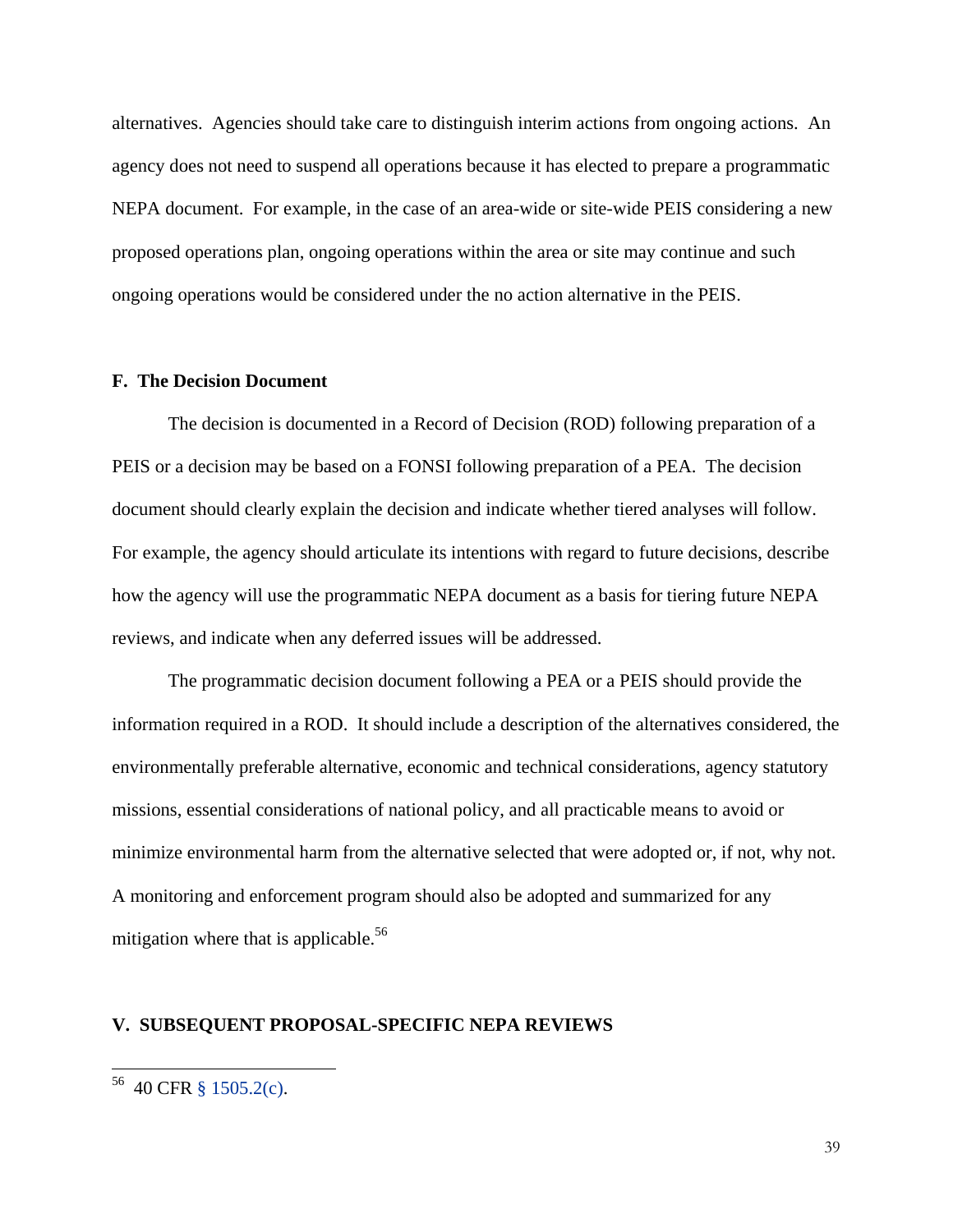#### **A. Deferred Issues**

Certain issues may not be addressed in a PEA or PEIS, but rather are discussed fully in subsequent tiered NEPA analysis. These deferred issues can include issues that will be addressed in additional tribal consultations or further National Historic Preservation Act Section 106 consultation, Endangered Species Act Section 7 consultation, or other determinations and consultations. To provide clarity to the public and the decisionmaker, programmatic NEPA reviews should make clear when the analysis of potential environmental impacts will be deferred and, if possible, any timeframes or criteria for determining when analysis in a subsequent NEPA review is appropriate. When preparing a PEA, it is acceptable for an agency to limit its analysis to those foreseeable effects resulting from the programmatic decision at hand. The programmatic document should clearly explain that while there may be other effects, those other effects do not affect the programmatic decision and full review of those other effects is being deferred. In this case agencies should logically explain why there is no effect on the programmatic decision, and also include sufficient information to explain where and when deferred issues raised by the public and/or regulatory agencies will be addressed.

The scoping process and subsequent public involvement provide an opportunity to clarify why and when subsequent reviews and opportunities for review and comment will take place.<sup>57</sup> The programmatic document should also, whenever practicable, explain when the interested parties will be notified of any subsequent reviews.

#### **B. Tiering NEPA Reviews**

l

<sup>&</sup>lt;sup>57</sup> See 40 CFR [§§1501.7](http://www.ecfr.gov/cgi-bin/text-idx?SID=cc78b55215620e1c846f392c44c62ed6&node=se40.33.1501_17&rgn=div8) (scoping), [1501.4](http://www.ecfr.gov/cgi-bin/text-idx?SID=cc78b55215620e1c846f392c44c62ed6&node=se40.33.1501_14&rgn=div8) (public involvement in EAs), [1506.6](http://www.ecfr.gov/cgi-bin/text-idx?SID=cc78b55215620e1c846f392c44c62ed6&node=se40.33.1506_16&rgn=div8) (public involvement).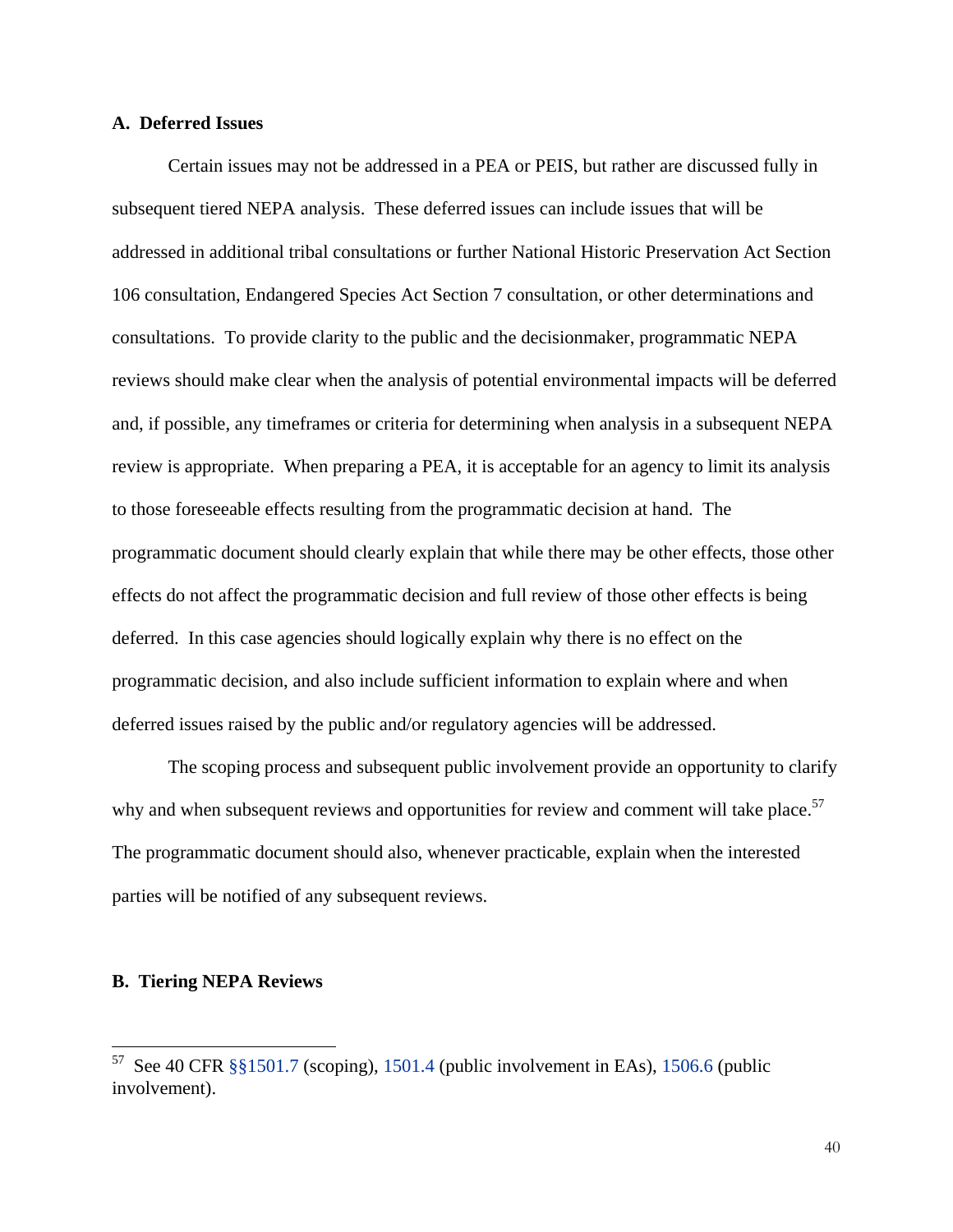One advantage of a programmatic NEPA review is the ability to tier subsequent reviews, such as site- or proposal-specific reviews.<sup>58</sup> Tiering has the advantage of not repeating information that has already been considered at the programmatic level so as to focus and expedite the preparation of the tiered NEPA review(s). When a PEA or PEIS has been prepared and an action is one anticipated in, consistent with, and sufficiently explored within the programmatic NEPA review, the agency need only summarize the issues discussed in the broader statement and incorporate discussion from the broader statement by reference and concentrate on the issues specific to the subsequent tiered proposal.<sup>59</sup>

There are times when an analysis at one level is sufficient. For example, one level of analysis may be appropriate when an agency undergoes rulemaking, adopts an agency-wide policy, adopts a formal plan, or redesigns an existing program. When the programmatic review has taken the required "hard look" at the potential environmental impacts, an agency can rely upon the analysis provided in the PEA or PEIS. $^{60}$  On the other hand, an agency may determine that detailed analysis should be deferred to the tiered analysis. The programmatic review must be clear when issues are being deferred, and any subsequent tiered documents will need to review briefly what level of analysis has been considered and whether it is still contemporary.

While CEQ Regulations specifically authorize an agency to tier other NEPA reviews to an EIS, there is no barrier to tiering an EIS to an EA prepared in accordance with NEPA, the CEQ Regulations, and agency NEPA implementing procedures, so long as a sufficient

 $58$  40 CFR [§ 1502.20.](http://www.ecfr.gov/cgi-bin/text-idx?SID=cc78b55215620e1c846f392c44c62ed6&node=se40.33.1502_120&rgn=div8) This would not be applicable to all programmatic NEPA reviews; for example, a programmatic NEPA review to establish a land or resource management plan could be sufficient to decide to establish the plan, leaving subsequent project- or site-specific reviews for actions proposed to implement or execute the plan.

<sup>59</sup> 40 CFR [§ 1502.20.](http://www.ecfr.gov/cgi-bin/text-idx?SID=cc78b55215620e1c846f392c44c62ed6&node=se40.33.1502_120&rgn=div8)

<sup>60</sup> *Natural Resources Defense Council v. Morton,* 458 F.2d 827, 838 (D.C. Cir. 1972).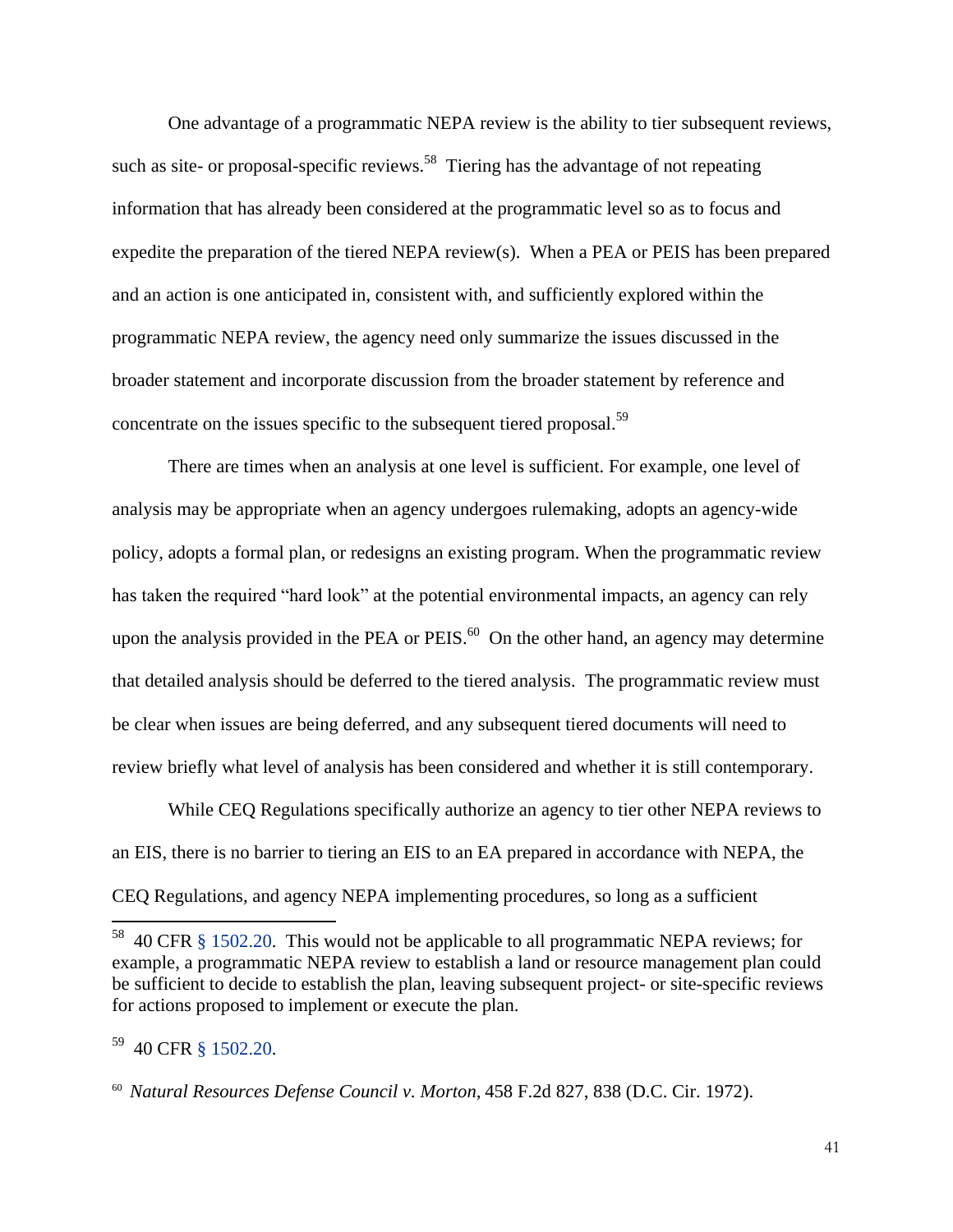explanation for such an approach is proffered. A programmatic NEPA review may defer some decisions, and make use of tiering and incorporation by reference, and still be considered a "hard look." Some of the cases that address "improper tiering" involve situations where an agency attempts to tier a NEPA review to a non-NEPA document and that is not appropriate.<sup>61</sup>

Confusion over what level of NEPA analysis is required for tiered proposals may occur when a programmatic EIS is complete and the site-specific project will have a significant impact as indicated in the programmatic document. When this occurs, the appropriate question is not if there is a significant impact from the proposed action, but if there is a *new* significant impact that was not already considered and addressed in the programmatic review. If there are no new significant impacts, an EA may be appropriate instead of an EIS so long as the aspects of the proposed action that involve significant effects have not changed since the PEIS, and the agency presents its reasons for determining that the effects and potential mitigation measures were adequately considered in the PEIS. Consequently, as an agency determines the appropriate scope for a PEIS, it should consider the potential for significant site- or project-specific impacts and the cost/benefit of addressing them programmatically.

#### **C. New Information and Supplementing Documents**

<sup>61</sup> *Kern v. BLM*, 284 F.3d 1062, 1073 (9th Cir. 2002), the Court found that, "tiering to a document that has not itself been subject to NEPA review is not permitted, for it circumvents the purpose of NEPA." In *Northcoast Environmental Center v. Glickman*, the Court found that, "[a]lthough CEQ procedures allow agencies to incorporate by reference certain materials to cut down on the bulk of an EIS, they cannot 'tier' their site-specific EISs to the broader POC program where the program itself has not been subject to NEPA procedures." Courts have also held that agencies can't properly tier when agencies tier to an outdated PEIS (*League of Wilderness Defenders v. Marquis-Brong*, 259 F. Supp. 2d 115, 1122-23 (D. Or 2003), or an inadequate or flawed PEIS (*Muckleshoot Indian Tribe v. U.S. Forest Serv*., 177 F.3d 800, 811 (9th Cir. 1999)).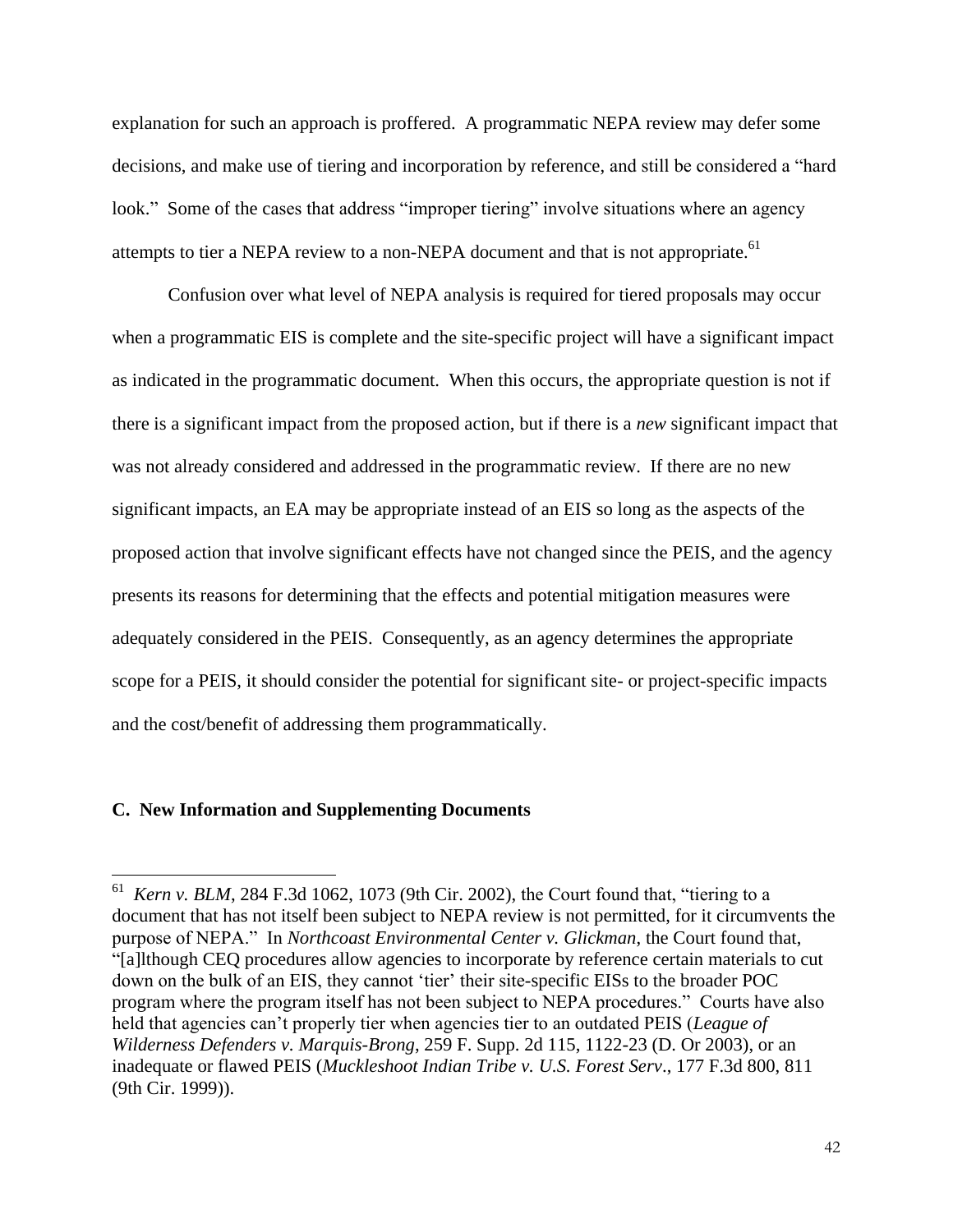The CEQ Regulations provide a procedural framework for keeping environmental analyses current. They require agencies to prepare supplements upon determining there is significant new information of relevance to the proposed action or its impacts.<sup>62</sup> The possibility of new information arising after an EA or EIS is completed exists regardless of whether a NEPA review is programmatic.

When new information reaches an agency, it should be initially screened with respect to the following considerations:

- Does the new information pertain to a programmatic NEPA review that was prepared for a now-completed decision-making process?
- Are there any more decisions to be made by the agency that would use the original NEPA review to meet all or a portion of the agency's NEPA compliance responsibilities for any upcoming decision?
- If there are no further decisions to be made, revising the original programmatic NEPA review serves no purpose and is not required.
- If the new information is relevant to a future decision for which the agency intends to rely upon the original programmatic NEPA review to meet all or a portion of its NEPA compliance responsibilities, then the new information may be

 $\overline{a}$ 

<sup>62</sup> See 40 CFR [§§1505.3](http://www.ecfr.gov/cgi-bin/text-idx?SID=cc78b55215620e1c846f392c44c62ed6&node=se40.33.1505_13&rgn=div8) (monitoring), [1502.9](http://www.ecfr.gov/cgi-bin/text-idx?SID=cc78b55215620e1c846f392c44c62ed6&node=se40.33.1502_19&rgn=div8) (supplementation). See also *Seattle Audubon Society v. Moseley*, 798 F. Supp. 1473, 1482 (D. Wash. 1992) ("A federal agency has a continuing duty to gather and evaluate new information relevant to the environmental impact of its actions, even after release of an environmental impact statement."). However, once a decision has been made on certain proposed actions, such as a decision to establish a plan rather than a decision to implement an action that advances or meets the plan, there is no more "proposed action" for which there is a duty to supplement the NEPA analysis (*Norton v. Southern Utah Wilderness Alliance*, 542 U.S. 55, 73 (2004)).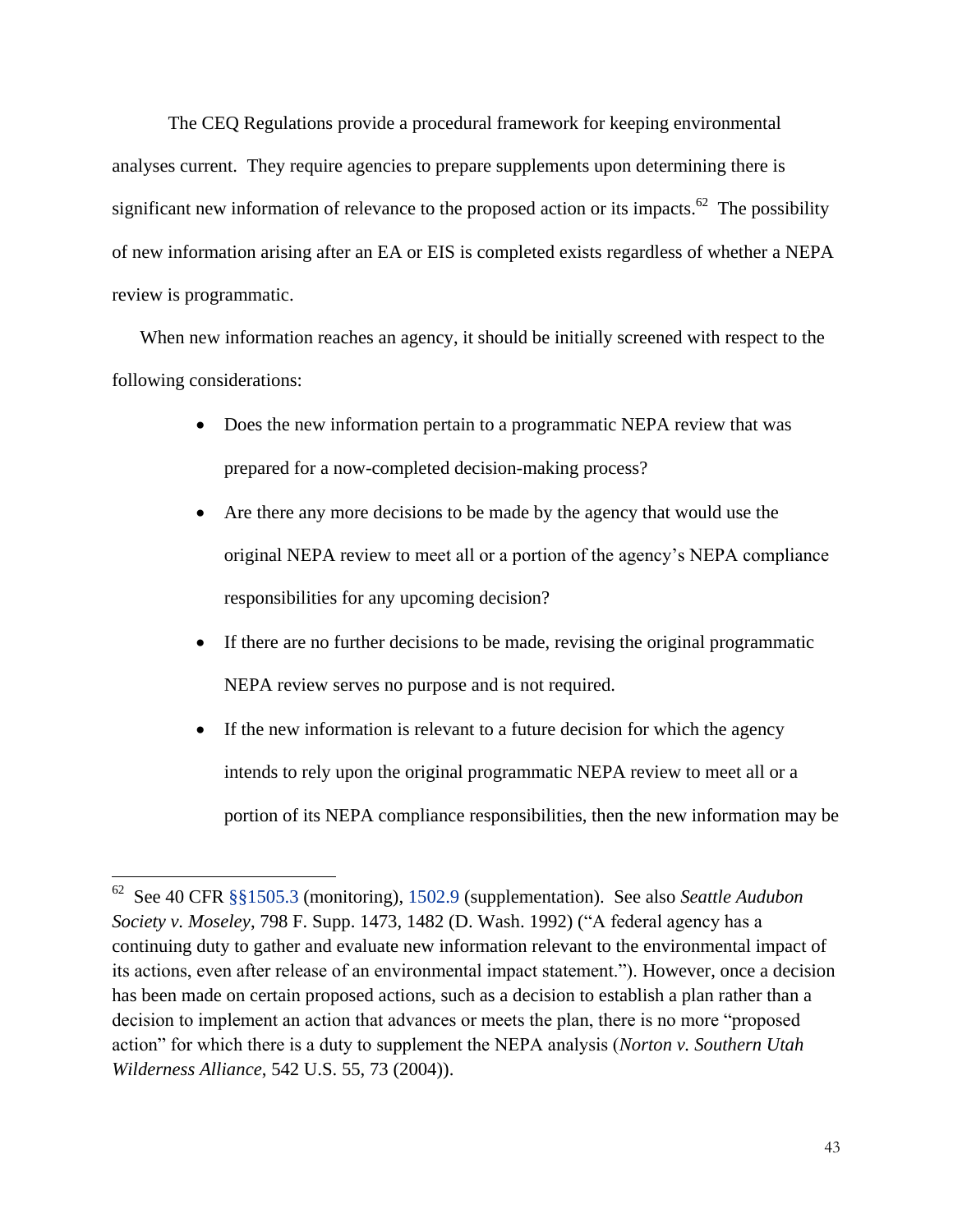reviewed in order to determine if it has any potential effect on the content of the original programmatic review, either in terms of: (a) the accuracy of the previously analyzed impacts (direct, indirect or cumulative); or (b) the feasibility of the alternatives presented or their comparative analysis.

 If supplementation is not required, agencies should consider documenting that determination. For example, an agency could include a memorandum to the administrative record for the programmatic NEPA review.

The agency is responsible for making a reasoned determination whether new information raises significant new circumstances or information regarding environmental impacts or involves substantial changes in the actions. $^{63}$  When a PEA was used, the determination must consider whether the PEA and FONSI are sufficient or whether an EIS is now necessary. If there is a need to supplement, a supplemental PEA can address the new information and result in a FONSI when such a finding is appropriate.<sup>64</sup>

When an agency determines there is a need to supplement a NEPA review, programmatic NEPA reviews provide alternative ways to complete that supplementation. The traditional approach would be to supplement the base document, the original PEA or PEIS. Alternatively, if a new tiered NEPA review can include consideration of the programmatic issues, then the tiered review can also serve as the vehicle for supplementing the PEA or PEIS. When the new information's effects are limited to potential impacts or alternatives associated with the next stage, or project- or site-specific decision, then the tiered analysis can address the new information without having to supplement the PEA or PEIS.

<sup>63</sup> 40 CFR [§ 1502.9.](http://www.ecfr.gov/cgi-bin/text-idx?SID=cc78b55215620e1c846f392c44c62ed6&node=se40.33.1502_19&rgn=div8)

<sup>&</sup>lt;sup>64</sup> 40 CFR [§ 1508.27.](http://www.ecfr.gov/cgi-bin/text-idx?SID=cc78b55215620e1c846f392c44c62ed6&node=se40.33.1508_127&rgn=div8)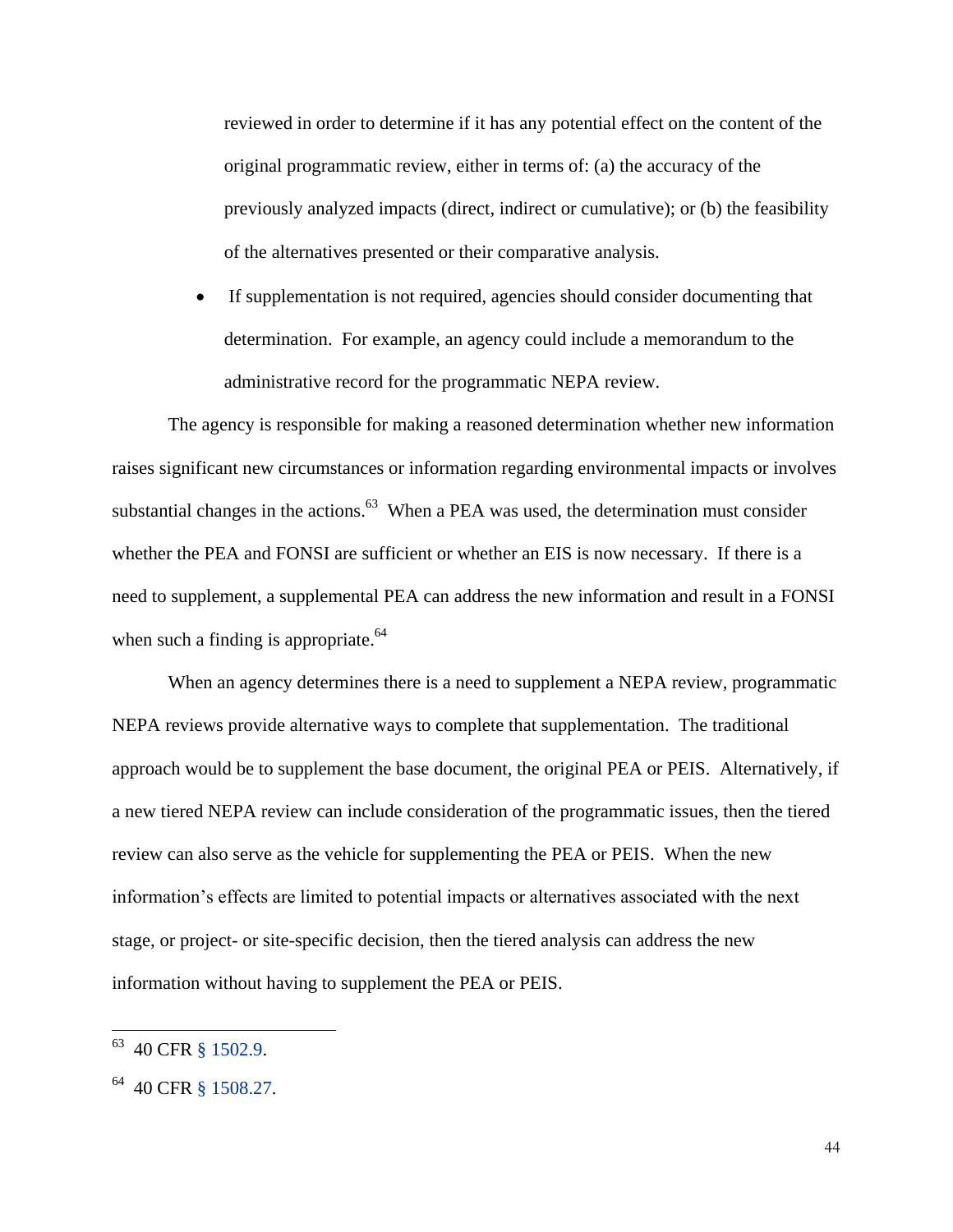### **VI. THE LIFESPAN OF A PROGRAMMATIC NEPA DOCUMENT**

Agencies must consider and make reasonable efforts to anticipate the length of time the programmatic decision and its supporting NEPA review will be maintained and used for subsequent tiered reviews. Programmatic documents may become outdated and require supplementation or a new analysis, depending on the specificity and analyses included in the PEA or PEIS. There is no fixed timeline or expiration date for a PEA or PEIS. Agencies should determine the factors that may result in the need to supplement or refresh the analysis,  $65$  establish criteria for evaluating the programmatic document for its use as a basis for subsequent proposalspecific NEPA, and communicate this to stakeholders. When a programmatic review is projected to be used for subsequent decision-making and have a long life span, then the agency should pay close attention to the possible effects of new information.

#### **VII. CONCLUSIONS**

 $\overline{\phantom{a}}$ 

This guidance is intended to assist agencies in preparing PEISs and PEAs that address broad, strategic, programmatic level analyses. Agencies should consider using PEAs and PEISs whenever appropriate. Programmatic NEPA reviews provide an opportunity for considering environmental consequences at a broader level and enhance the integration of environmental concerns and mitigations into an agency's planning procedures. In addition, agencies that are

 $65$  40 CFR § 1502.9(c).; Refer to question 32 in CEQ's [Forty Most Asked Questions](https://ceq.doe.gov/nepa/regs/40/40p3.htm) ("As a rule of thumb, if the proposal has not yet been implemented, or if the EIS concerns an ongoing program, EISs that are no more than 5 years old should be carefully reexamined to determine if the criteria in [Section 1502.9](http://www.ecfr.gov/cgi-bin/text-idx?SID=cc78b55215620e1c846f392c44c62ed6&node=se40.33.1502_19&rgn=div8) compel preparation of an EIS supplement.").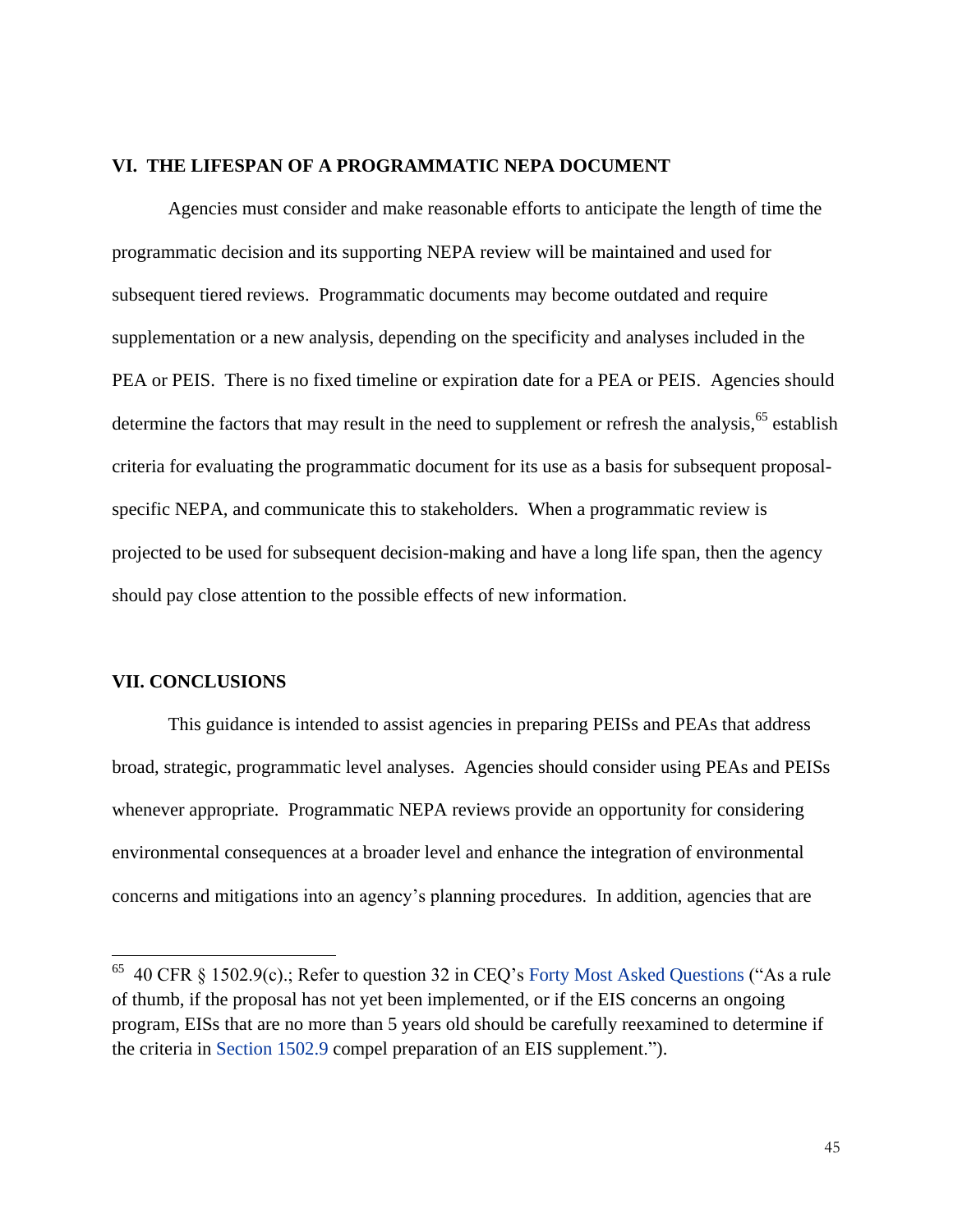able to clearly explain how specific, outstanding, or future actions will be addressed in subsequent tiered documents, and how the analyses will be vetted publicly, will ensure that the public is informed and can improve the quality of participation and analysis agencies receive from the public, thereby enhancing decision-making. This guidance also is intended to assist NEPA practitioners in realizing the benefits of programmatic NEPA reviews. It should be used in conjunction with the regulations and guidance previously issued by CEQ and any applicable agency NEPA procedures established in accordance with 40 CFR [§ 1507.3.](http://www.ecfr.gov/cgi-bin/text-idx?SID=cc78b55215620e1c846f392c44c62ed6&node=se40.33.1507_13&rgn=div8)

# # #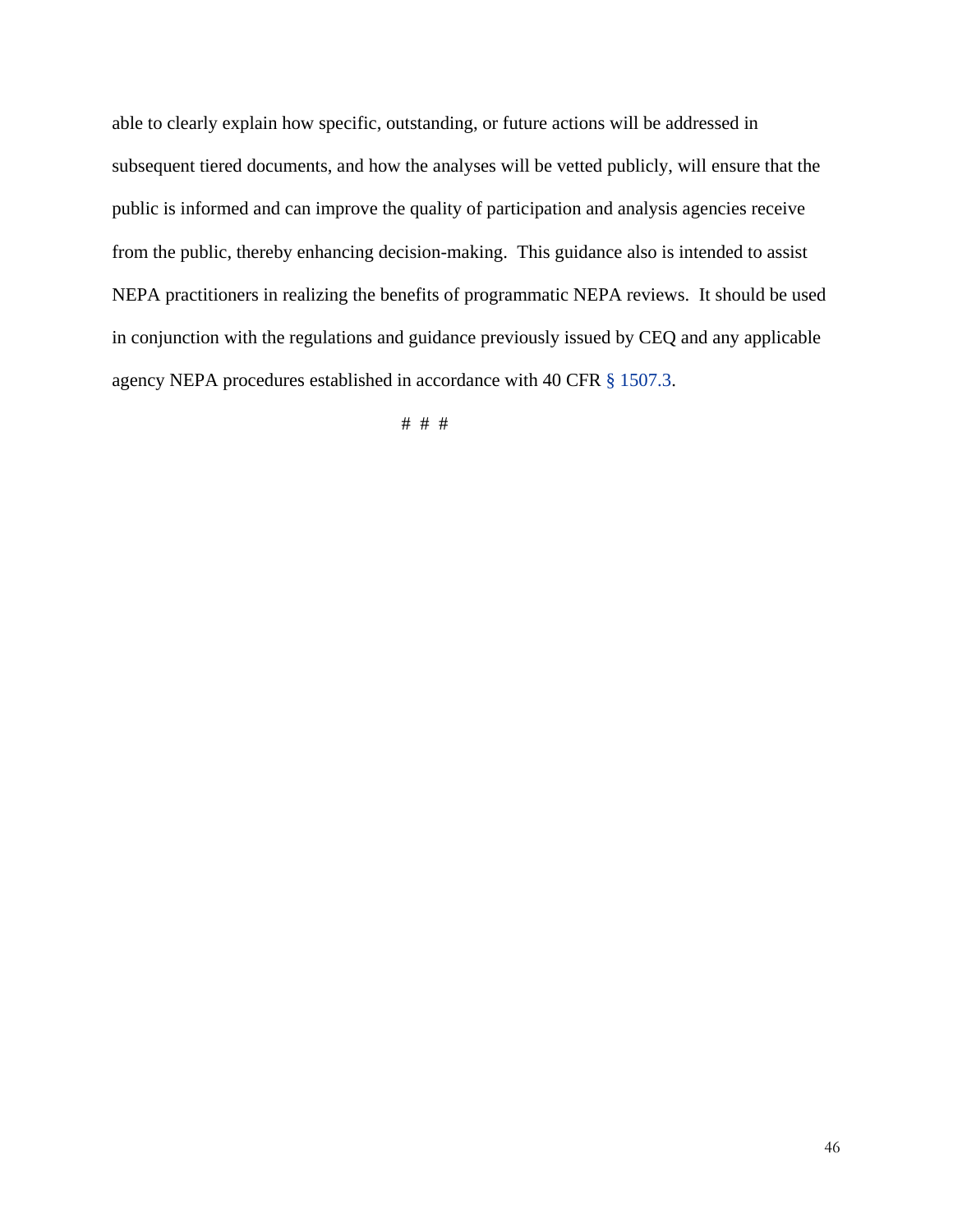## *Appendix A: Programmatic and Tiered Analyses*

Programmatic and tiered analyses differ in their focus and scope. The following table indicates the general differences between programmatic and subsequent tiered analyses.

|                                   | <b>Programmatic Level</b><br>(e.g., Tier 1)                                                         | Subsequent (e.g., Project- or<br><b>Site-Specific or Tier 2) Tiered</b><br><b>Level</b>       |
|-----------------------------------|-----------------------------------------------------------------------------------------------------|-----------------------------------------------------------------------------------------------|
| <b>Nature of Action</b>           | Strategic, conceptual                                                                               | Construction, operations, site-<br>specific actions                                           |
| <b>Level of Decision</b>          | Policy, program, planning, suite of<br>similar projects                                             | Individual project(s)                                                                         |
| <b>Alternatives</b>               | Broad, general, research,<br>technologies, fiscal measures,<br>socioeconomic, land use allocations  | Specific alternative locations,<br>design, construction, operation,<br>permits, site-specific |
| <b>Scale of Impacts</b>           | Macroscopic, for example, at a<br>national, regional, or landscape<br>level                         | Project level, mainly local                                                                   |
| <b>Scope of Impacts</b>           | Broad in scale and magnitude                                                                        | Localized and specific                                                                        |
| <b>Time Scale</b>                 | Long- to medium-term (e.g.,<br>Regulatory)                                                          | Medium- to short-term (e.g.,<br>Permit)                                                       |
| <b>Key Data</b><br><b>Sources</b> | Existing national or regional<br>statistical and trend data, policy and<br>planning instruments     | Field work, sample analysis,<br>statistical data, local monitoring<br>data                    |
| <b>Impacts</b>                    | Qualitative and maybe quantitative<br>to the degree possible                                        | Generally quantifiable<br>(though not always)                                                 |
| <b>Decision</b>                   | Broad, strategic program, policy, or<br>plan                                                        | Detailed, project- or site-specific,<br>action-oriented                                       |
| <b>Mitigation</b>                 | General, broad suite of potential<br>measures that could be applied after<br>site-specific analysis | Specific, precise refinement of<br>measures identified at the<br>programmatic level           |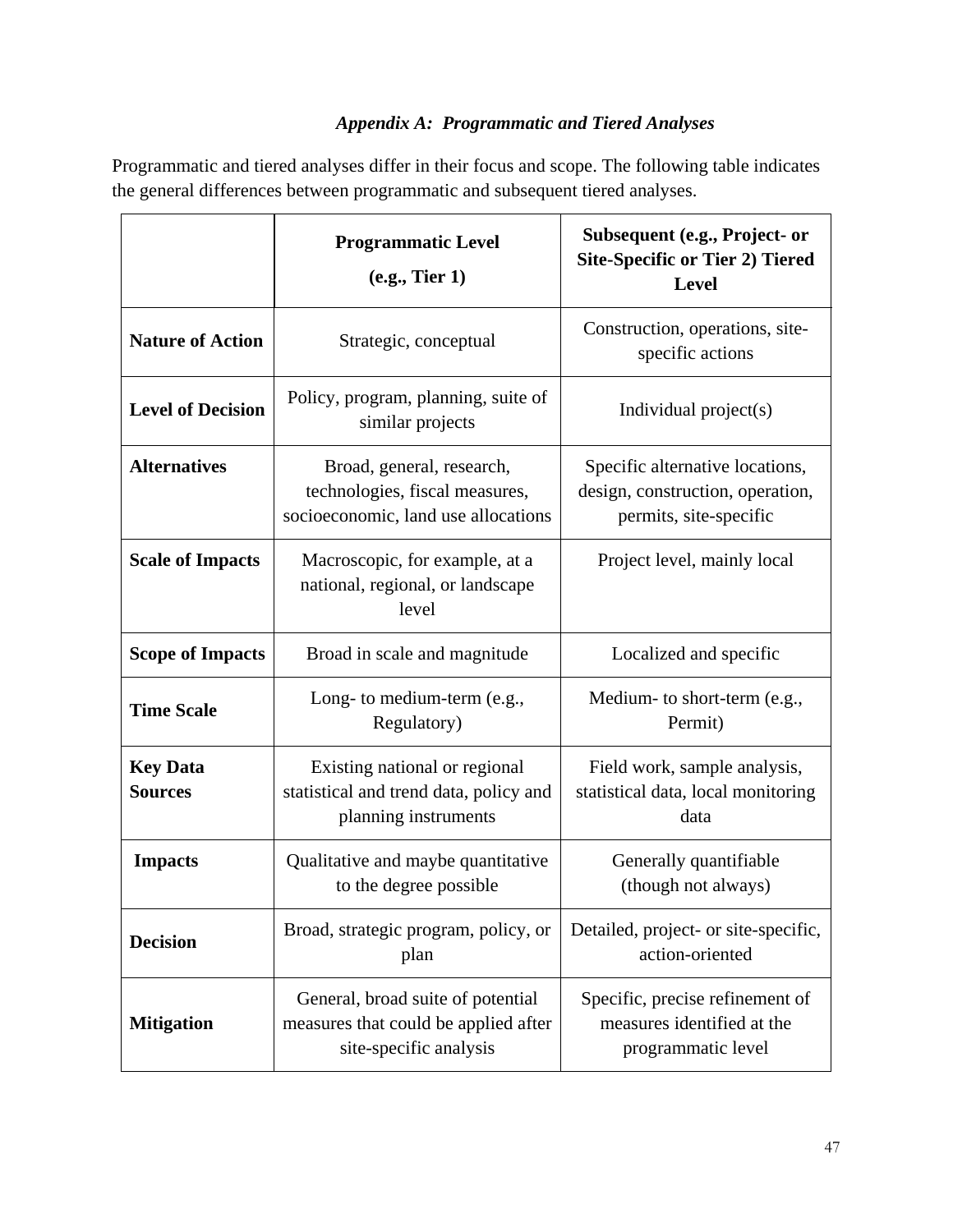Table based on "Strategic Environmental Assessment (SEA) - current practices, future demands and capacity-building needs", a course manual by Maria Rosário Partidário, International Association for Impact Assessment Training, 2003. [mp@fct.unl.pt](mailto:mp@fct.unl.pt)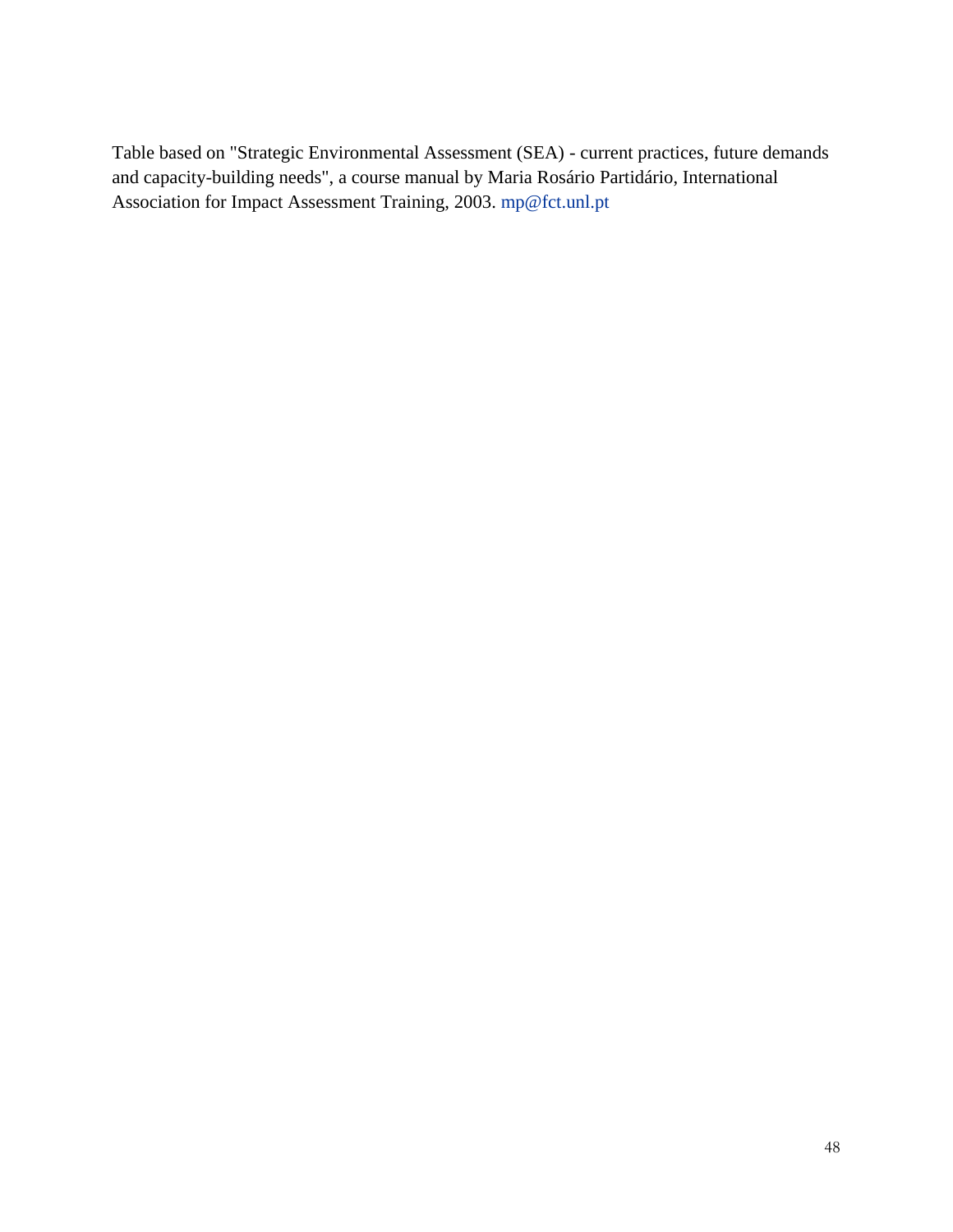| <b>Example of Broad or</b>  | Why Analysis Was             | <b>Tiered Actions for</b> | <b>How Stakeholders</b> |
|-----------------------------|------------------------------|---------------------------|-------------------------|
| Programmatic                | Used                         | Further Analysis or       | Become Aware of         |
| Analysis                    |                              | Action                    | Further Analysis or     |
|                             |                              |                           | Actions                 |
| Geographic or               | The EIS examines             | As site-specific          | Each site-specific      |
| regional action             | broad issues such as         | projects are              | Tier II project will    |
| Ex: DOT                     | general location,            | identified, each          | have its own public     |
| "Transportation             | mode choice, air             | project will have a       | involvement             |
| Corridor" Tier I EIS        | quality, and land use        | separate Tier II          | process, as             |
|                             | <i>implications of major</i> | EA/EIS. Tier I EIS        | specified in the Tier   |
|                             | alternatives                 | specifies decisions       | I EIS and ROD.          |
|                             |                              | which must be             |                         |
|                             |                              | resolved in Tier II       |                         |
|                             |                              | documents.                |                         |
| Agency policymaking         | Introduction of              | The detection of a        | Each site-specific      |
| Ex: USDA Fruit Fly          | <b>Invasive Fruit Fly</b>    | non-native, invasive      | EA has its own          |
| Cooperative Control         | species can occur at         | fruit fly species         | public involvement      |
| Program Final               | multiple potential           | introduction at levels    | process with            |
| <b>Environmental Impact</b> | sites throughout the         | determined to be          | associated public       |
| Statement (EIS)-2001        | United States. The           | sufficient for            | comment period.         |
|                             | EIS evaluates broad          | establishment is the      |                         |
|                             | issues such as               | trigger for agency        |                         |
|                             | potential locations,         | action and the            |                         |
|                             | control strategies,          | preparation of a site-    |                         |
|                             | mitigation measures,         | specific EA tiered to     |                         |
|                             | and cumulative               | the EIS.                  |                         |
|                             | <i>impacts avoids</i>        |                           |                         |
|                             | segmentation of              |                           |                         |
|                             | analyses and provides        |                           |                         |
|                             | basic information to         |                           |                         |
|                             | foster efficiency by         |                           |                         |
|                             | focusing the scope on        |                           |                         |
|                             | critical issues that         |                           |                         |
|                             | will be analyzed for         |                           |                         |
|                             | site-specific                |                           |                         |
|                             | assessments.                 |                           |                         |
|                             |                              |                           |                         |

## *Appendix B: Sample Programmatic Analyses:*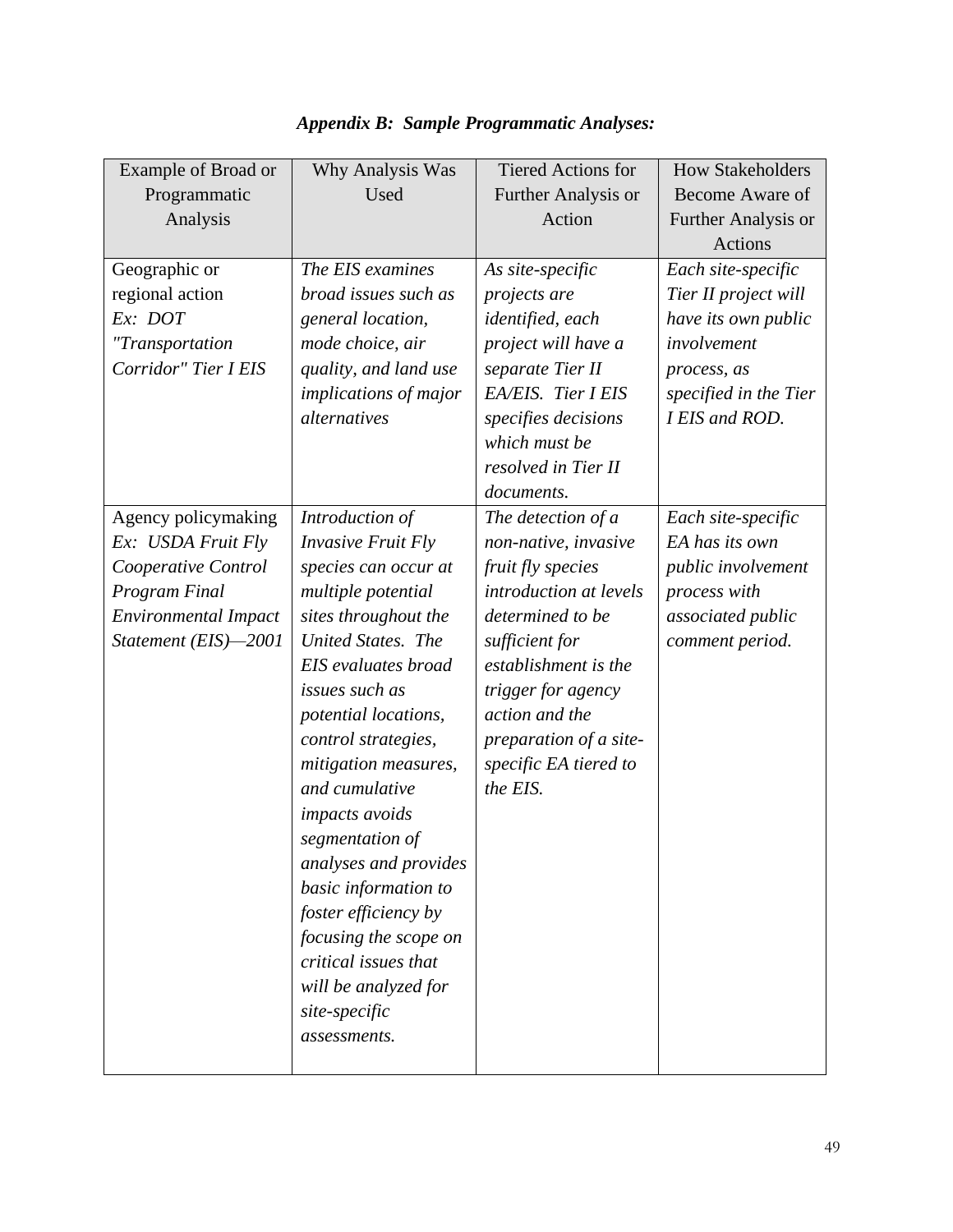| Range of activities and      | The EIS supports two    | In the analysis of      | If DOE proposes to        |
|------------------------------|-------------------------|-------------------------|---------------------------|
| operations within a          | sets of decisions: (1)  | broad DOE-wide          | <i>implement a</i>        |
| facility                     | DOE-wide                | SNF program             | specific project,         |
| Ex: Department of            | programmatic            | alternatives, the PEIS  | additional NEPA           |
| Energy (DOE)                 | decisions on spent      | considered the          | review (e.g., an $EA$     |
| Programmatic Spent           | nuclear fuel (SNF)      | individual and          | or EIS) would be          |
| <b>Nuclear Fuel</b>          | management              | collective              | conducted, with           |
| Management and               | (Volume 1), and $(2)$   | environmental           | appropriate further       |
| <b>Idaho National</b>        | site-wide decisions on  | impacts of ongoing      | public                    |
| Engineering                  | the future direction of | activities at INL and   | participation.            |
| Laboratory                   | environmental and       | also reasonably         | DOE has completed         |
| Environmental                | waste management        | foreseeable future      | several such tiered       |
| <b>Restoration and Waste</b> | programs at the         | projects. In addition   | EISs under this           |
| <b>Management</b>            | Idaho National          | to informing            | PEIS (for example,        |
| Programs (DOE/EIS-           | Engineering             | implementation          | DOE issued an EIS         |
| 0203, April 1995).           | Laboratory (now         | decisions for a         | for the Advanced          |
|                              | called the Idaho        | defined set of specific | <b>Mixed Waste</b>        |
| http://energy.gov/node       | National Laboratory     | proposed projects at    | <b>Treatment Facility</b> |
| /368803                      | $(INL)$ (Volume 2).     | INL, other              | in Idaho, DOE/EIS-        |
|                              | This document has a     | foreseeable projects    | 0290, January             |
|                              | "hybrid" character in   | also were analyzed to   | 1999:                     |
|                              | that it served to $(a)$ | ensure adequate         | http://energy.gov/n       |
|                              | inform the broad        | cumulative impacts      | ode/573151).              |
|                              | DOE-wide and INL        | analysis. The           |                           |
|                              | site-wide decisions     | "trigger" for further   | In addition, DOE          |
|                              | and $(b)$ to enable     | analysis would be a     | prepared five             |
|                              | implementing            | DOE proposal to         | Supplement                |
|                              | decisions for a         | implement one of the    | Analyses per DOE          |
|                              | defined set of project- | other specific          | <b>NEPA</b> procedures    |
|                              | specific actions at     | projects.               | $(10 \text{ CFR})$        |
|                              | INL.                    |                         | $1021.314(c)$ ).          |
|                              |                         |                         | Based on these            |
|                              |                         |                         | analyses, the most        |
|                              |                         |                         | recent of which was       |
|                              |                         |                         | issued in 2012,           |
|                              |                         |                         | DOE determined            |
|                              |                         |                         | that a supplemental       |
|                              |                         |                         | or new PEIS was           |
|                              |                         |                         | not required.             |
|                              |                         |                         |                           |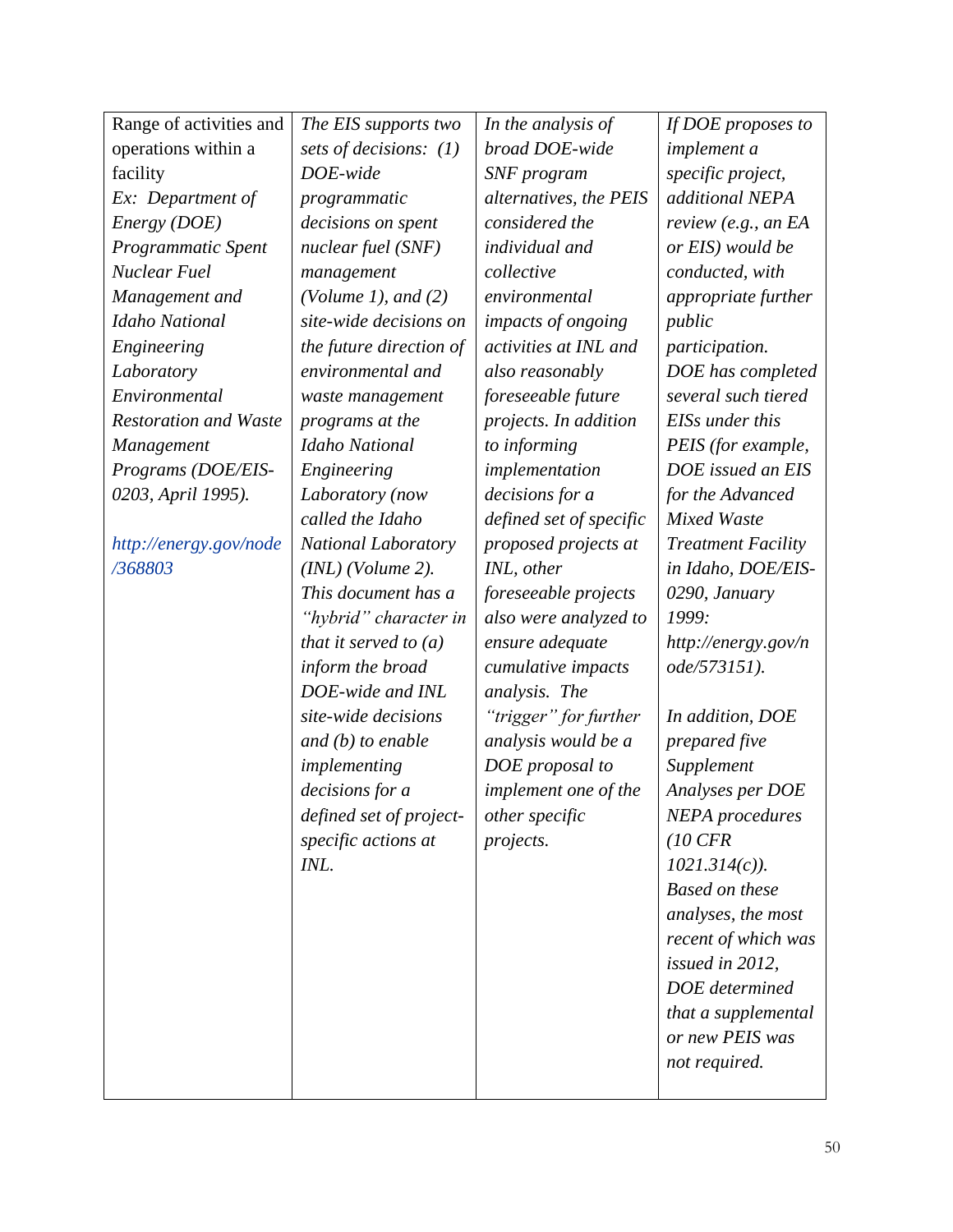| U.S. Army's            | The PEA evaluates          | The PEA provides an   | All installation-    |
|------------------------|----------------------------|-----------------------|----------------------|
| Programmatic           | various behaviors,         | analysis of the       | specific actions to  |
| Environmental          | processes, and             | environmental,        | implement Net Zero   |
| Assessment:            | technologies that can      | social, and economic  | will require an      |
| Army Net Zero          | be used to achieve         | issues at a           | appropriate level of |
| Installations.         | Net Zero and the           | programmatic level.   | supplemental NEPA    |
|                        | associated                 | After evaluation of   | analysis and         |
| http://aec.army.mil/Po | environmental              | mission needs,        | documentation,       |
| rtals/3/nepa/Net_Zero  | impacts and                | consumption and       | with appropriate     |
| PEA.pdf                | mitigation. The PEA        | existing resource     | level of public      |
|                        | supports the decision      | constraints at        | involvement.         |
|                        | whether to implement       | <i>installations,</i> |                      |
|                        | Net Zero Army-wide,        | potential Net Zero    |                      |
|                        | to strategically           | projects representing |                      |
|                        | implement Net Zero         | a broad spectrum of   |                      |
|                        | based on mission           | possible energy,      |                      |
|                        | needs and return on        | water and waste       |                      |
|                        | investment, or to not      | related projects may  |                      |
|                        | <i>implement Net Zero;</i> | be implemented.       |                      |
|                        | and it provides            |                       |                      |
|                        | analysis that              |                       |                      |
|                        | installations can draw     |                       |                      |
|                        | on as they explore         |                       |                      |
|                        | measures and               |                       |                      |
|                        | processes that can be      |                       |                      |
|                        | used in their site-        |                       |                      |
|                        | specific analyses.         |                       |                      |
|                        |                            |                       |                      |
|                        |                            |                       |                      |
|                        |                            |                       |                      |
|                        |                            |                       |                      |
|                        |                            |                       |                      |
|                        |                            |                       |                      |
|                        |                            |                       |                      |
|                        |                            |                       |                      |
|                        |                            |                       |                      |
|                        |                            |                       |                      |
|                        |                            |                       |                      |
|                        |                            |                       |                      |
|                        |                            |                       |                      |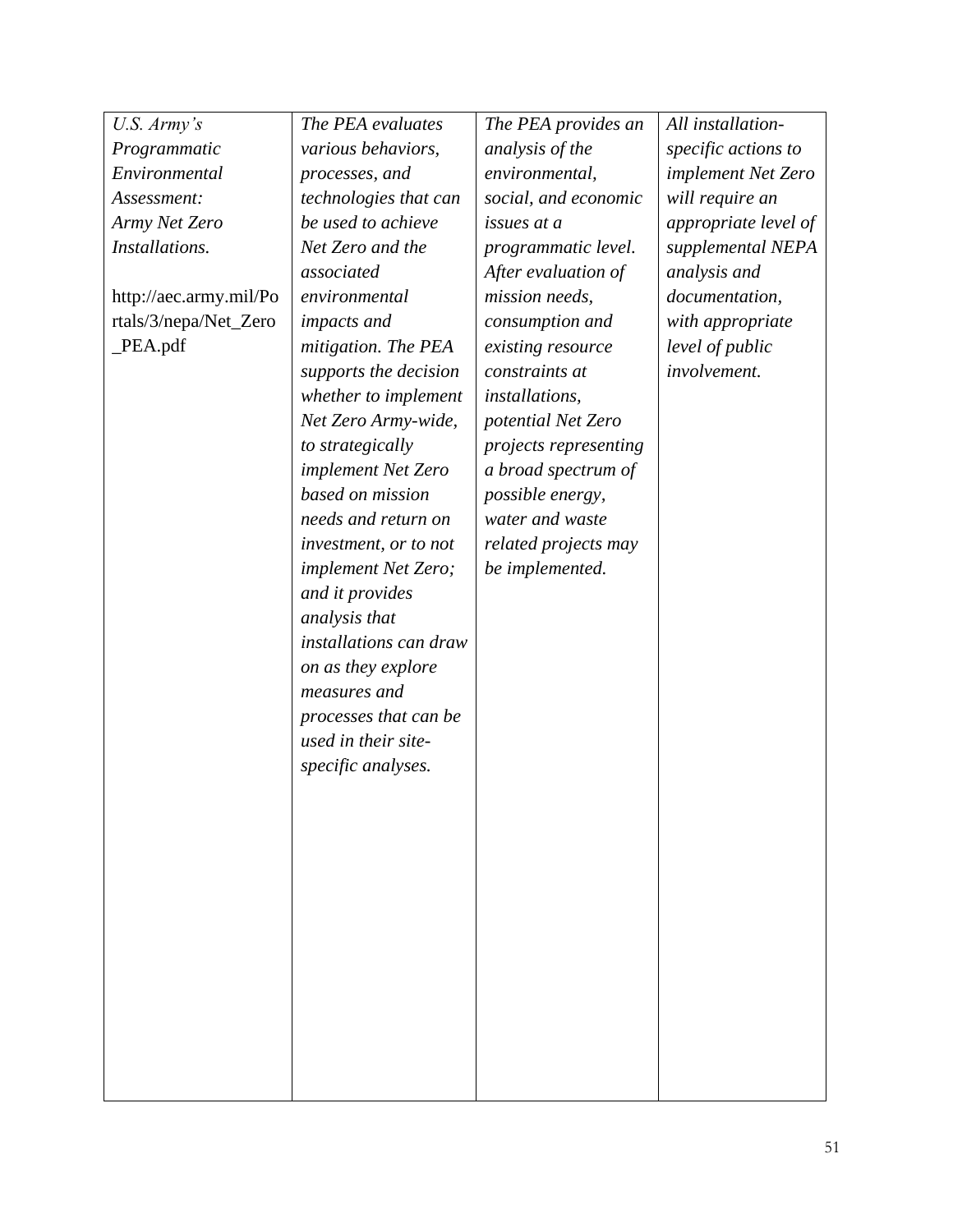| "Technical Program"         | Analyzed common       | Each new project            | Supplemental               |
|-----------------------------|-----------------------|-----------------------------|----------------------------|
| with a combination of       | launch vehicles, two  | completes a checklist       | analyses (where            |
| known elements or           | common launch sites,  | to identify launch          | required) are              |
| conditions                  | and broad classes of  | vehicle, launch site,       | publicly announced         |
| Ex: NASA's                  | payload risk.         | and payload. Any of         | in a manner similar        |
| environmental               | Allowed short-        | these parameters            | to the original            |
| assessment for routine      | turnaround of         | outside of those listed     | Programmatic EA            |
| payloads on                 | projects within known | in the EA would             | (regional)                 |
| expendable launch           | risks.                | result in a                 | newspapers, local          |
| vehicles.                   |                       | supplemental                | <i>public meetings,</i>    |
|                             |                       | analysis (e.g. project      | $etc.$ )                   |
| http://www.nasa.gov/p       |                       | $EA$ ).                     |                            |
| df/603832main_FINA          |                       |                             |                            |
| L%20NASA%20Rout             |                       |                             |                            |
| ine%20Payload%20E           |                       |                             |                            |
| A%20Resized.pdf             |                       |                             |                            |
| <b>National Science</b>     | The PEIS examines     | Cruise-specific EAs         | Subsequent cruise-         |
| <b>Foundation's Final</b>   | the potential impacts | would be prepared           | specific NEPA              |
| Programmatic                | that may result from  | when a proposed             | documents or other         |
| <b>Environmental Impact</b> | marine geophysical    | seismic research            | appropriate                |
| Statement/Overseas          | seismic surveys       | activity is not covered     | environmental              |
| <b>Environmental Impact</b> | conducted from        | by the PEIS, such as        | documents would            |
| <b>Statement for Marine</b> | research vessels in   | a proposed survey           | use the framework          |
| Seismic Research            | support of scientific | that uses a new             | of the                     |
| funded by the National      | research. The         | <i>technology or survey</i> | programmatic               |
| <i><u>Science</u></i>       | programmatic NEPA     | location not analyzed       | document and               |
| Foundation or               | approach provides a   | in sufficient detail.       | <i>include appropriate</i> |
| Conducted by the U.S.       | format for a          |                             | public involvement.        |
| Geological Survey.          | comprehensive         |                             |                            |
|                             | cumulative impacts    |                             |                            |
| http://www.nsf.gov/ge       | analysis by taking a  |                             |                            |
| o/oce/envcomp/usgs-         | view of marine        |                             |                            |
| nsf-marine-seismic-         | geophysical research  |                             |                            |
| research/nsf-usgs-          | and survey activities |                             |                            |
| final-eis-                  | as a whole.           |                             |                            |
| oeis_3june2011.pdf          |                       |                             |                            |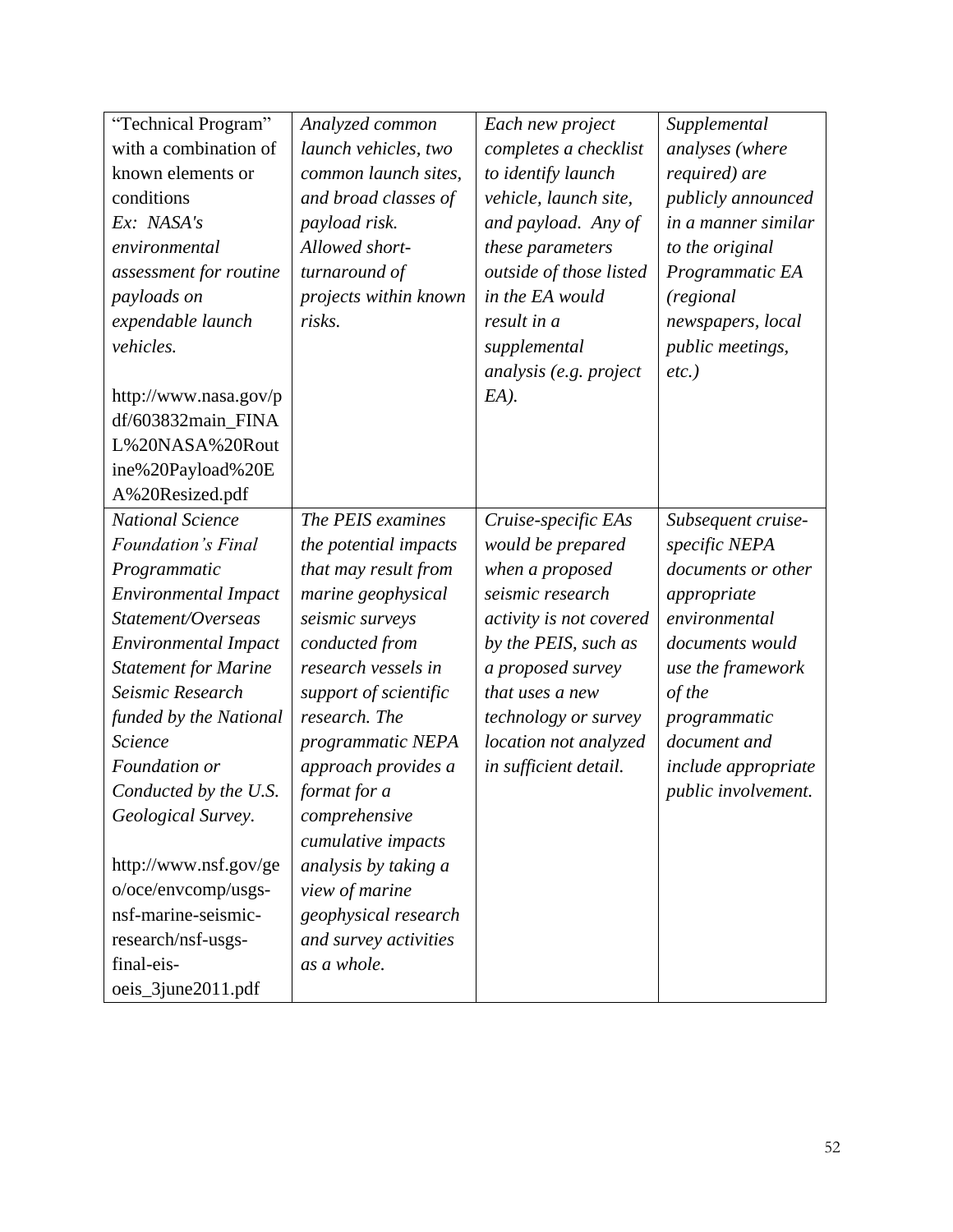| <b>USDA</b> National Gypsy | Analyzed the human         | As site-specific          | Each site-specific    |
|----------------------------|----------------------------|---------------------------|-----------------------|
| Moth Management            | health and ecological      | projects are              | Tier II project will  |
| Program                    | risk assessments for       | identified, each          | have its own public   |
| Programmatic               | each pesticide             | project will have a       | involvement           |
| Supplemental EIS           | approved for use in        | separate Tier II          | process, as           |
|                            | the Gypsy Moth             | project analysis and      | specified in the Tier |
| http://www.na.fs.fed.u     | <b>Eradication Program</b> | documentation. Tier I     | I EIS and ROD.        |
| $s$ /pubs/detail.cfm?id=   | thereby eliminating        | EIS specifies             | Proposals on          |
| 5251                       | the need for such          | decisions which must      | Federal lands will    |
|                            | analysis when              | be resolved in Tier II    | be on the Forest      |
|                            | <i>individual spraying</i> | documents. All            | Service list of       |
|                            | projects are               | required                  | proposed projects     |
|                            | proposed. The PEIS         | consultations (both       | on the "schedule of   |
|                            | analyzed and               | federal and state) are    | proposed actions"     |
|                            | disclosed these risks,     | <i>implemented at the</i> | available online--    |
|                            | and deferred to site or    | project level.            | http://www.fs.fed.us  |
|                            | project level analyses     |                           | /sopa. Proposals on   |
|                            | the specific               |                           | other lands will      |
|                            | application of these       |                           | notify interested     |
|                            | risk data to how the       |                           | and affected parties  |
|                            | insecticides would be      |                           | according to their    |
|                            | used in a given            |                           | requirements          |
|                            | project (e.g., dose        |                           | (usually State,       |
|                            | rates, number of           |                           | county, and local).   |
|                            | applications,              |                           |                       |
|                            | presence of "sensitive"    |                           |                       |
|                            | populations") and          |                           |                       |
|                            | other specific issues      |                           |                       |
|                            | and concerns raised        |                           |                       |
|                            | during scoping.            |                           |                       |
|                            |                            |                           |                       |
|                            |                            |                           |                       |
|                            |                            |                           |                       |
|                            |                            |                           |                       |
|                            |                            |                           |                       |
|                            |                            |                           |                       |
|                            |                            |                           |                       |
|                            |                            |                           |                       |
|                            |                            |                           |                       |
|                            |                            |                           |                       |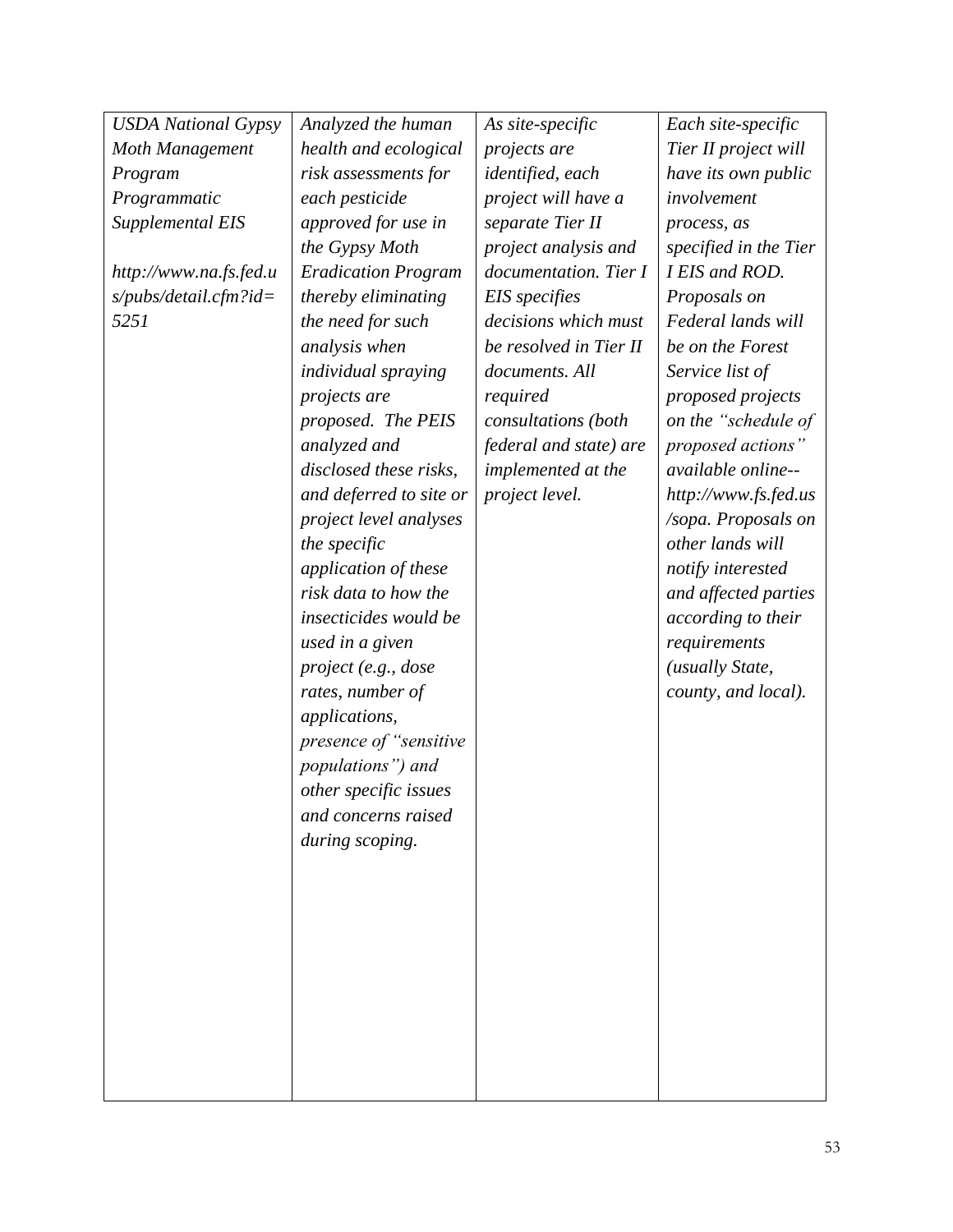| <b>US Forest Service</b> | The EIS examines the    | All project proposals | The public may             |
|--------------------------|-------------------------|-----------------------|----------------------------|
| land management          | effects of approving a  | for the National      | become aware               |
| plans                    | land management         | Forest System lands   | through NEPA               |
|                          | plan or amendment.      | covered by the plan.  | "scoping" and the          |
|                          | Plans consist of plan   |                       | <b>Forest Service list</b> |
|                          | components (goals,      |                       | of proposed                |
|                          | desired conditions,     |                       | projects on a              |
|                          | objectives, suitability |                       | "schedule of               |
|                          | of lands, standards,    |                       | proposed actions"          |
|                          | and guideline). The     |                       | available online--         |
|                          | plan indicates where    |                       | http://www.fs.fed.us       |
|                          | the plan components     |                       | /sopa                      |
|                          | apply (entire plan      |                       |                            |
|                          | area or part of the     |                       |                            |
|                          | plan area). Because     |                       |                            |
|                          | subsequent project      |                       |                            |
|                          | proposals must be       |                       |                            |
|                          | consistent with the     |                       |                            |
|                          | plan components, the    |                       |                            |
|                          | Plan EIS describes in   |                       |                            |
|                          | general terms the       |                       |                            |
|                          | expected effects of     |                       |                            |
|                          | management during       |                       |                            |
|                          | the plan period.        |                       |                            |
|                          |                         |                       |                            |
|                          |                         |                       |                            |
|                          |                         |                       |                            |
|                          |                         |                       |                            |
|                          |                         |                       |                            |
|                          |                         |                       |                            |
|                          |                         |                       |                            |
|                          |                         |                       |                            |
|                          |                         |                       |                            |
|                          |                         |                       |                            |
|                          |                         |                       |                            |
|                          |                         |                       |                            |
|                          |                         |                       |                            |
|                          |                         |                       |                            |
|                          |                         |                       |                            |
|                          |                         |                       |                            |